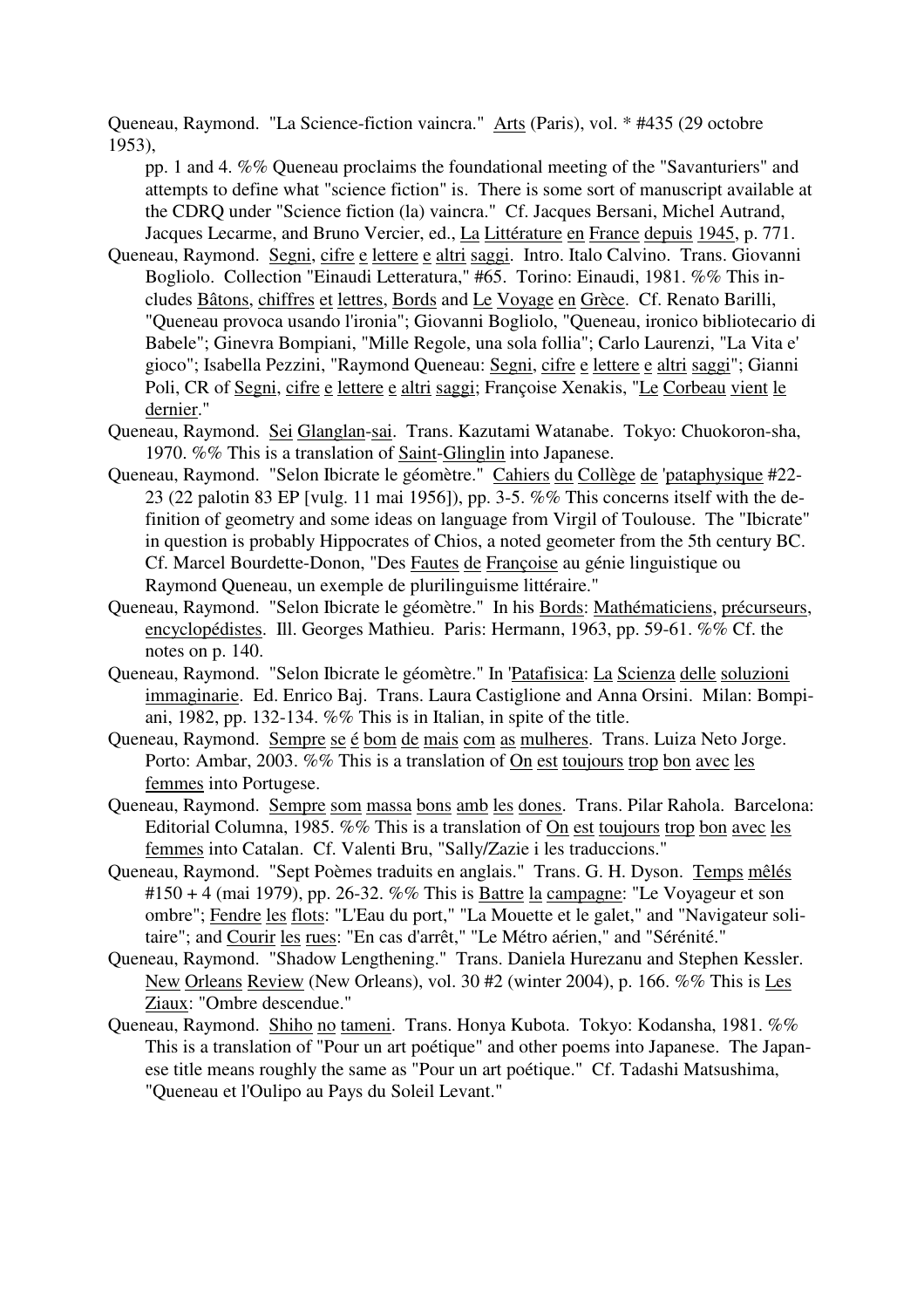- Queneau, Raymond. Shiho no tameni. Trans. Eiji Kokai. Tokyo: Doyobijutsusha, 1989. %% This is a translation of "Pour un art poétique" and other poems into Japanese. Cf. Tadashi Matsushima, "Queneau et l'Oulipo au Pays du Soleil Levant."
- Queneau, Raymond. "Si la fonction..." In the "faire-part" for the Mario Prassinos exhibition at
	- the Galerie de la Pléiade in Paris (26 mai -- 17 juin 1944). %% This is primarily a tribute to Prassinos.
- Queneau, Raymond. "Si la vie s'en va..." Combat (Paris), an. 7 #1170 (9 avril 1948), p. 4.  $\%$ %

This poem is from Si tu t'imagines.

- Queneau, Raymond. Si tu t'imagines (1920-1951). Collection "Le Point du Jour." Paris: Gallimard, 1952. %% This volume has Chêne et chien, "Les Ziaux," "Instant fatal," and "Petite Suite." This last includes "Le Mort Mobile," "La Gourmande," "Frasne," "Nicolas chien d'expérience," "Monument pour un homme inutile," "La Veillée des chaumières," "Licenciée," and "Souvenir."
- Queneau, Raymond. Si tu t'imagines (1920-1951). Collection "Le Point du Jour." Paris: Gallimard, 1952. %% There were 832 special copies printed of this edition, which were "reliées d'après la maquette reproduisant un dessin original de Raymond Queneau."
- Queneau, Raymond. Si tu t'imagines (1920-1951). Collection "Le Point du Jour." Paris: Gallimard, 1952. %% Jacques Bens says (Queneau, p. 240) that this was an "édition reliée d'après la maquette de l'auteur" and that only 50 copies "hors commerce" were printed. This might have been included in the previous edition.
- Queneau, Raymond. Si tu t'imagines: Prière d'insérer. Dated "mars 1952." %% This was reprinted in Cahiers Raymond Queneau #12-13 (juillet 1989), pp. 46-47.
- Queneau, Raymond. Si tu t'imagines (1920-1948). Collection "Le Point du jour." Paris: Gallimard, 1968. %% This volume has Chêne et chien, "Les Ziaux," and "Instant fatal," but not "Petite Suite," which reappeared in Le Chien à la mandoline (1965 edition).
- Queneau, Raymond. Si tu t'imagines (1920-1948). Ill. André François. Collection "Présence de la littérature." Paris: Gallimard/Rombaldi, 1979. %% This volume has only Chêne et chien, "Les Ziaux," and "Instant fatal."
- Queneau, Raymond. Si tu t'imagines: "Sourde est la nuit." In Szabadsàg. Ed. Làszlò Gerebly\_s. Paris: A Magyar Függetlensègi Mozgalom Kiadàsa, 1945, p. 41. %% This small volume has poems in Hungarian from 8 authors, all but one of them French.

25.

- Queneau, Raymond. "Sidney Hook: The Contemporary Significance of Hegel's Philosophy." Critique sociale (Paris), an. 2 #7 (janvier 1933), p. 40. %% Queneau summarizes this short work without really offering a judgment on it.
- Queneau, Raymond. "Sidney Hook: The Contemporary Significance of Hegel's Philosophy." In his Le Voyage en Grèce. Paris: Gallimard, 1973, p. 38.
- Queneau, Raymond. "Sidney Hook: The Contemporary Significance of Hegel's Philosophy." In La Critique sociale. Ed. and pref. Boris Souvarine. Paris: Editions la Différence, 1983, no pages.
- Queneau, Raymond. "Sieben Gedichte." Trans. Ludwig Harig. Augenblick (Stuttgart), an. 4

Queneau, Raymond. "Si tu t'imagines." Pour vous Madame (Paris), vol. \* #119 (juin 1955),

p.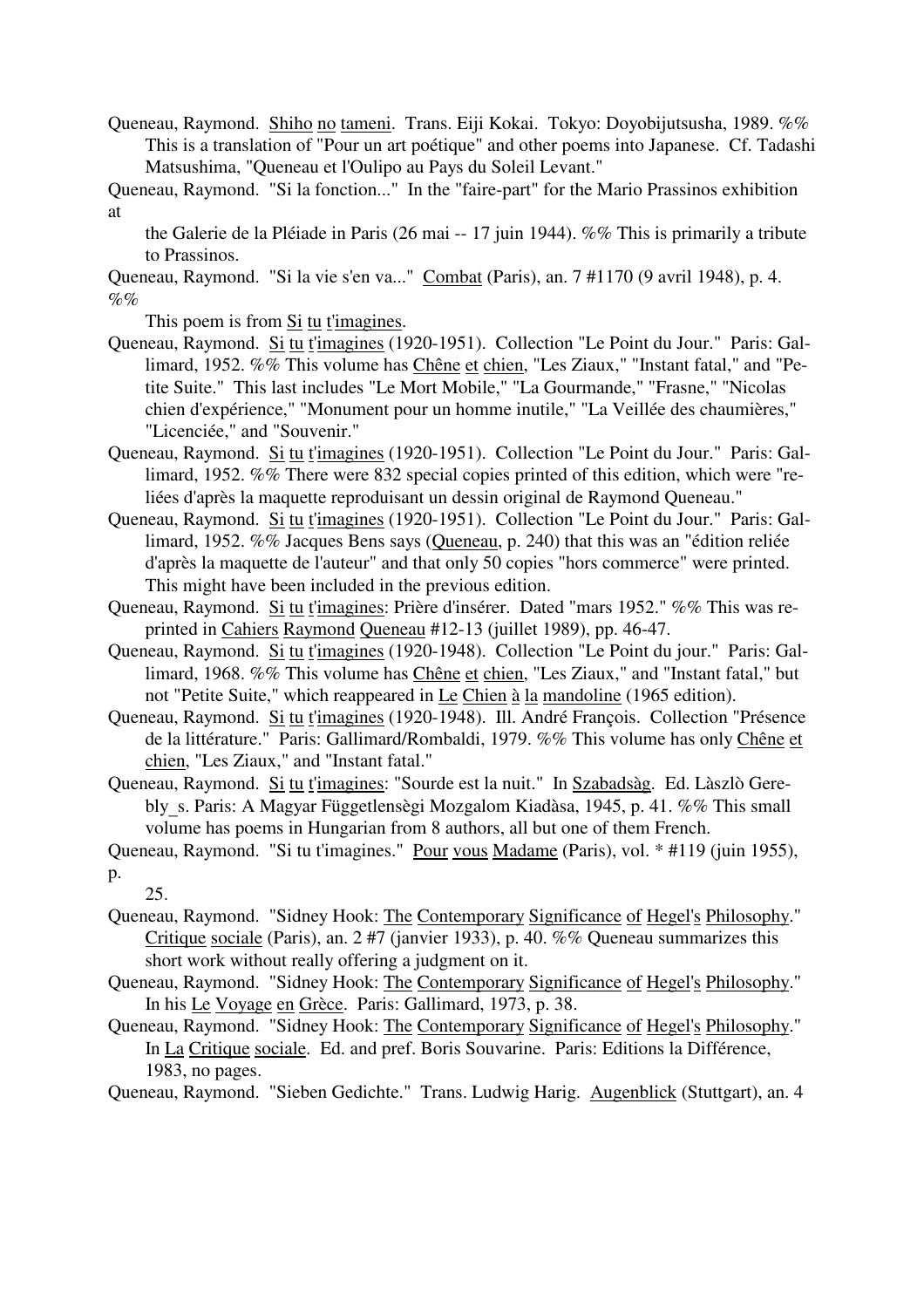#3 (mai-august 1960), pp. 13-16. %% These are Sonnets: "La Chair chaude des mots," "Voilà les touristes qui sont au bord de la mer," "Promethée plus ou moins bien enchaîné," "Invraisemblables sornettes de sodomites convertis," and "Il ne faut pas perdre de vue que la poésie symboliste est une création éminemment française" and Le Chien à la mandoline: "Palombes d'un doute" and "Les Dimanches haïs favorisent la poésie." On Queneau's relationship to this magazine, cf. Gerhard Dörr, "Viens voir l'autobus S devant la gare de Francfort ou Queneau sur la scène allemande."

- Queneau, Raymond. Siempre somos demasiado buenos con las mujeres. Trans. José Escué. Barcelona: Editorial Seix Barral, 1982. %% This is a translation of On est toujours trop bon avec les femmes into Spanish.
- Queneau, Raymond. "Simenon: Ses Débuts, ses projets, son oeuvre." Paris: NRF, 1942. %% This was an anonymous "plaquette" which Queneau wrote. Cf. Pierre Hebey, ed., Album Georges Simenon.
- Queneau, Raymond. "Sines," "Place-Name Composition," and "Wise Fox." Trans. Teo Savory. Contemporary Literature in Translation (Vancouver, British Columbia), vol. \* #7 (spring 1970), pp. 31-32. %% These are Si tu t'imagines: "Cygnes" and "Sage renard" and Courir les rues: "Composition de lieu."
- Queneau, Raymond. "Singulière coïncidence d'une rime et d'un prince," "Image peut-être tordue d'un certain Bébert," and "Lettre sur l'humanisme en Brisgau." Temps mêlés #13 (fév-rier 1955), pp. 3-5. %% These were reprinted in Sonnets.
- Queneau, Raymond. Sintem mereu prea buni cu femeile. Trans. Lazslo Alexandru. Pitesti (Roumania): Paralela 45, 2005. %% This is a translation of On est toujours trop bon avec les femmes into Roumanian.
- Queneau, Raymond. "Six Poems." Trans. Anne Atik. American Poetry Review (Philadelphia),
	- an. 28 #4 (july/august 1999), pp. 29-30. %% This includes Chêne et chien II: "L'herbe"; Le Chien à la mandoline: "De l'information nulle," "Pour un art poétique (suite)," and "Chanson grave"; Battre la campagne: "L'Orage"; and Le Chien à la mandoline: "Terre meuble."
- Queneau, Raymond. "Six Poems translated from the French." Trans. Anne Atik. American Poetry Review (Philadelphia), an. 28 #4 (july-august 1999), pp. 29-30. %% This includes Chêne et chien: "L'Herbe. Sur l'herbe je n'ai rien à dire"; Le Chien à la mandoline: "De l'information nulle à une certaine espèce de poésie," "Pour un Art Poétique (suite)," and "Chanson grave"; Battre la campagne: "L'Orage"; and Le Chien à la mandoline: "Terre meuble."
- Queneau, Raymond. "Six points, sept virgules." Mercure de France (Paris), an. 71 #338 (= #1157) (janvier 1960), pp. 5-7. %% This was reprinted in Chien à la mandoline (1965 edition) under the name "Ces Gouttes de sang."
- Queneau, Raymond. "Skazk na vash vkus." Trans. Anastasia Mirolyabova. In Les Exercices de style. Ed. Valery Kislov. Saint-Petersburg: Symposium, 2001, pp. 487-490. %% This is a translation of "Un Conte à votre façon" into Russian.  $[[$  \_\_\_\_\_\_\_\_\_\_\_\_\_\_\_\_\_\_\_\_\_\_, \_.
- [13]<br>Queneau, Raymond. The Skin of Dreams. Trans. H. J. Kaplan. Collection "Direction," #5. Norfolk, Connecticut: New Directions, 1948. %% This is a translation of Loin de Rueil. Cf. Anonymous, CR of H. J. Kaplan's translation of Loin de Rueil; Holly Cantine, CR of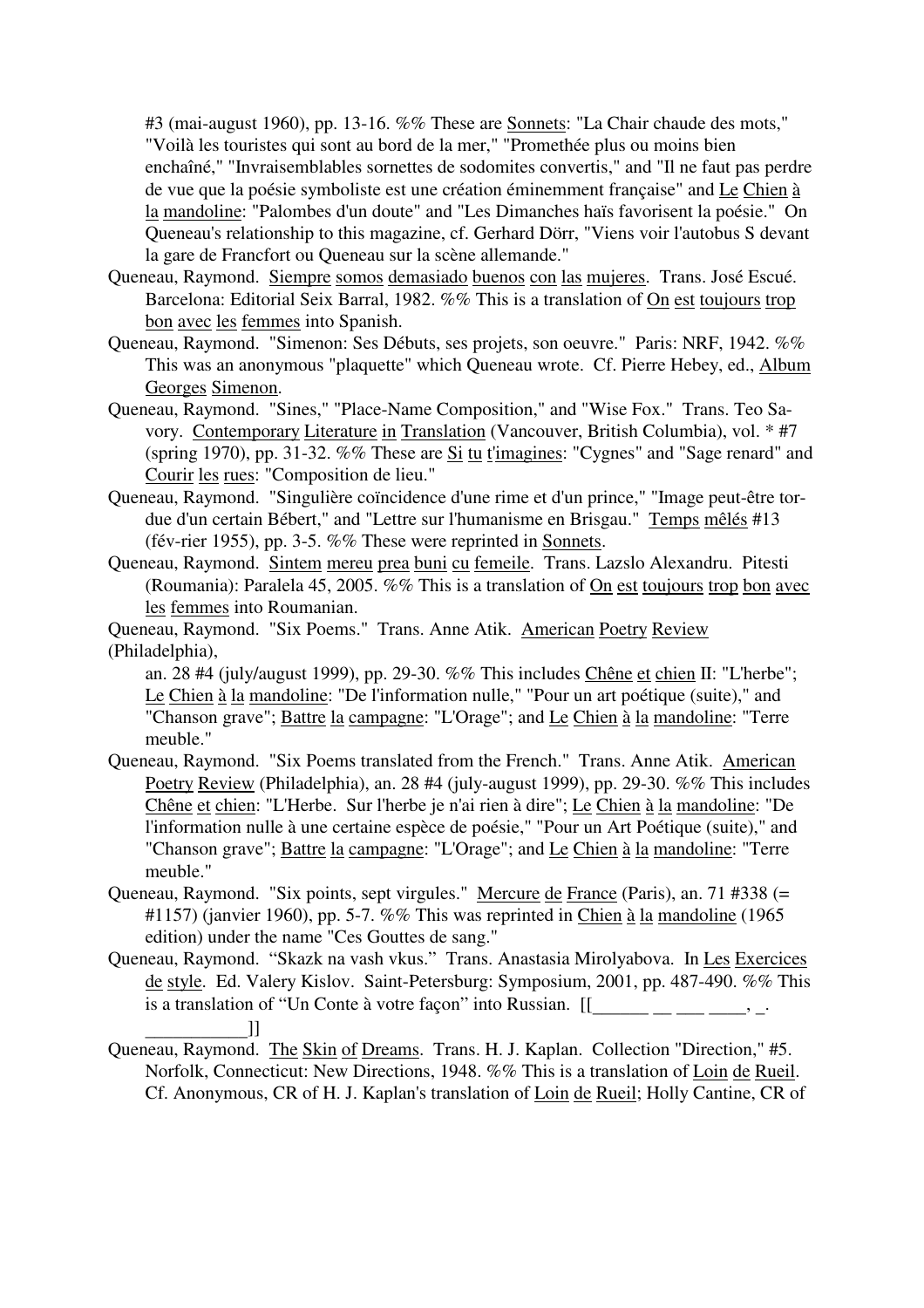H. J. Kaplan's translation of The Skin of Dreams; Margery Darrell, "Lice"; John Farrelly, CR of H. J. Kaplan's translation of The Skin of Dreams; Elizabeth Hardwick, CR of H. J. Kaplan's translation of The Skin of Dreams; Ernest Jones, "Flight from the Suburbs"; Michel Lécureur, Raymond Queneau, p. 339; E. M. Phillips, "Marc Bloch: Strange Defeat; Henri Michaux: A Barbarian in Asia; The Maxims of Marcel Proust, ed. Justin O'Brien; Jean-Paul Sartre: Nausea; Louis-Ferdinand Céline: Journey to the End of the Night; Raymond Queneau, The Skin of Dreams"; Gerald Sykes, "A Specialist in Irony --- and a Victim of Disorder"; Paul Warshow, "An Undiscovered Master."

- Queneau, Raymond. The Skin of Dreams. Trans. H. J. Kaplan. New York: Howard Fertig, 1979.
- Queneau, Raymond. The Skin of Dreams. Trans. H. J. Kaplan. London: Atlas, 1987. %% Cf. Harry Guest, "The Pierrot Show"; Peter Lennon, "Beneath the Skin"; John Ralston Saul, "A Shy Man, a Sharp Pen, and a Taste for the Low Life"; Michael Sheringham, "Imaginary Solutions."
- Queneau, Raymond. "Sobald der Geist." Trans. Ludwig Harig and Eugen Helmlé. Eröffnungen (Wien), vol.  $*$  #16 ( $*$  1965), p. 25. %% This is a translation of "Lorsque l'esprit..." into German.
- Queneau, Raymond. "Sobald der Geist." In Der Alte vom Berge by Alfred Jarry. Ed. Klaus Völker. Trans. Ludwig Harig and Eugen Helmlé. Collection "Reihe Hanser," #92. München: Carl Hanser Verlag, 1972, pp. 115-117. %% This is the same text as in Eröffnungen.
- Queneau, Raymond. "Soldats." **Bételgeuse** (Paris), vol. \* #26 (1<sup>ier</sup> trimestre 1974), p. 4. %% This reappeared later in Morale élémentaire and in Queneau, Oeuvres complètes, vol. I, p. 917.
- Queneau, Raymond. "Sonetos." Número (Montevideo), an. 6 #27 (diciembre 1955), pp. 122- 123. %% This includes Sonnets: "Dans cette solitude où s'égare l'esprit" and "Mon comportement pendant l'Exode." There is no translator indicated.
- Queneau, Raymond. Sonna tsumori demo. Trans. Honya Kubota. Tokyo: Seidosha, 1989. %% This is a translation of "Si tu t'imagines" and other poems into Japanese. The Japanese title means roughly the same as "Si tu t'imagines." Cf. Tadashi Matsushima, "Queneau et l'Oulipo au Pays du Soleil Levant."
- Queneau, Raymond. Sonnets. Collection "Caractères." Paris: Editions Hautefeuille, 1958. %% This collection was reprinted in Le Chien à la mandoline. Cf. Queneau, Oeuvres complètes vol. I, pp. 821-828, for the sonnets not included in this work.
- Queneau, Raymond. "Sonnets." Hautefeuilles (Dison, Belgique), vol. #1 (juillet 1958), pp. 6-8. %% These were reprinted in Sonnets.
- Queneau, Raymond. Sonntag des Lebens. Trans. Eugen Helmlé. Karlsruhe: Stahlberg Verlag,

1968. %% This is a translation of Le Dimanche de la vie into German. Cf. Marianne Kest- ing, "Die glücklichen Tage des Valentin Brû. Raymond Queneaus Sonntag des Lebens" and "Die Windstille ist unheimlich. Raymond Queneaus früher Roman Sonntag des Le- bens"; Wolfram Schütte, "Sanfte Unmenschen. Zu Raymond Queneaus Roman Sonntag des Lebens."

Queneau, Raymond. Sonntag des Lebens. Trans. Eugen Helmlé. Collection "Roman," #5892. Frankfurt: Fischer Taschenbuch Verlag, 1971. %% This is a translation of Le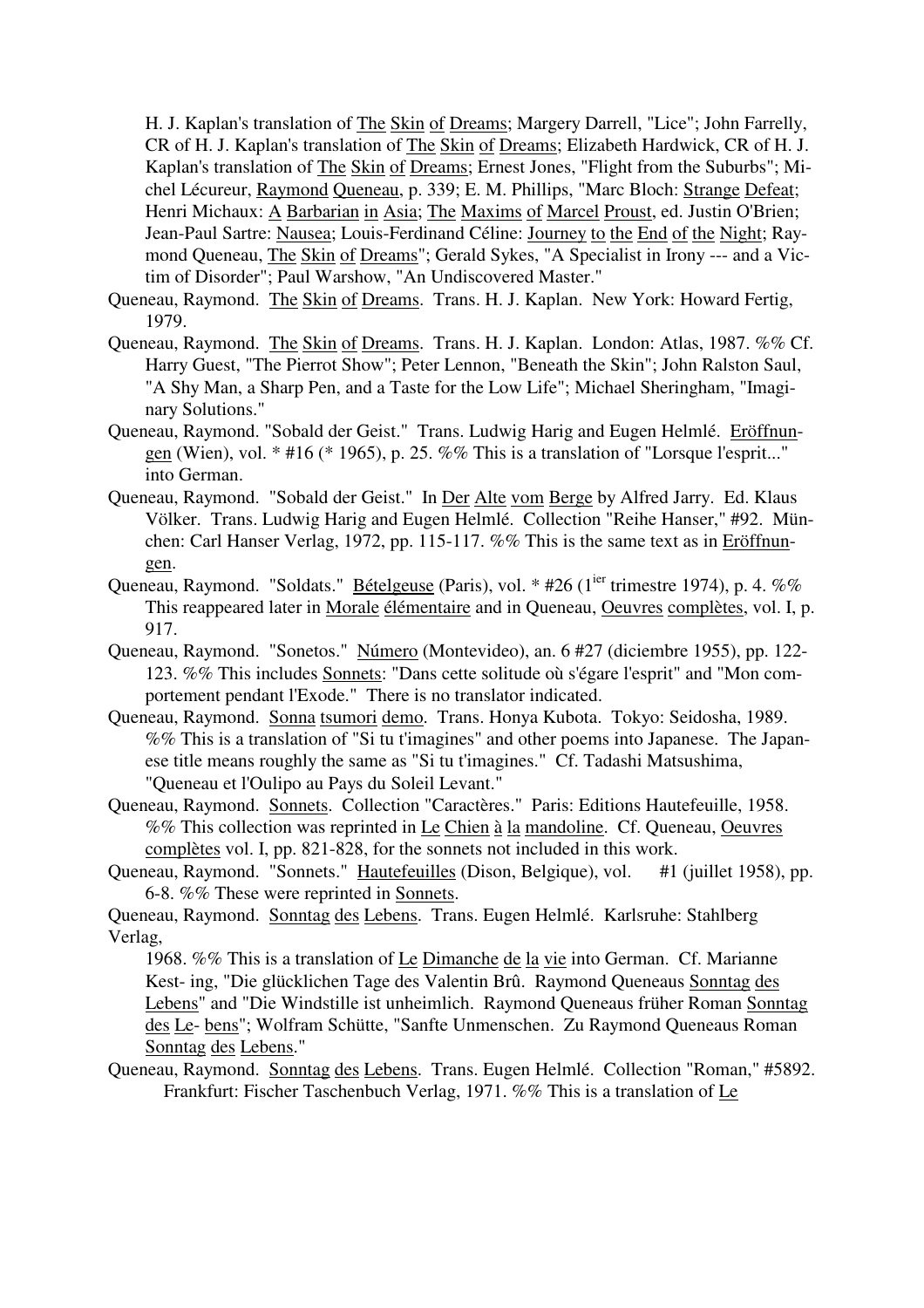Dimanche de la vie into German.

Queneau, Raymond. Sonntag des Lebens. Trans. Eugen Helmlé. Collection "Fischer Taschen-

bücher," #5892. Frankfurt: Fischer Taschenbuch Verlag, 1986. Cf. Barbara Basting, "Das Buch."

- Queneau, Raymond. Sonntag des Lebens. Trans. Eugen Helmlé. Berlin: Verlag Klaus Wagenbach, 2003.
- Queneau, Raymond. "Souvenir." Combat (Paris), an. 10 #2035 (18 janvier 1951), p. 4. %% This poem is from Chien à la mandoline.
- Queneau, Raymond. "Souvenir." Des Caractères (Le Perreux sur Marne, Seine), an. \* #4 (\* 1950), p. \*.
- Queneau, Raymond. "Souvenir." Des Caractères (Le Perreux sur Marne, Seine), an. \* #7-8 (\* 1953), no pages.
- Queneau, Raymond. "Le Souvenir du match Hemingway-Prévost." Arts (Paris), vol. \* #712 (4 mars 1959), p. 7. %% Queneau remembers Sylvia Beach, "Shakespeare and Company," Henry Miller, and a boxing match between Ernest Hemingway and Jean Prévost.
- Queneau, Raymond. "Souvenirs d'enfance." In Queneau, Oeuvres complètes, vol. I. Paris: Gallimard, 1989, pp. 1071-1077. %% Queneau reviews what he knows of his ancestors on both sides, especially his parents, and some details of his boyhood. The entire text was reprinted in his Je naquis au Havre un 21 février 1903, and an extract was printed under "Lorsque je naquis..." Cf. Queneau, "Souvenirs inédits."

Queneau, Raymond. "Souvenirs du service militaire." In Queneau, Oeuvres complètes, vol. I.

Paris: Gallimard, 1989, pp. 1090-1096. %% Queneau recounts the where and the what of his time served in Morocco. Cf. Queneau, "Souvenirs inédits."

- Queneau, Raymond. "Souvenirs inédits." In Queneau, Oeuvres complètes, vol. I. Paris: Gallimard, 1989, pp. 1069-1096. %% This includes "Souvenirs d'enfance," "Ma Mère chantait," and "Souvenirs du service militaire." Cf. the notes in Queneau, Oeuvres complètes, pp. 1615-1620.
- Queneau, Raymond. "La S.P.A." Nouvel Observateur (Paris), vol. \* #236 (4 mai 1970), p. 41. %% "S.P.A." ordinarily means "Société protectrice des animaux," the French equivalent of the American SPCA (Society for the Prevention of Cruelty to Animals, the "Humane So-ciety"), but here it is a matter of the "Société protectrice de l'alphabet." Queneau reviews Robert Massin's La Lettre et l'image by simply presenting the ways in which Massin illus-trates the alphabet in this work. Massin's name is not "Henri," which is what the heading indicates. Cf. Noël Arnaud, "Abécédaires"; Germano Facetti, "Massin"; Queneau, Preface to La Lettre et l'image (which is the same as this text); Nicole Zand, "Connaissez-vous la S. P. A.?"
- Queneau, Raymond. Stijloefeningen. Trans. and intro. Rudy Kousbroek. Amsterdam: De Bezige Bij, 1978. %% This is a translation of Les Exercices de style into Dutch. Cf. J. P. Guepin, "De ideale schrijver vor schrijvers"; Rudy Kousbroek, "Inleiding. Raymond Que-neau in de Oerhond"; Aad Nuis, "De Verkeerde Kousbroek en de Goede."
- Queneau, Raymond. Stijloefeningen. Trans. Rudy Kousbroek and Melle Hammer. Amsterdam: Enschedese School, 1981.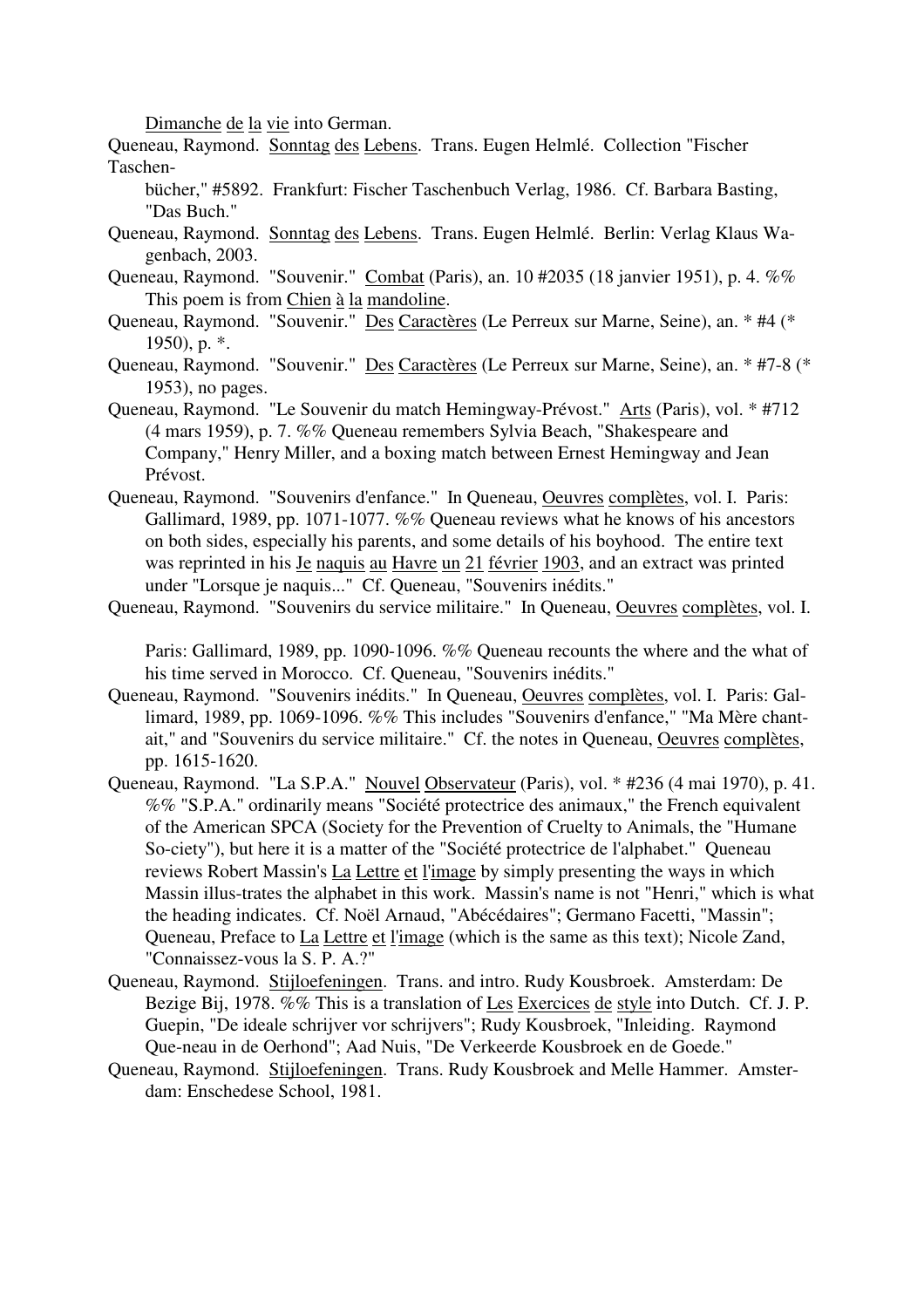Queneau, Raymond. Stijloefeningen. Trans. and intro. Rudy Kousbroek. Collection "Bezige Bij Pocket," #89. Amsterdam: De Bezige Bij, 1992. %% This is the same text as in the 1978 edition.

Queneau, Raymond. Stiløvelser. Trans. Otto Jul Pedersen. Kobnhaven: Forlaget Basilisk, 1994. %% This is a translation into Danish of Les Exercices de style.

Queneau, Raymond. Stiløvelser. Trans. Otto Jul Pedersen. Collection "Babel-serien ," #4. Kobnhaven: Forlaget Basilisk, 2001. %%

Queneau, Raymond. Stiløvingar. Trans. Ragnar Hovland. Oslo: Pax Forlag, 1996. %% This is a translation of Exercices de style into Norwegian.

Queneau, Raymond. Stilövningar. Trans. and intro. Lars Hagström. Lund, Sweden: Bakhåll, 1987. %% This is a translation of Exercices de style into Swedish.

Queneau, Raymond. Stilske Ve\_be. Trans. Danilo Kiš. Ed. Slobodan Galogaza. Postface Jovan Khristi. Collection "Mala Knyiga," #80. Beograd, Yugoslavia: Nolit, 1964. %% This translation of Exercices de style is written in Serbian and is in Cyrillic lettering.

Queneau, Raymond. Stilske Ve\_be. Trans. and postface Danilo Kiš. Collection "Re\_<sup>i</sup> misao,"

#313. Beograd, Yugoslavia: Izdavacka radna organizacija "Rad," 1986. %% This is also in Serbian, but in Latin characters.

Queneau, Raymond. Stilübungen. Trans. Ludwig Harig and Eugen Helmlé. Collection "Bibli-

othek Suhrkamp," #148. Frankfurt: Suhrkamp, 1961. %% This is a translation of Les Exercices de style into German. Cf. Walter Widmer, "Muß es ausgerechnet Queneau sein? Möglichkeiten und Grenzen des Ubersetzens."

Queneau, Raymond. Stilübungen. Trans. Ludwig Harig and Eugen Helmlé. Collection "Bibli-

othek Suhrkamp," #148. Frankfurt: Suhrkamp, 1964. %% Cf. Otto Basil,

"Fingerübungen für zwei linke Hände --- Raymond Queneau."

Queneau, Raymond. Stilübungen. Trans. Ludwig Harig and Eugen Helmlé. Collection "Bibli-

othek Suhrkamp," #148. Frankfurt-am-Main: Suhrkamp, 1981.

Queneau, Raymond. Stilübungen. Trans. Ludwig Harig and Eugen Helmlé. Collection "Volk und Welt Spektrum," #176. Berlin: Verlag Volk und Welt, 1983.

Queneau, Raymond. Stilübungen. Trans. Ludwig Harig and Eugen Helmlé. Collection "Bibli-

othek Suhrkamp," #148. Frankfurt-am-Main: Suhrkamp, 1986.

Queneau, Raymond. Stilübungen. Trans. Ludwig Harig and Eugen Helmlé. Collection "Bibli-

othek Suhrkamp," #1053. Frankfurt: Suhrkamp, 1990. %% Cf. Anonymous, "Hommage à Queneau"; Simone Arous, "Agenda."

Queneau, Raymond. "Stilübungen." Der Augenblick (Stuttgart), vol. 3 #1 (märz 1958), pp. 28-34. %% This consists of translations into German of certain of the "exercices de style": "notations," "rétrograde," "négativités," "le côté subjectif," "rêve," "ignorance," "télégra-phique," "ode," "noms propres," "Latin de cuisine," and "réactionnaire." While there is no translator named, these appear to be early drafts of the translations Ludwig Harig and Eu-gen Helmlé published in 1964 as Stilübungen. On Queneau's relationship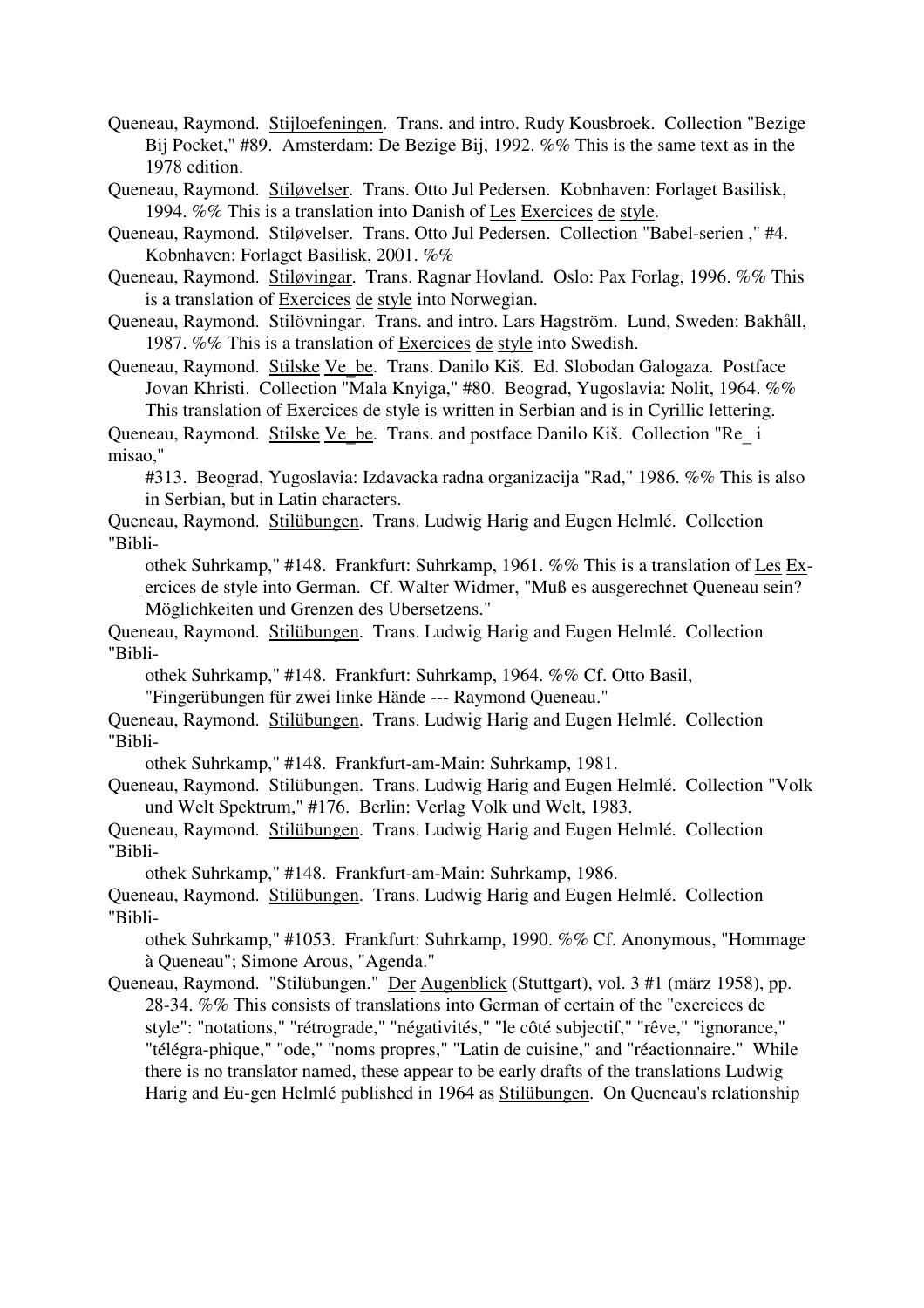to this magazine, cf. Gerhard Dörr, "Viens voir l'autobus S devant la gare de Francfort ou Queneau sur la scène allemande."

Queneau, Raymond. Stilübungen Autobus S. Trans. Ludwig Harig and Eugen Helmlé. Frank-

furt-am-Main: Suhrkamp, 1961. %% Cf. Anonymous, "Wörterbus"; Günter Blöcker, "Exerzitien im Autobus S" and "Raymond Queneau: Zazie in der Metro. Stilübungen Autobus S"; Gerhard Dörr, "Viens voir l'autobus S devant la gare de Francfort ou Queneau sur la scène allemande"; Cajetan Freund, "Neunundneunzigmal die gleiche Story oder etwas wie Taschenspielerei. Bemerkungen zu Raymond Queneaus Stilübungen Autobus S"; Joa-chim Günther, "Raymond Queneau: Stilübungen Autobus S"; Karl Schwedhelm, "Gelän-defahrt mit der Sprache"; Freidrich Sieburg, "Vom Zauberstab zum Knotenstock"; Wolf-gang Weyrauch, "Zauberschloß der Sprache"; Walter Widmer, "Gehören Elefanten in den Porzellanladen?"

Queneau, Raymond. Stilübungen Autobus S. Trans. Ludwig Harig and Eugen Helmlé. Frank-

furt-am-Main: Suhrkamp, 1969.

Queneau, Raymond. Stilübungen Autobus S. Trans. Ludwig Harig and Eugen Helmlé. Frank-

furt: Suhrkamp, 1990. %% This is a revised translation, not a mere reprinting.

- Queneau, Raymond. "Stilübungen: Autobus S." Trans. Ludwig Harig and Eugen Helmlé. Blätter des Deutschen Theaters in Göttingen (Göttingen), an. 17 #276 (1966-1967), pp. 61-72. %% This includes "Angaben" ("Notations") and "Haïku" as well as Siegfried Kienzle's "Der Hinweis: Autobus S" (except for the last sentence of the original) on pp. 63-64, the program for the theater presentation of Exercices, a poem by Paul Klee, and an entry on the work of the poet taken from Queneau's "Pour un Front national" (16 février 1945).
- Queneau, Raymond. Stílusgyakorlatok. Trans. Róbert Bognár. Ill. Tibor Szántó. Budapest: Helikon Kiadó, 1988. %% This is a translation of Les Exercices de style into Hungarian, with what appears to be 12 other versions of the same story written by Bognár.
- Queneau, Raymond. "Stílusgyakorlatok." Trans. Endre Lázár Bajomi. Nagyvilág (Budapest), vol. 4 #7 (július 1959), pp. 1030-1035. %% This is a translation of Les Exercices de style into Hungarian. I'm almost certain that these are (in order) "Notations," "Litotes," "L'Arcen-ciel," "Hésitations," "Précisions," "Le Côté subjectif," "Négativités," "Distinguo," "Phi-losophiquement," "Auditif," "Télégraphique," "Réactionnaire," "Vers libres," "Anglicis-mes," "Contre-vérités," "Latin de cuisine," "Contre-petteries," "Médical," and "Paysan."
- Queneau, Raymond. "Stílusgyakorlatok." Trans. Róbert Bognár. Ill. Lívia Elek and Sándor Rácmolnár. Mozgó Világ (Budapest), vol. \* #5 (\* 1984), pp. 82-94. %% This consists of translations of a number of the "exercices de style" into Hungarian: "Notations," "Précisions," "Le Côté subjectif," "Autre subjectivité," "Distinguo," "Contre-vérités," "Exclama-tions," "Ampoulé," "Philosophique," "Apostrophe," "Maladroit," "Sonnet," "Olfactif," "Gustatif," "Botanique," "Médical," "Paysan," and "Précieux."
- Queneau, Raymond. Sto Tisiach Milliardov Stihotvoreniy. Trans. Tatiana Bonch-Osmolovskaya. Moscow: Grantt, 2002. %% This is a translation of Cent Mille Milliards de poèmes into Russian. Cf. Sergei Andronov, "A Million Centuries of Reading." [[\_\_\_\_,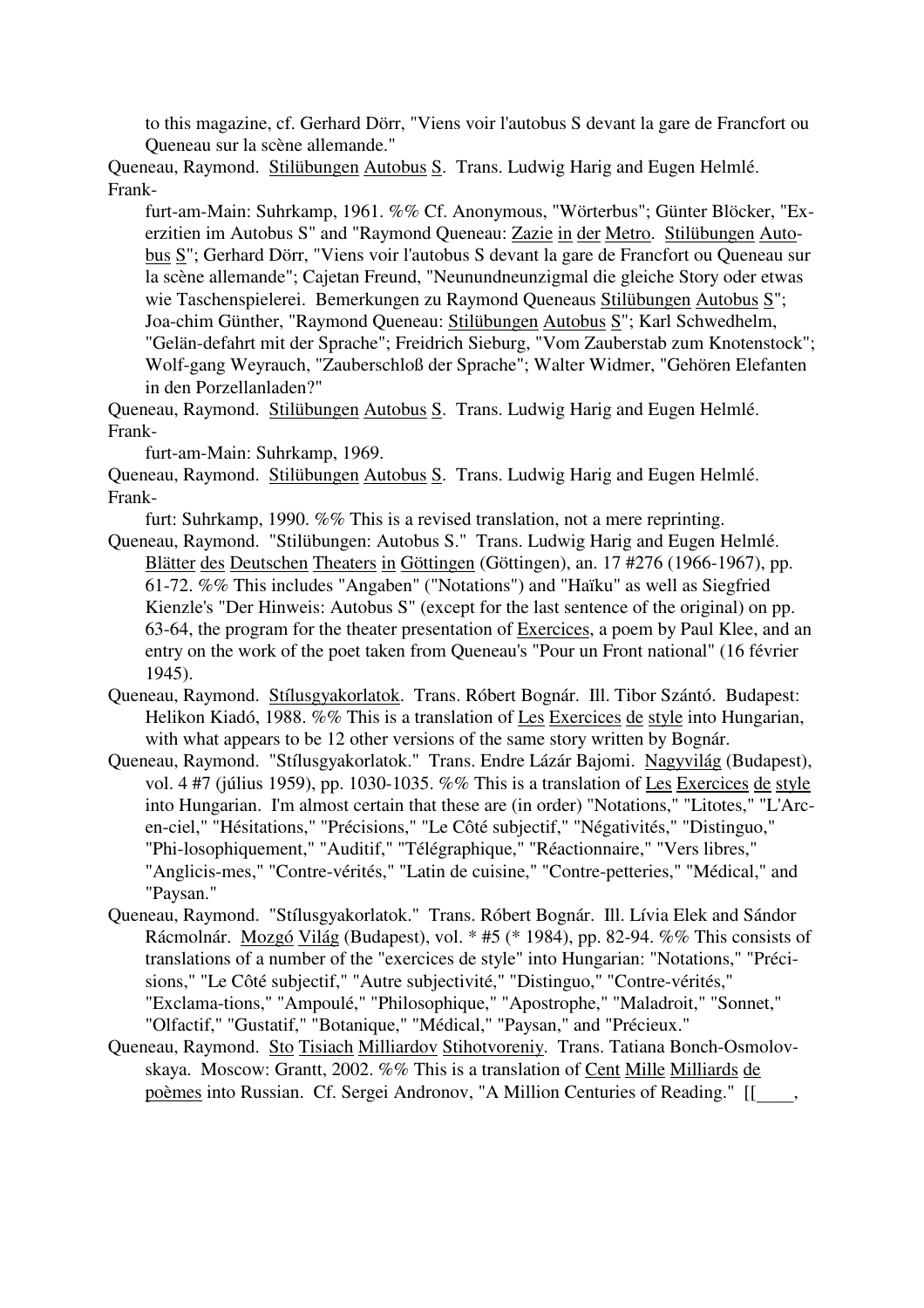\_\_\_\_\_\_. \_\_\_ \_\_\_\_\_ \_\_\_\_\_\_\_\_\_\_ \_\_\_\_\_\_\_\_\_\_\_\_\_. \_\_\_\_\_\_\_ \_ \_\_\_\_\_\_\_\_\_\_\_\_ \_\_\_\_\_\_\_\_

- \_\_\_\_ \_\_\_\_\_\_\_\_\_\_\_]] Queneau, Raymond. Una Storia modello. Trans. Mariolina Romano. Intro. Ruggiero Romano. Milano: Fratelli Fabri, 1973. %% This is a translation of Une Histoire modèle into Italian.
- Queneau, Raymond. Una Storia modello. Trans. Mariolina Romano. Collection "Saggi brevi," #3. Torino: Einaudi, 1988.
- Queneau, Raymond. Stories and Remarks. Pref. Michel Leiris. Trans. Marc Lowenthal. Lincoln, Nebraska: University of Nebraska Press, 2000. %% This is a translation of Queneau's Contes et propos into English. Cf. David Bellos, CR of Queneau's Stories and Remarks; James Crossley, CR of Marc Lowenthal's translation of Contes et propos; Lucy Dallas, CR of Marc Lowenthal's translation of Queneau's Contes et propos; Francisca Goldsmith, CR of Queneau's Stories and Remarks; Roger Shattuck, "Farce & Philosophy."
- Queneau, Raymond. "A Story as You Like It." In Oulipo: A Primer of Potential Literature. Ed. and trans. Warren F. Motte. Lincoln: University of Nebraska Press, 1986, pp. 156- 158. %% This is a translation of "Un Conte à votre façon" into English.
- Queneau, Raymond. La Strada. Cf. Federico Fellini, La Strada.
- Queneau, Raymond. Ein strenger Winter. Trans. Eugen Helmlé. Frankfurt: Suhrkamp Verlag,

1992. %% This is a different translation from the one Helmlé did in Ein Winter in Le Havre.

- Queneau, Raymond. Striche, Zeichen und Buchstaben. Ed., trans., and postface Eugen Helmlé. München: edition text+kritik, 1990. %% This is a translation of the 1965 edition of Bâtons, chiffres et lettres into German and contains in addition a short chronology of Que-neau's life, a list of his major works, a list of translations of those works into German, and a list of the major works on Queneau up to 1990.
- Queneau, Raymond. Stylistická cvi ení. Trans. and intro. Patrik Ou edník. Praha: Volvox Globator, 1994. %% This is a translation of Les Exercices de style into Czech.
- Queneau, Raymond. Suburbio e fuga. Trans. Clara Lusignoli. Torino: Einaudi, 1970. %% This is a translation of Loin de Rueil into Italian. Cf. Mario Bonfantini, "Dai pidocchi a Hollywood."
- Queneau, Raymond. "The Styrene Song." Trans. Madeleine Velguth. In Industrial Design Techniques and Materials. Ed. Raymond Guidot, Jean Grenier, Jean-Baptiste Touchard and Jean-Jacques Salomon. Paris: Flammarion, 2006, pp. 34-35. %% Velguth did this translation of "Le Chant du styrène" specifically for this volume, but the editors changed the title from the "Styrene's Song" she intended . The volume indicates neither where Queneau's text is from nor the fact that it was Velguth who did the translation.
- Queneau, Raymond. Suburbio e fuga. Trans. Clara Lusignoli. Collection "Nuovi coralli," #336. Torino: Einaudi, 1982. %% This is a paperback reprint of the 1970 version.
- Queneau, Raymond. "Suite en noir des pictogrammes." Messages (Paris), "Les Mots et les signes," vol.  $*$  #1-2 (octobre 1946), no pages. %% This is the title given by Jean-Pierre Dauphin in Raymond Queneau plus intime; the title given in the magazine is simply "Picto-grammes," which is just as it appears in Bâtons, chiffres et lettres.

Queneau, Raymond. The Sunday of Life. Trans. and notes Barbara Wright. London: John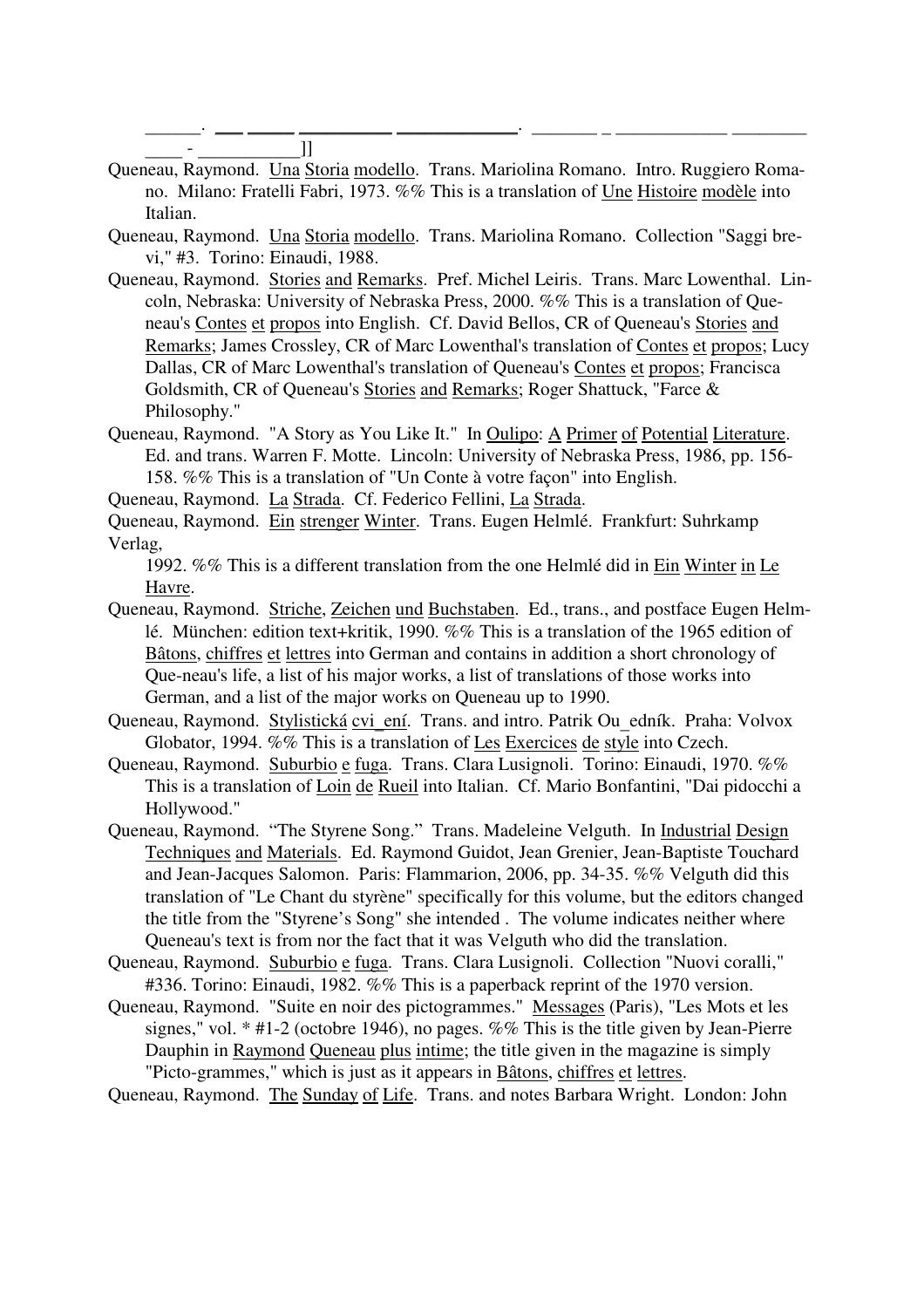Calder, 1976. %% This is a translation into English of Le Dimanche de la vie. This edition appeared in both hardbound and paperback copies. Wright's introduction is indexed under "Polocilacru." Cf. Roger Baker, CR of Barbara Wright's translation of The Sunday of Life; Neil Hepburn, "Doctor on Mus"; Brendan Lehane, "One Black Englishman"; John Mellors, "The Pleasure of the Text"; Jill Neville, "The Upside-down World of Monsieur Queneau"; Robert Nye, "The Smells of the City."

Queneau, Raymond. The Sunday of Life. Trans., intro., and notes Barbara Wright. New York: New Directions, 1977. %% This edition appeared in both hardbound and paperback copies. Cf. Anonymous, CR of Barbara Wright's translation of The Sunday of Life (Booklist, Kirkus Reviews) and "Queneau, Raymond: The Sunday of Life"; Wallace Fowlie, "The Novelist of 'le petit peuple'"; Edward Guereschi, CR of Barbara Wright's translation of The Sunday of Life; Elaine F. Palencia, CR of Barbara Wright's translation of The Sunday of Life; Webster Schott, "Imaginary Solutions"; Genevieve Stuttaford, CR of Barbara Wright's translation of The Sunday of Life; John Updike, "Capacités humaines" and "Human Capacities."

Queneau, Raymond. "Sur Adolphe et la vie de Benjamin Constant." Postface à Adolphe. Col-

lection "Les Ecrivains célèbres." Paris: Mazenod, 1957, pp. 211-222. %% Queneau resumes the life, loves, and work of this author without any specifically quenotic dash. Cf. Anonymous, "Le Fonds Queneau de la Bibliothèque du Havre." Cf. also the section "Manuscripts" at the end of this bibliography.

- Queneau, Raymond. "Sur la cinématique des jeux." Le Sphinx (Bruxelles), vol. 5 #6 (juin 1935), pp. 85-86. %% Queneau considers the concept of sequential passage through the points of a surface in a mathematical manner. There is some sort of manuscript available at the CDRQ under "Cinématique des jeux." Cf. Claude Berge, "Le Graphe Q6"; Evert van der Starre, Curiosités de Raymond Queneau. De «L'Encyclopédie des Sciences inexactes» aux jeux de la création romanesque, p. 131.
- Queneau, Raymond. "Sur la cinématique des jeux." In his Bâtons, chiffres et lettres. Paris: Gallimard, 1950, pp. 236-239.
- Queneau, Raymond. "Sur la cinématique des jeux." In his Bords: Mathématiciens, précurseurs, encyclopédistes. Ill. Georges Mathieu. Paris: Hermann, 1963, pp. 135-137.
- Queneau, Raymond. "Sur la multiplication croisée de specimens correspondant à un même schéma mais grammaticalement différents." Temps mêlés #66/67 (avril 1964), pp. 25-26. %% Queneau considers the potential exchange of "sèmes" between two grammatically equivalent sentences. Cf. Queneau, "Meccano" and "La Relation X prend Y pour Z."
- Queneau, Raymond. "Sur 'Le Double Assassinat dans la rue Morgue' et autres contes d'Edgar Poe." In Le Déclin du romantisme: Edgar Poe. Collection "Les Ecrivains célèbres." Paris: Mazenod, 1957, pp. 207-216. %% This is virtually the same text as "Poe et l''analyse'" in Bords (pp. 69-80); the first paragraphs, the last ones, and the paragraph divisions have almost all been altered there. There is some sort of manuscript available at the CDRQ under the title "Mazenod." Cf. Jacques Jouet, Raymond Queneau, p. 49.
- Queneau, Raymond. "Sur les spécialistes." 1959. Cf. the section "Manuscripts" at the end of this bibliography; there is also some sort of manuscript at the CDRQ under "Spécialistes."
- Queneau, Raymond. "Sur les suites s-additives." Présenté par André Lichnerowicz. Comptes rendus hebdomadaires des séances de l'Académie des sciences (Série A) (Paris), vol. 266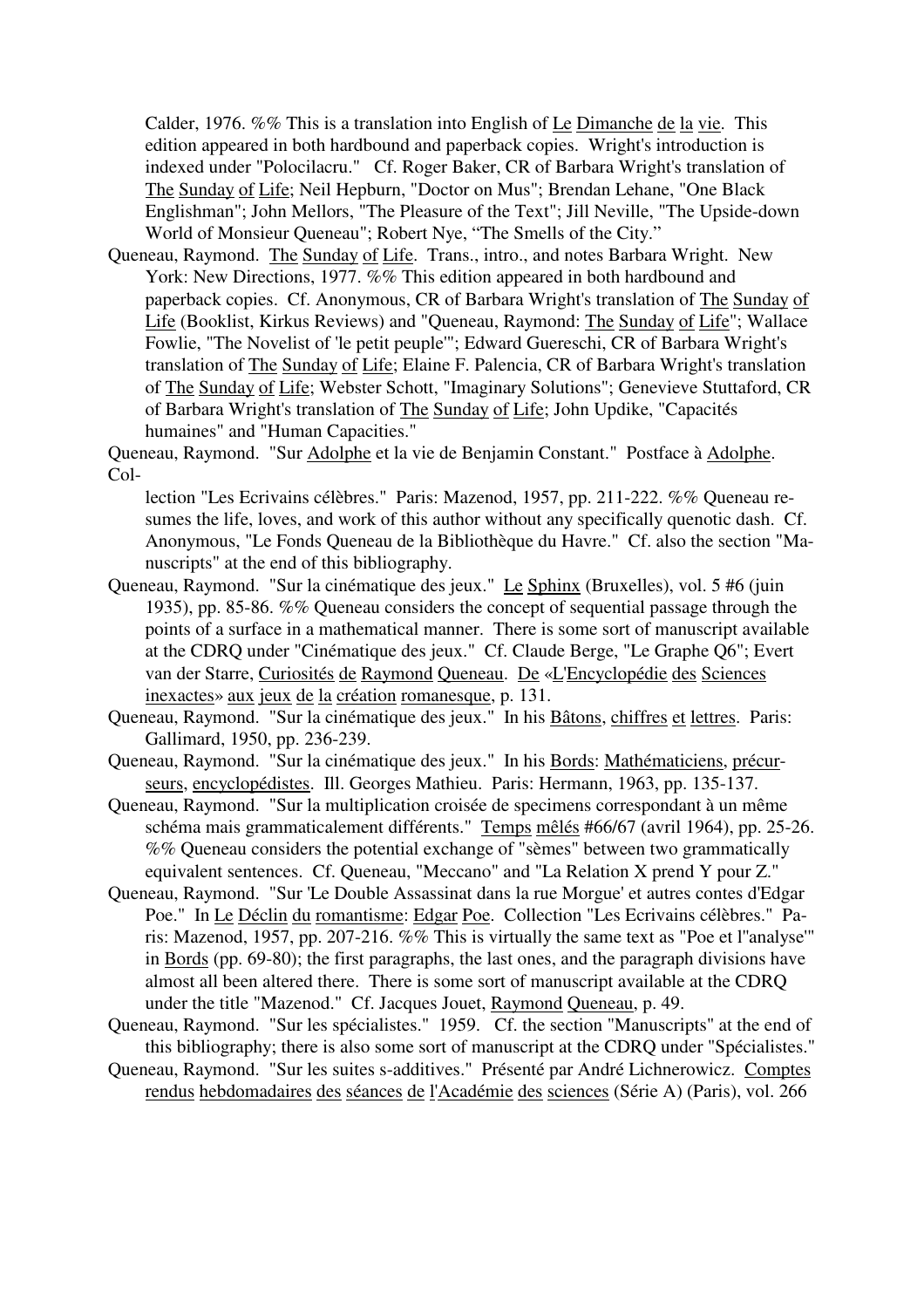#19 (6 mai 1968), pp. 957-958. %% Queneau's text, a formal presentation of his ideas, was presented in the session of 29 avril 1968 by André Lichnerowicz. There are some sort of manuscript notes available at the CDRQ under the title "Suites additives." Cf. Steven R. Finch, "Are 0-Additive Sequences Always Regular?," "Conjectures About S-Additive Sequences," "On the Regularity of Certain 1-Additive Sequences," and "Patterns in 1-Additive Sequences"; Richard K. Guy, "Monthly Research Problems" and "A Quarter Century of Monthly Unsolved Problems, 1969-1993"; Michel Lécureur, Raymond Que- neau, pp. 432-433; François Le Lionnais, "Raymond Queneau et l'amalgame des mathéma-tiques et de la littérature"; Cf. Queneau, Cher Monsieur-Jean-Marie-mon fils: Lettres 1938-1971, p. 261; Bernardo Recamán, "Questions on a Sequence of Ulam"; James Schmerl and Eugene Spiegel, "The Regularity of Some 1-Additive Sequences." Cf. also Jorge Aguilar Mora, who seems to have made a serious mistake in regard to this article.

- Queneau, Raymond. "Sur les suites s-additives." Communicated by Gian-Carlo Rota. Journal of Combinatorial Theory, series A (New York), vol. 12 #1 (january 1972), pp. 31-71. %% This is a far more developed version of the 1968 article.
- Queneau, Raymond. "Sur les suites s-additives." New York: Academic Press, 1972. %% This is an offprint from the Journal of Combinatorial Theory.
- Queneau, Raymond. "Sur quelques aspects relativement peu connus de la conjugaison du verbe en français à l'indicatif présent." Chaos (Paris), numéro spécial (\* 1950), p. 5. %% Cf. Queneau, "Du verbe (sur quelques aspects relativement peu connus de la conjugaison du verbe en français à l'indicatif présent)."
- Queneau, Raymond. "Sur quelques aspects relativement peu connus du verbe en français." Le Surréalisme révolutionnaire (Paris), vol. \* #1 (mars-avril 1948), p. 36. %% Queneau gives some examples of a fictive "surjonctif." There is some sort of manuscript available at the CDRQ under the title "Sur quelques aspects du verbe en français." Cf. Queneau, "Du verbe (sur quelques aspects relativement peu connus de la conjugaison du verbe en fran-çais à l'indicatif présent)." On the origin and life of this periodical, cf. Gérard de Cortanze, "Queneau, Raymond."
- Queneau, Raymond. "Sur Saussure." Cf. the section "Manuscripts" at the end of this bibliography; there is also some sort of manuscript available at the CDRQ under the title "Saussure."
- Queneau, Raymond. "Le Surréalisme: Un Mode de vie." Dialogues (), vol. 2 #14 (mai 1958), no pages. %% This is a short commentary by Queneau on his involvement in surrealism and includes two poems from Le Chien à la mandoline, "Légende" and "Passacaille." The surrealism piece does not seem to have been republished. The magazine itself is roneotyped and seems to come from a lycée, but there is no indication of what city the lycée was in.
- Queneau, Raymond. Svaty Bimbas. Trans. Jarmila Fialová. Afterword Jaroslav Sodomka. Praha: Mladá Fronta, 1967. %% This is a translation of Saint-Glinglin into Czech.
- Queneau, Raymond. Svízel. Trans. Jirí Pelán. Praha: Garamond, 2003. %% This is a translation into Czech, probably of Le Chiendent.
- Queneau, Raymond. "Swans," "It's Raining," "Nicholas the Dog of Experience," "Nocturne," "Somebody," and "If You Imagine." Trans. Michael Benedikt. Modern Poetry in Translation (Vancouver, British Columbia), vol. \* #2 (summer 1966), pp. 8-10. %% These are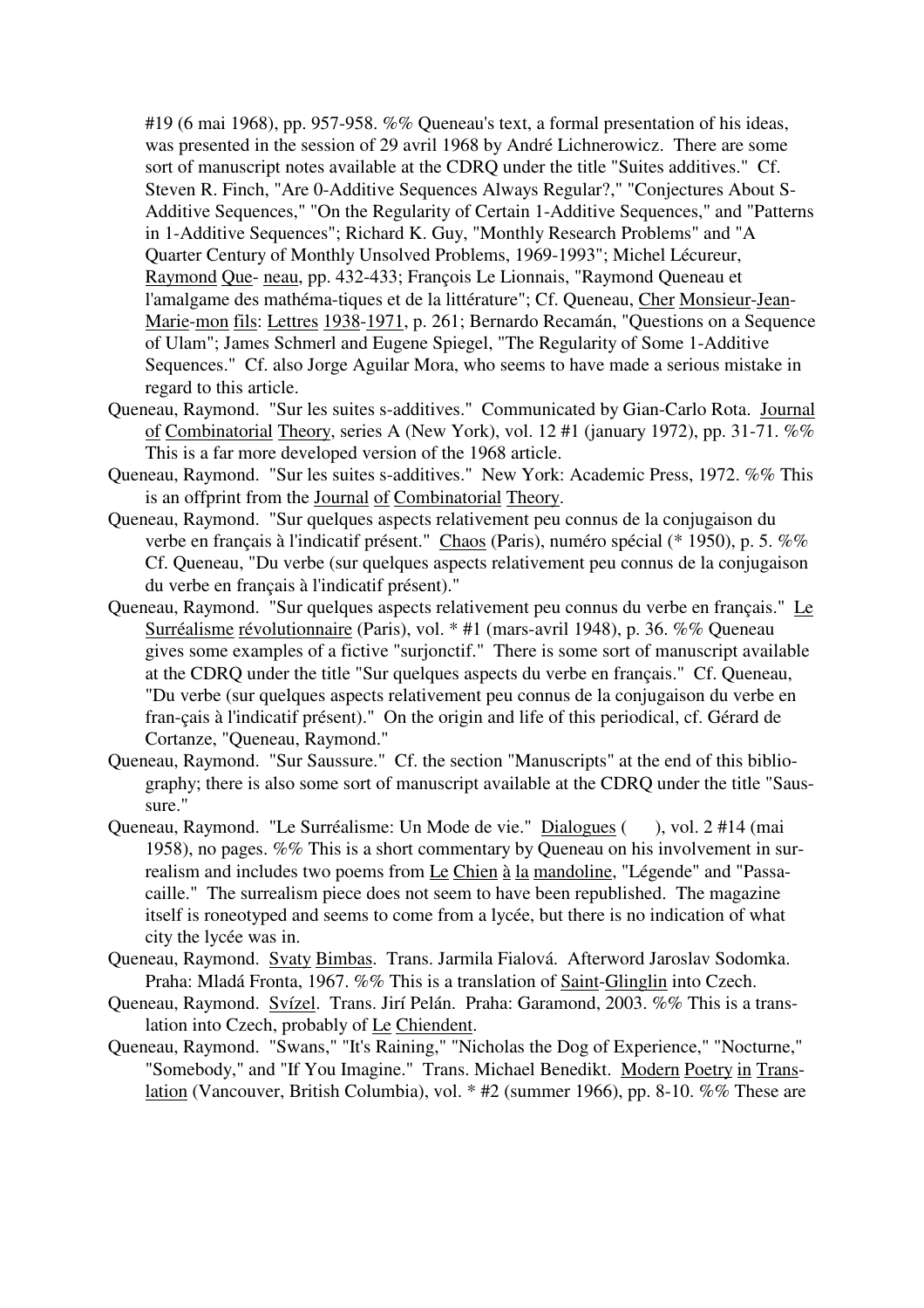Si tu t'imagines: "Cygnes," "Il pleut," "Nicolas chien d'expérience," "Nocturne," "Quelqu'un," and "Si tu t'imagines."

- Queneau, Raymond. "Le Symbolisme du soleil." Temps mêlés #150 + 10 (décembre 1980), pp. 11-31. %% This previously unpublished text springs from Queneau's work on the "fous littéraires" and is an anthologisation/ literary consideration of the subject. There is some sort of manuscript available at the CDRQ under "Symbolisme du soleil." Cf. Astrid Bouygues and Daniel Delbreil, "Claude Simonnet face à l'homme Raymond Queneau," p. 34; Claude Debon-Tournadre, "Le Symbolisme du soleil"; Michel Lécureur, Raymond Queneau, pp. 130-131; Lisa Mamakouka-Koukouvinou, "«Spectacle horrible à voir»: Raymond Queneau spectateur et monteur dans Chêne et chien"; Christine Méry, "Raymond Queneau, un personnage difficile à cerner"; Queneau, Chêne et chien: "`La Science de Dieu': le soleil c'est le diable"; Emmanuël Souchier, "Notule ou comment concilier l'R Q sans en avoir l'r"; Evert van der Starre, Curiosités de Raymond Queneau. De «L'Encyclo- pédie des Sciences inexactes» aux jeux de la création romanesque, p. 65; Boris Souvarine, "Prologue," p. 20; Allen Thiher, Raymond Queneau, pp. 21-22; Madeleine Velguth, "In-troduction" and The Representation of Women in the Autobiographical Novels of Ray- mond Queneau, pp. 85-87.
- Queneau, Raymond. "La Symphonie inachevée." Volontés (Paris), an. 1 #12 (décembre 1938), pp. 34-38. %% Queneau offers a tribute to Marcel Proust. There is an English translation under Queneau, "The Unfinished Symphony." Cf. Jacques Brenner, "La Santé en littérature"; Akihiro Kubo, "Raymond Queneau et la question des genres."

Queneau, Raymond. "La Symphonie inachevée." In his Bâtons, chiffres et lettres. Paris: Gallimard, 1950, pp. 159-163.

Queneau, Raymond. "La Symphonie inachevée." In his Bâtons, chiffres et lettres. Revised ed. Collection "Idées," #70. Paris: Gallimard, 1965, pp. 223-228.

Queneau, Raymond. "T, ranul la oras, vertilary "Mus, tele," "Tutunul s, trengarului," and "Gardianul na-

t, ional." Trans. Ion Caraion. Steaua (Cluj, Romania), an. 24 #8 (16 aprilie 1973), pp. 26-27. %% "Taranul" is Battre la campagne: "Le Paysan à la ville"; "Mustele" is "Les Mouches," "Tutunul" is "Le Pétun du Titi," and "Gardianul" is "Le Garde national," all three from Courir les rues.

- Queneau, Raymond. Taschenkosmogonie. Trans. Ludwig Harig. Intro. Max Bense. Wiesbaden: Limes Verlag, 1963. %% This is a translation of La Petite Cosmogonie portative into German. Cf. Max Bense, "Einleitung in Queneaus Kleine tragbare Kosmogonie"; Karl Heinz Kramberg, "Was Sally über Homoroka wissen muß."
- Queneau, Raymond. Taschenkosmogonie. Trans. Eugen Helmlé. Intro. Max Bense. Collection "Heyne Lyrik," #5. München: Wilhelm Heyne Verlag, 1978.
- Queneau, Raymond. "Technique du roman." Volontés (Paris), an. 1 #1 (20 décembre 1937), pp. 50-53. %% Queneau writes not so much on structure in general as on what he aimed at in Le Chiendent, Gueule de Pierre, and Les Derniers Jours. There is an English translation under Queneau, "The Technique of the Novel," and one in Dutch under "Romantechniek"; there is some sort of manuscript available at the CDRQ under this title. Cf. Chris Andrews, "Numerology and Mathematics in the Writing of Raymond Queneau" and "Surrealism and Pseudo-Initiation: Raymond Queneau's Odile"; Michel Bastiaensen, "Pie-tro della Valle et le héros baroque"; Alain Calame, "Esprit farouche," p. 10; Claude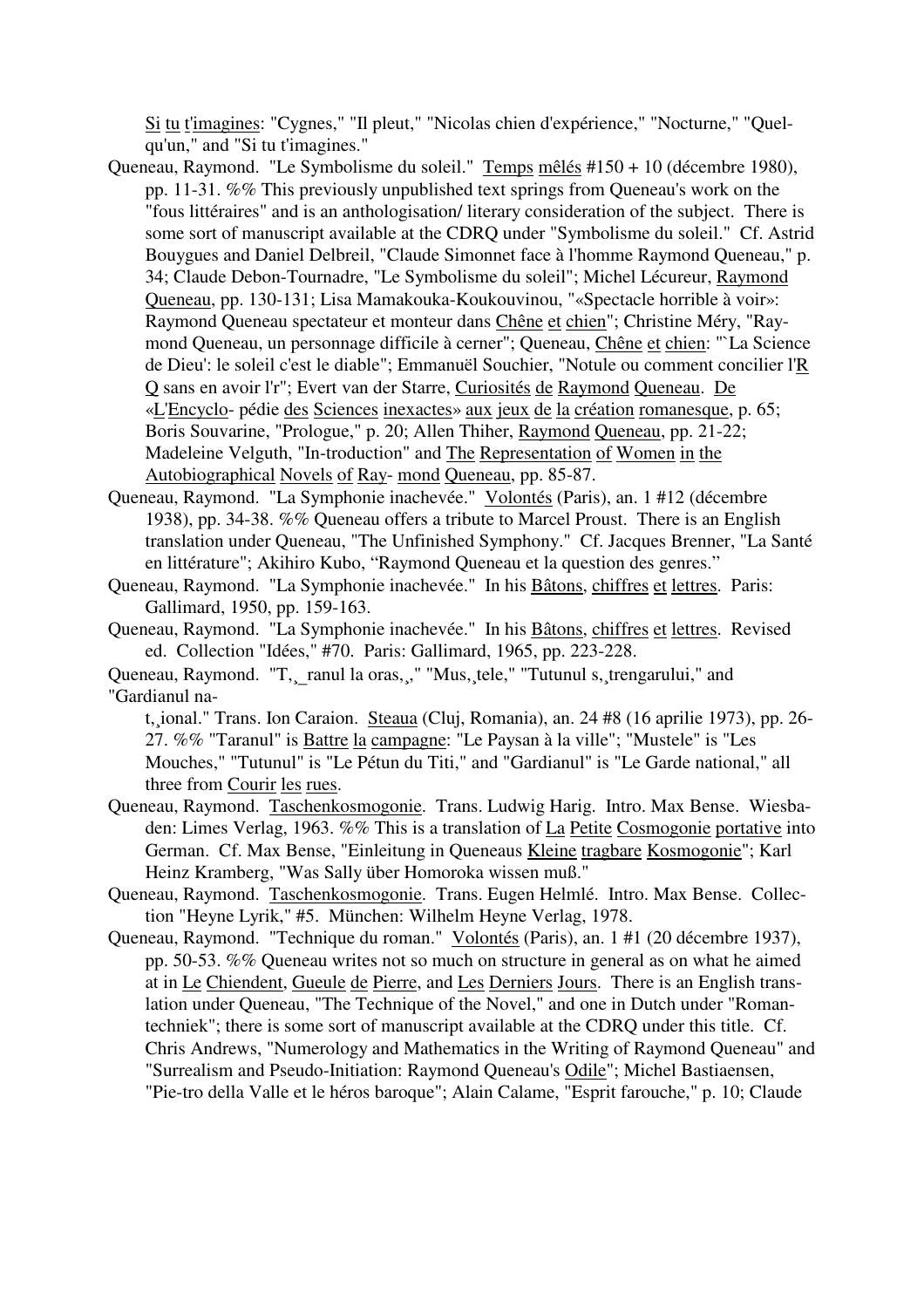De-bon, "Lire Queneau: Entrer dans le labyrinthe?" and "Queneau and Poetic Illusion"; André Frank, "On demande des règles..."; Nadja Kaltwasser, "Traum und ästhetische Konstruk-tion: Raymond Queneau"; Akihiro Kubo, "Raymond Queneau et la question des genres"; Daniel Lancereau, "Poésie, philosophie, et science chez Friedrich von Hardenberg (Nova-lis)"; Fernand Lot, "Obscures Clartés sur la technique du roman"; Odile Martinez, "Des Exercices qui n'en sont pas?"; Bernard Sève, "Le Roman comme enthymème"; Emmanuël Souchier, "Un Rude Hiver, 'fidèle d'amour'." There is a translation into English under "Technique of the Novel."

- Queneau, Raymond. "La Technique du roman." In his Bâtons, chiffres et lettres. Paris: Gallimard, 1950, pp. 22-27.
- Queneau, Raymond. "La Technique du roman." In his Bâtons, chiffres et lettres. Revised ed.

Collection "Idées," #70. Paris: Gallimard, 1965, pp. 27-33.

- Queneau, Raymond. "'La Technique du roman' et ses versions antérieures." In his Oeuvres complètes, vol.II. Ed. and pref. Henri Godard. Bibliothèque de la Pléiade. Paris: Gallimard, 2002, pp. 1237-1246. %% There is additional material on pp. 1733-1735.
- Queneau, Raymond. "The Technique of the Novel." Trans. Michael Edwards. Prospice (Portree, Scotland), vol. \* #8 (\* 1978), pp. 18-21.
- Queneau, Raymond. "Technique of the Novel." Trans. Mary Campbell-Sposito. Review of Contemporary Fiction (Elmwood Park, Illinois), vol. 17 #3 (september 1997), pp. 27-30. %% This is a translation of Queneau's "Technique du roman."
- Queneau, Raymond. "Témoignage." In Georges-Emmanuel Clancier. Collection "Poètes d'aujourd'hui," #166. Ed. Michel-Georges Bernard. Paris: Editions Seghers, 1967, p. 84. %% Queneau offers a graceful but vague tribute.
- Queneau, Raymond. "Témoignage." In Contre-chants by Georges-Emmanuel Clancier. Paris: Gallimard, 2001, back cover. %% This is the same text as in the original homage.
- Queneau, Raymond. "Témoignage." Sortilèges (Toulouse), vol. \* #3 (3<sup>ième</sup> trimestre 1953), p. 60. %% This is a text on Prévert that runs about three lines: "Prévert ce n'est pas seulement un frère mais un maître. J'ai fait sa connaissance en 1927 à une époque où il n'écrivait pas encore. Très vite, il a été pour moi un personnage exeptionnel qui m'a beaucoup impressionné. Je ne puis vraiment dire combien sa présence humaine a compté pour moi." Rameil says that Queneau's "Jacques Prévert" (from La Rue, 19 juillet 1946), appears in this same issue of Sortilèges on p. 59. Both texts reappear in Parler in 1965.
- Queneau, Raymond. (Témoignage à Prévert.) Parler (Grenoble), vol. \* #19 (\* 1965), pp. 24- 25. %% Queneau presents a tribute poem in Prévert's own style plus his "Témoignage" from Sortilèges (1953); both of them had appeared previously in La Rue.
- Queneau, Raymond. Les Temps mêlés. Paris: Gallimard, 1941. %% This is subtitled Gueule de Pierre II. Cf. Queneau, Oeuvres complètes, vol. II, pp. 1687-1689 for some idea of the textual history.
- Queneau, Raymond. Les Temps mêlés. Paris: Gallimard, 1941. %% This unique work, bound by Mary Reynolds, is at the Ryerson Library at the Art Institute of Chicago, but access is difficult. The online catalogue describes this item as: "Mary Reynolds binding: full tan morocco binding; gray inlays; author and title stamped in gold on spine; decorated endpapers; original paper covers bound in. Inscription on half title page: 'A Mary Reynolds en fidèle hommage. Queneau'." Cf. Susan Glover Godlewski, "Warm Ashes: The Life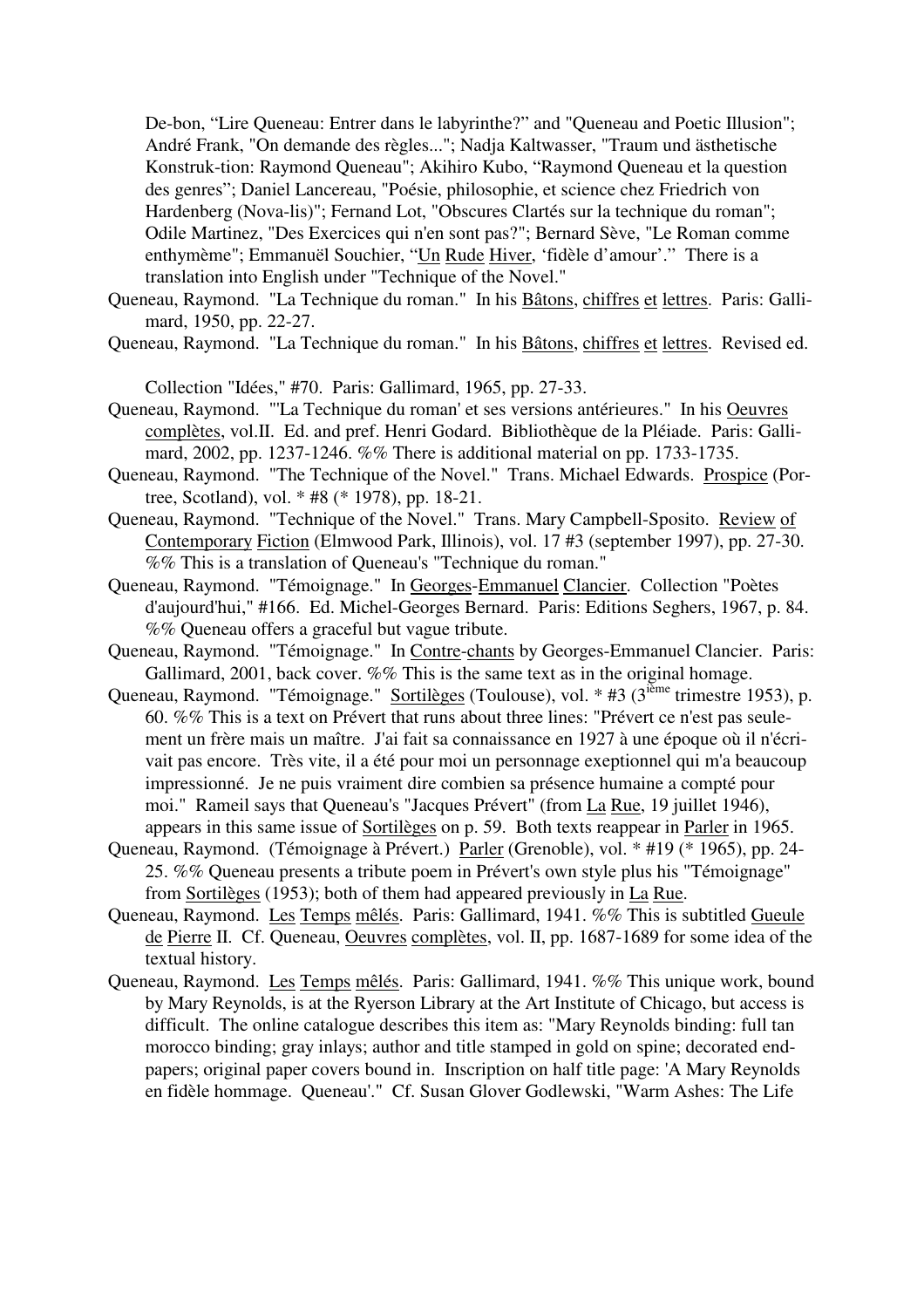and Career of Mary Reynolds."

- Queneau, Raymond. Les Temps mêlés: Prière d'insérer. Bulletin de la NRF #333 (novembre 1941), p. . %% This was reprinted in Cahiers Raymond Queneau #12-13 (juillet 1989), p. 21.
- Queneau, Raymond. Les Temps mêlés. In Queneau, Oeuvres complètes, vol. II. Paris: Gallimard, 2002, pp. 997-1092. %% There is additional material available on pp. 1409-1429, 1670-1699, and 1744-1745. Cf. also Jean-Philippe Coen, "Notice."
- Queneau. "Tête de sons." Unpublished scenario. Cf. Michel Lécureur, Raymond Queneau, pp. 382-383.
- Queneau, Raymond. "Texte." In Gala Barbisan chez Pierre Domec. Paris: Editions de minuit, 21 novembre 1967, no pages. %% This is basically a tribute preface beginning with a passage from "Hamlet" on the interpretation of the shape of clouds. This work is the catalogue for Barbisan's Domec show. There is some sort of manuscript available at the CDRQ under the title "Gala Barbisan." Cf. Michel Lécureur, Raymond Queneau, pp. 475-476.
- Queneau, Raymond. "Texte surréaliste." La Révolution surréaliste (Paris), an. 1 #5 (15 octobre 1925), pp. 3-4. %% This is Queneau's "Des canons de neige..." It is also in Jean-Louis Bédouin, La Poésie surréaliste; in Henri Lemaître, La Poésie depuis Baudelaire; and, in an incomplete version, in Maurice Nadeau, Histoire du surréalisme. Cf. Sarane Alexandrian, "Les Structures de l'imaginaire chez Raymond Queneau"; Marie-Claire Bancquart, Paris des surréalistes; Jean-Louis Bédouin, ed., "Raymond Queneau"; A. Maren in, "Tí, ktorých vedú nocou svetielkujúce stopy slimákov"; Albert-Marie Schmidt, "Constantes baroques dans la littérature française"; Albert B. Smith, "Variations on a Mythical Theme: Hoffman, Gautier, Queneau, and the Imagery of Mining"; Charlotte Stokes, "The Thirteenth Chair: Max Ernst's 'Capricorn'."
- Queneau, Raymond. "Textes surréalistes." La Révolution surréaliste (Paris), an. 4 #11 (15 mars 1928), pp. 13-16. %% This is almost more a text on surrealism than a surrealist text; the major part is taken up with a story about the "capricorn." There is a complete set of these texts in Queneau's Oeuvres complètes, vol. I, pp. 987-1067. Cf. Sarane Alexandrian, "Les Structures de l'imaginaire chez Raymond Queneau," pp. 425-427; Jean-Pierre Longre, Raymond Queneau en scènes, pp. 112-114 and 171; Charlotte Stokes, "The Thirteenth Chair: Max Ernst's 'Capricorn'."
- Queneau, Raymond. Texticules. Verviers: Temps mêlés, 1961. %% This is "Cosmophilie" and

"Dialogue des ogres." There were only three commercial copies printed, but there was another run of 15 copies for members of the Oulipo. Cf. Jacques Bens, Queneau, p. 241; Jean-Michel Pochet, "Queneau, un spectacle?"; Claude Rameil, "Bibliographie," p. 373.

- Queneau, Raymond. "Texticules." Temps mêlés #48 (janvier 1961), pp. 3-6. %% This includes "Les Articles," "La Casse et le Séné," "Casse encore," and "Décidément l'art d'écrire." On "La Casse et le séné," cf. Queneau, "Du bon emploi des tranquillisants."
- Queneau, Raymond. "Texticules." Il Caffè (Roma), an. 9 #6 (dicembre 1961), pp. 1-3. %% This includes "Décidément l'art d'écrire," "La Casse et le séné," "Casse encore," and "Les Articles."
- Queneau, Raymond. "Texticules." Temps mêlés #59/60 (22 octobre 1962), pp. 52-53. %% This includes "Cosmophilie" and "Dialogue des ogres."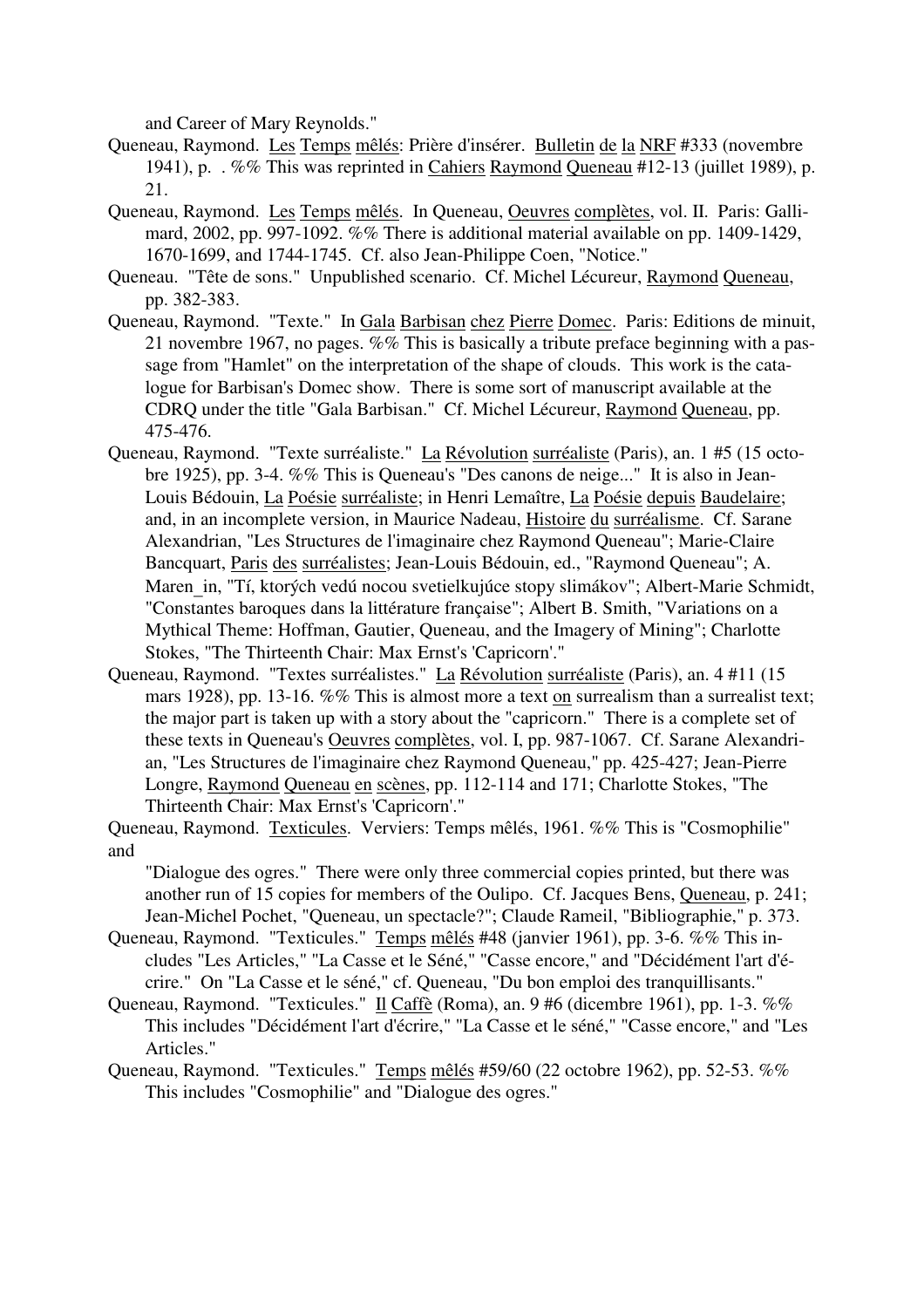- Queneau, Raymond. Texticules. Lithographies originales de Sébastien Hadengue. Paris: Galerie Louise Leiris, 1968. %% This consists of short texts named "Cosmophilie," "Dialogue des ogres," "Les Articles," "La Casse et le séné," "Dans la lettre," "Les Fiérus," "Portrait d'un certain Bébert," "Line," "Homophonies hétérogènes," "La Commune d'Ouste se trouve effectivement dans les Basses-Pyrénées," "Mon Coeur," "Paralogies," "Peu pour rien," "La Grand-mère," "Un Poisson passe," "La Belgique voyage," "Le Mouton enragé," "La Poule au félin," "Les Petites Pattes," "La Ville funèbre," "Profession d'infoi d'un sceptique," "Les Ouiches," and "Le Cocher de Corfou." This work is a box measuring 27 cm x 21 x 3.8 overall, containing a folder of the same material as the case and which holds 12 folios of 8 sides each and 2 blank end folios of 4 sides each. There are ten lithographs. "Ce livre a été achevé d'imprimer le 19 avril 1968, pour la galerie Louise Leiris, sur le presses de Fequet et Baudier, imprimeurs, pour le texte, et de Mourlot frères, pour les lithographies, au nombre de cent exemplaires numérotés et signés par les auteurs, dont dix exemplaires sur Auvergne du moulin Richard-de-bas numérotés de 1 à 10, et quatre-vingt-dix exemplaires sur Rives numérotés de 11 à 100, auxquels s'ajoutent dix exemplaires de Chapelle chiffrés de I à X, et deux exemplaires destinés au dépôt légal et chiffrés o et oo, contenant une suite des lithographies tirées sur les pierres rayées." Cf. Queneau and André Blavier, Lettres croisées 1949-1976, pp. 286, 289, and 381 (note 353).
- Queneau, Raymond. "Texticules." In his Contes et propos. Paris: Gallimard, 1981, pp. 205- 220. %% The index indicates that these were written starting in 1949; cf. the titles listed in the subject file under this heading.

Queneau, Raymond. "La Théologie génétique de J. P. Brisset." Bizarre (Paris), vol. \* #4 (avril

1956), pp. 80-85. %% Queneau describes with some wit the strange theology of one of his "fous littéraires." There is some sort of manuscript available at the CDRQ under "Théologie génétique du Brisset." Rameil indicates ("Bibliographie," p. 370) that this issue of Bizarre included an "index des noms de fous littéraires cités dans Les Enfants du Limon," but it was reserved to subscribers remains unreprinted. Cf. Queneau, "Les Enfants du Limon: Index des noms cités, limité aux fous et hétéroclites littéraires." Cf. also Jérôme Canard, "Un Monde fou"; Marc Decimo, Jean-Pierre Brisset, Prince des penseurs, inventeur, grammairien et prophète; Jean-Pierre Le Bouler, "A Propos d'une 'Phrase de Brisset' (et de 'Words from the Unconscious')"; Paul Morelle, "Pour Brisset, l'homme descendait de la grenouille"; Queneau, "Words from the Unconscious"; Queneau and André Blavier, Lettres croisées 1949-1976, p. 78; Shuichiro Shiotsuka, "Raymond Queneau et deux encyclopédies: L'Idée de 'savoir' chez Queneau."

- Queneau, Raymond. "La Théologie génétique de J. P. Brisset." In Jean-Pierre Brisset, Prince des penseurs,grammairien et prophète. Dijon: Presses du réel, pp. 578-587.
- Queneau, Raymond. "Three Mathematical Diversions." In The Mathematical Magpie: Being More Stories, Mainly Transcendental, Plus Subjects of Essays, Rhymes, Music, Anecdotes, Epigrams, and Other Prime Oddments and Diversions, Rational or Irrational, All Derived from the Infinite Domain of Mathematics. Ed. Clifton Fadiman. New York: Simon and Schuster, 1981, pp. 121-126. %% This consists of translations into English of the "exercices de style" "Narrative" and "Mathématique," "Quelques Remarques sommaires relatives aux propriétés aérodynamiques de l'addition," and some paragraphs from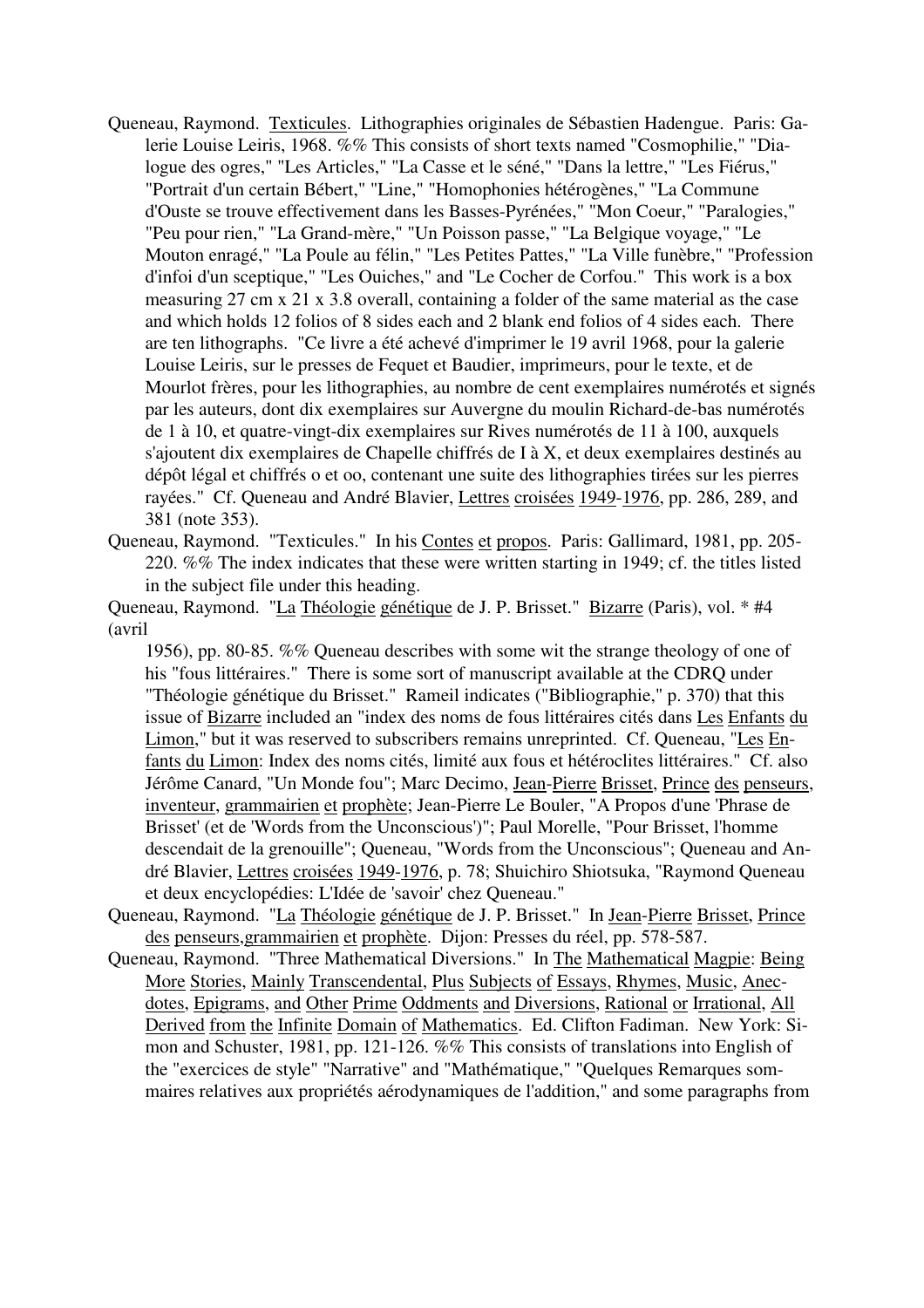"Dino." "Mathématique" is from the 1947 edition and is roughly similar to the 1961 "Géométrique"; Fadiman includes the French original of the earlier text. Most of the translation is by Barbara Wright, although Fadiman seems to have been responsible for the trans-lation of the "Remarques sommaires," and the notes seem to be a combination of Wright and Fadiman.

- Queneau, Raymond. "Three Sonnets from A Hundred Thousand Billion Poems." Trans. Stanley Chapman. In French Writing Today. Ed. Simon Watson Taylor. New York: Grove Press, 1968, pp. 34-36. %% These three sonnets are #2 and #10 from the Cent Mille Milliards de poèmes as well as a sonnet made up of lines from various of the 10 basic son-nets in that collection.
- Queneau, Raymond. "Le Tour de l'ivoire." Cf. Constantin Toloudis, Rewriting Greece. Queneau and the Agony of Presence, p. 73.
- Queneau, Raymond. Les Tourterelles. Ill. Claude Stassart-Springer. Vézelay: Editions de la Goulotte, 2003. %% This poem appears to have been unpublished previous to this luxury edition. This publication was limited to 90 copies, 5 "de tête sous emboîtage," 15 "hors commerce," and the other 70 for the trade, "exemplaires courants." Cf. Jean-Claude Perrier, "'Honorable Progéniture.'"
- Queneau, Raymond. "Towards an Art of Poetry." Trans. Michael Edwards. Prospice (Portree, Scotland), vol. \* #8 (\* 1978), pp. 38-43. %% This includes Si tu t'imagines: "Pour un art poétique" ##1-11 and Le Chien à la mandoline: "Pour un art poétique" (suite).
- Queneau, Raymond. "Une Traduction en joycien." In his Bâtons, chiffres et lettres. Paris: Gallimard, 1950, pp. 171-173. %% Page 171 has the first ten sentences or so of Queneau's "Les Poissons" (from Gueule de Pierre), and pages 172-173 present Queneau's translation of this passage into "joycien." According to Bâtons, chiffres et lettres, this was never otherwise published, but compare it with the opening page or so of Saint-Glinglin. Queneau's working notes are reprinted in Temps mêlés  $\#150 + 1$  (printemps 1978), pp. 9-17. There are some sort of manuscript notes available at the CDRQ under the titles "Ecrit en joycien" and "Une traduction en joycien." Cf. Marc Bonhomme, "Rhétorique ludique et métonymie chez Queneau"; F.H.C. Marriott, "Letter"; Warren Motte, "Belletto's Spe-culations"; François Naudin, "La Vie littéraire"; Queneau, Oeuvres complètes, vol. III, pp. 1432-1435; Sam Slote, "'Odd's Without Ends': Raymond Queneau and the Twisted Lan-guage of the Wake."
- Queneau, Raymond. "Une Traduction en joycien." In his Bâtons, chiffres et lettres. Revised ed. Collection "Idées," #70. Paris: Gallimard, 1965, pp. 239-242.
- Queneau, Raymond. "La Tragédie du vengeur." Cahiers littéraires de l'ORTF (Paris), an. 8 #12 (29 mars 1970), pp. 7-9. %% This is a reprint of his "Cyril Tourneur, dramaturge noir" with a short introduction. The text was read over France-Culture on 2 april at 8 pm.

Queneau, Raymond. "Trains dans la banlieue ouest" and "Les Vivants et les morts." Messages

(Paris), "Sources de la poésie," vol. \* #1 (\* 1944), pp. 55-58. %% These were reprinted in L'Instant fatal. Cf. Queneau and André Blavier, Lettres croisées 1949-1976, p. 145.

Queneau, Raymond. Traité des vertus démocratiques. Ed., intro., and notes by Emmanuël Souchier. Collection "Les Cahiers de la NRF." Paris: Gallimard, 1993. %% These are the previously unpublished notes for a work which Queneau tried to write in 1937-1938, a combination of politics, philosophy, and metaphysics, obviously influenced by Hegel and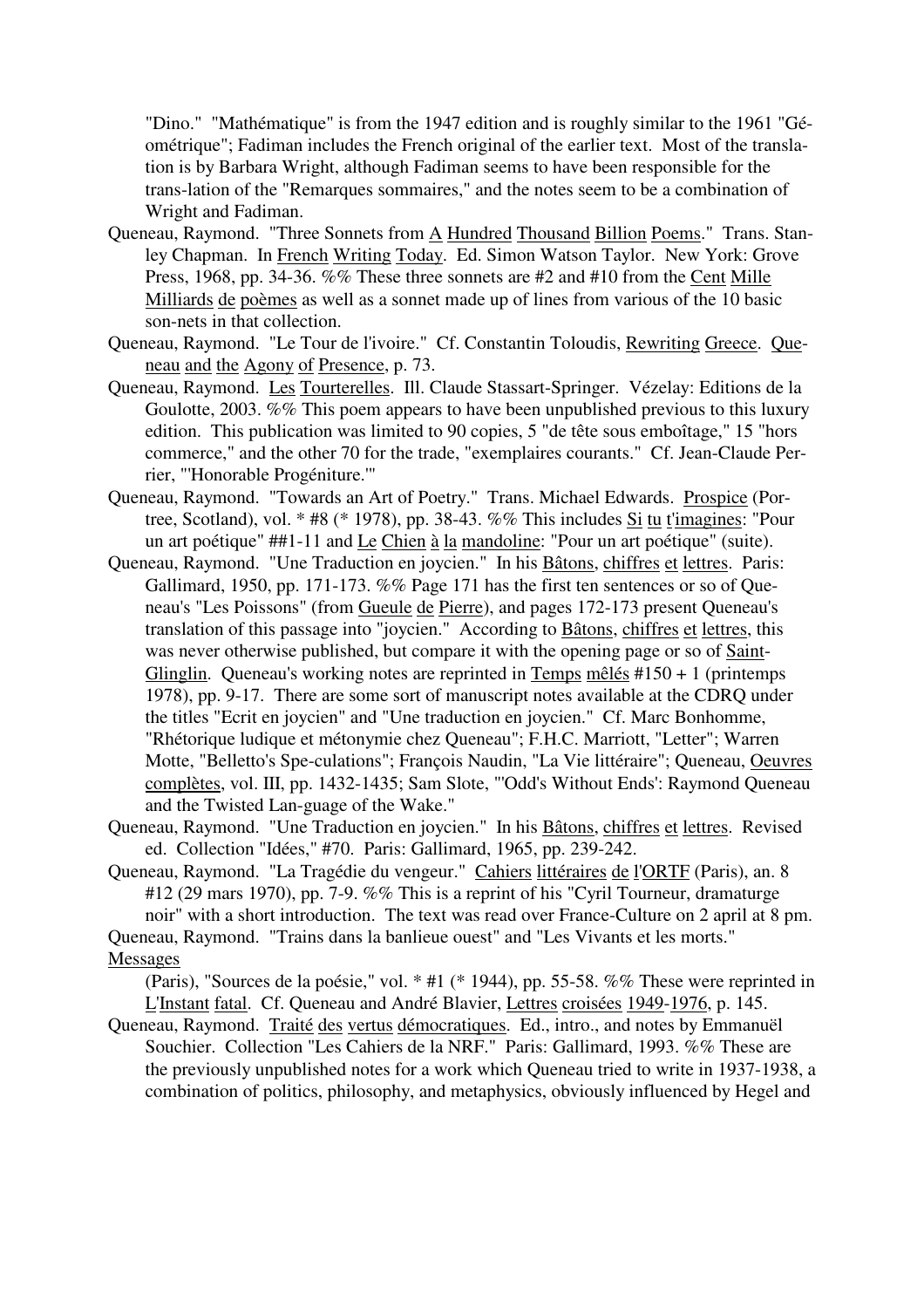by Queneau's study of certain oriental works. There is some sort of manuscript available at the CDRQ under this title. This volume also contains the rather rough drafts of [Marxisme et christianisme] and [Le PCF: "Un Marxisme malade"].

- Queneau, Raymond. "Transformations." In Text Book. Ed. Robert Scholes, Nancy R. Comley, and Gregory L. Ulmer. New York: St. Martin's Press, 1988, pp. 138-142. %% This is the title which the editors give to seven of the "exercices de style" ("Notation," "Double Entry," "Precision," "Narrative," "Passive," "Haiku," and "Zoological") as examples in a creative writing textbook. The notes (p. 287) point to Barbara Wright's translation of Exercices de style (New Directions) as the source of these translations.
- Queneau, Raymond. "Trois Quatrains." Temps mêlés #150 + 4 (mai 1979), pp. 10-12. %% Cf. the note on p. 33 of this issue; these were reprinted in Queneau's Oeuvres complètes, vol. I, the middle of page 776.
- Queneau, Raymond. "Trois Sonnets." Temps mêlés #13 (février 1955), pp. 3-5. %% These are "Singulière coïncidence d'une rime et d'un prince," "Image peut-être tordue d'un certain Bébert," and "Lettre sur l'humanisme en Brisgau," all of them later included in Sonnets.
- Queneau, Raymond. "Trois Sonnets." Les Lettres françaises (Paris), an. 23 #1067 (11 février 1965), p. 1. %% These appeared in Chien à la mandoline (1965 version): "Une Révolution loupée en 1788," "Singulière coïncidence d'une rime et d'un prince," and "En avril ne te découvre que d'un soleil."
- Queneau, Raymond. "A trójai ló." Trans. Katalin Dusnoki. In Points cardinaux. Budapest: Europa, 1980, pp. 394-403. %% This is a translation of "Un Cheval troyen" into Hungarian.
- Queneau, Raymond. "The Trojan Horse." Trans. and notes Barbara Wright. In French Short Stories. Ed. Pamela Lyon. Collection "Penguin Parallel Texts," #2385. London: Penguin Books, 1966, pp. 158-179. %% This includes the French original of this story and Barbara Wright's translation on facing pages. There is an introduction to Queneau on pp. 272-273 and notes to the story on p. 276. This volume was reprinted frequently. Cf. Queneau, Five Stories.
- Queneau, Raymond. "The Trojan Horse" & "At the Edge of the Forest." Trans. Barbara Wright. Ill. Franciszka Themerson. Gabberbocchus Black Series, #2. London: Gabberbocchus Press, 1954. %% Cf. Anonymous, "Cerebral Wit" and "Fantastic Tales."
- Queneau, Raymond. Das Trojanische Pferd und andere Erzählungen. Trans. Eugen Helmlé. Collection "Limes nova," #3. Wiesbaden: Limes Verlag, 1964. %% This includes translations into German of "Le Cheval troyen," "A la limite de la forêt," "Dino," "Panique," "Une Trouille verte," "Le Café de la France," and "Conversations dans le département de la Seine." Cf. Otto Basil, "Fingerübungen für zwei Linke Hände --- Raymond Queneau"; Klaus Recht, "Gespräche mit dem Trojanischen Pferd"; Hedwig Rohde, "Limes nova."
- Queneau, Raymond. [Troppo buoni con le donne.] Trans. Paolo Cherchi Usai. 1981. %% This is a translation of On est toujours trop bon avec les femmes into Italian announced in Amis de Valentin Brû #19 (juin 1982), p. 55, but it does not appear to have been actually published and this title is only one I give it for convenience' sake.
- Queneau, Raymond. Troppo buoni con le donne. Trans. Giuseppe Guglielmi. Torino: Einaudi, 1984. %% This is a translation of On est toujours trop bon avec les femmes into Italian. Cf. Giovanni Bogliolo, "Queneau si esercita in Irlanda con donne e terroristi";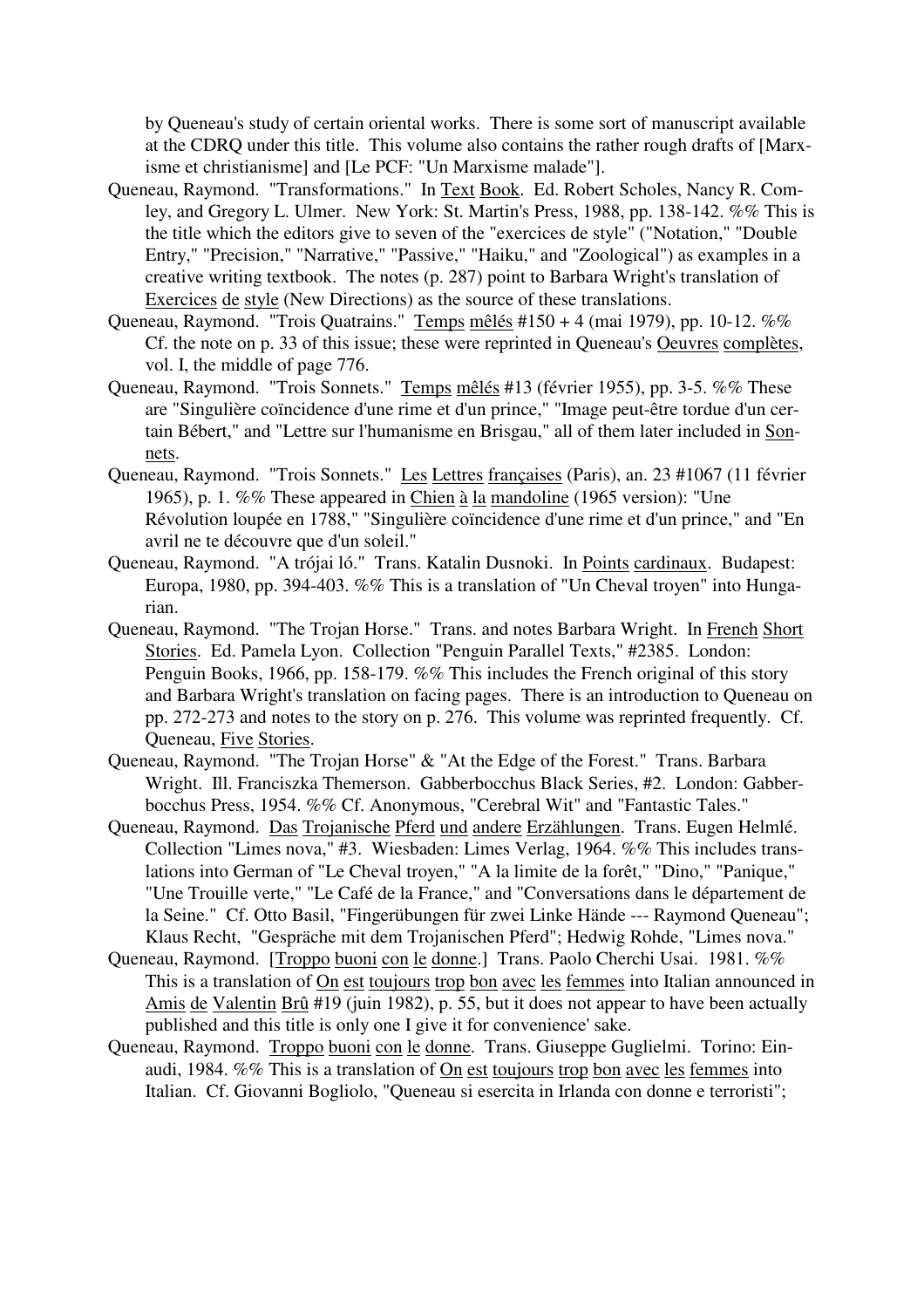Alberto Carrara, "Troppo buoni con le donne"; Carlo Castellaneta, "Rivoluzionari sì, ma gentiluomini"; Daniele Del Giudice, "E l'impiegata sedusse i rebelli"; Francesco Durante, "La Braghetta degli eroi"; Giovanni Mariotti, "Cosi buono, cosi semplice"; Gianfranco Marrone, "Esercizi di stile irlandese"; Paolo Mauri, "Insorti, attenti alle donne!"; Luigi Meneghelli, "Troppo buoni con le donne."

Queneau, Raymond. Une Trouille verte. Collection "Nouvelles originales," #6. Paris: **Editions** 

de minuit, 1947. %% This text contains "Dino" and "Panique" as well as "Une Trouille verte." Jacques Bens (Queneau, p. 121) says that there were 1000 copies printed in this run.

Queneau, Raymond. "Une Trouille verte." In his Contes et propos. Paris: Gallimard, 1981, pp. 155-160. %% The index indicates that this was written in 1947.

Queneau, Raymond. Tuhá zima. Trans. Aloys Skoumal. Collection "Svetová cetba," #503. Praha: Odeon, 1980. %% This appears to be a translation of Un Rude Hiver into Czech.

Queneau, Raymond. "Tuileries de mes peines." Vagabondages (Paris), vol. \* #15 (\* 1979), pp. 136-137. %% This poem is from Si tu t'imagines.

Queneau, Raymond. "Twee Stijloefeningen." Trans. Martin de Haan. De Tweede Ronde (Amsterdam), an. 15 #2 (zomer 1994), pp. 103-104. %% This consists of Les Exercices de style: "Sonnet" and "Alexandrins" translated into Dutch.

Queneau, Raymond, "Le Type rupin qu'a du grisbi tant et plus et qui sait ce que c'est qu'un raton laveur." Cf. Christian Descamps, "Poésie. Raymond Queneau."

Queneau, Raymond. Tyyliharjoituksia. Trans. Pentti Salmenranta. Helsingissä: Kustannusosakeyhtiö Otava, 1991. %% This is a translation of Les Exercices de style into Finnish.

Queneau, Raymond. Tyyliharjoituksia. Trans. and intro. Pentii Salmenranta. Keuruu, Finland:

Otava, 1993.

Queneau, Raymond. "Über einege imaginäre Tiersprachen insbesondere über die Hundsprache

in Sylvie und Bruno." Trans. Eugen Helmlé. In Aus Wörtern eine Welt. Zu Helmut Heissenbüttel. Collection "Portrait," #1. Frankfurt-am-Main: Qumran Verlag, 1981, pp. 141-143. %% This is a translation of Queneau's "De quelques langages animaux imaginaires et notamment du langage chien dans Sylvie et Bruno."

Queneau, Raymond. De Uitleg van de metaphoren. Trans. Pedro van Hoek. Ill. Tineke Zaadnoordijk. Amsterdam: Linea Recta, 1989. %% This is a translation into Dutch of Les Ziaux: "L'Explication des métaphores." The work is only 16 pages long, and the illustrations are woodcuts.

Queneau, Raymond. Gli Ultimi Giorni. Trans. Francesco Bergamasco. Roma: Newton & Compton, 2007. %% This is a translation of Les Derniers Jours into Italian.

- Queneau, Raymond. Ummeiteki Shunkan. Trans. Hidehiko Miwa. Collection "Sekai Meishishu Taisei." Tokyo: Heibonsha, 1959. %% This is a translation of certain poems from L'Instant fatal into Japanese. The Japanese title means "the Instant of Death." Cf. Tadashi Matsushima, "Queneau et l'Oulipo au Pays du Soleil Levant."
- Queneau, Raymond. "Un des meilleurs prosateurs de notre temps." In Salacrou. Ed. Paul-Louis Mignon. Collection "Bibliothèque idéale." Paris: Gallimard, 1960, pp. 15-17. %% This is the same as Queneau's "Salacrou est grand."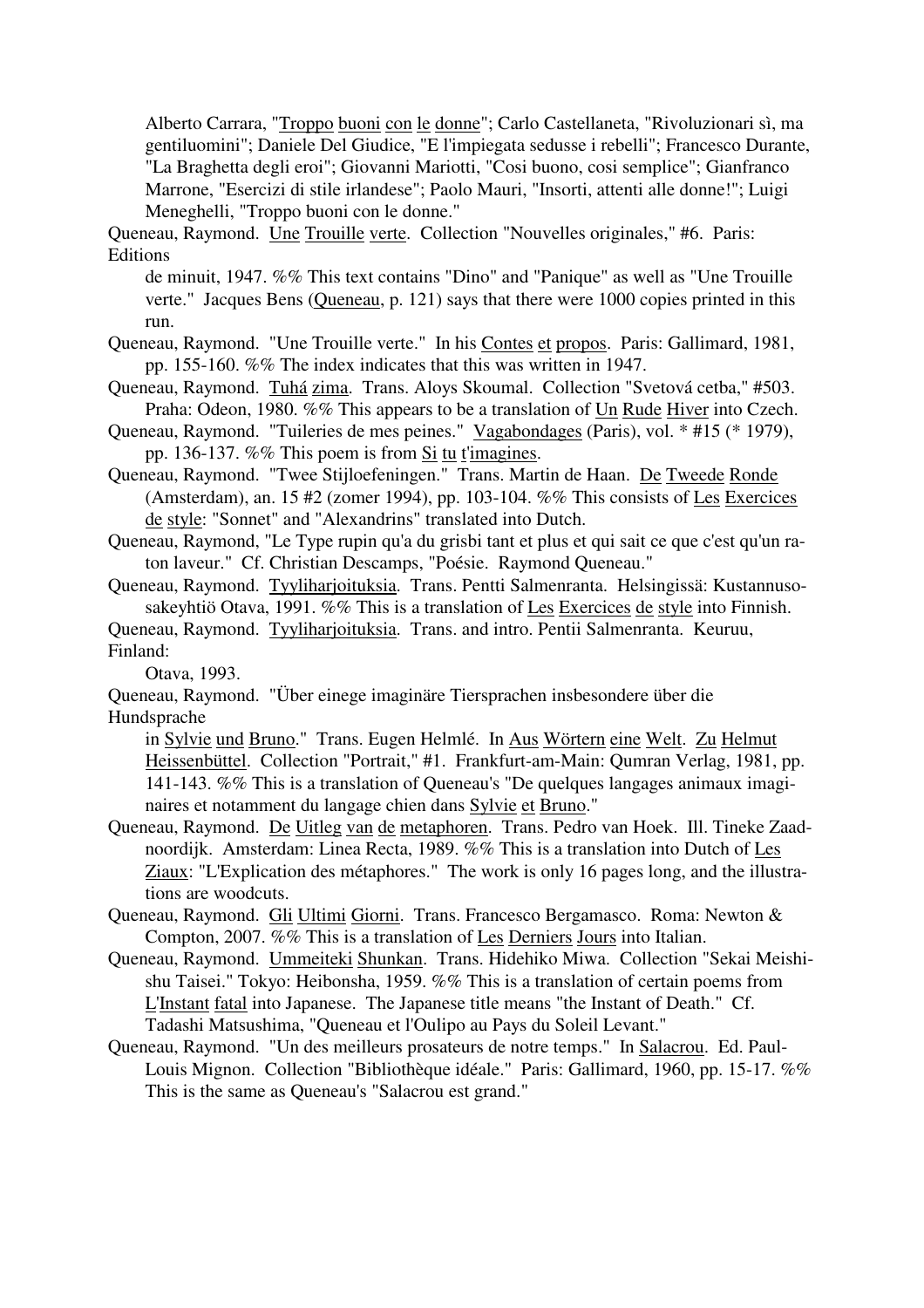Queneau, Raymond. "Undergrad." Trans. Charles Guenther. Audience (Cambridge), vol. \* #2 (spring 1958), p. 97. %% This is Le Chien à la mandoline: "Licenciée."

- Queneau, Raymond. "Uneuravek: A Conversation with Marguerite Duras." Trans. Michael Edwards. Prospice (Portree, Scotland), vol. \* #8 (\* 1978), pp. 51-58. %% Cf. Marguerite Duras, "Uneuravek."
- Queneau, Raymond. "The Unfinished Symphony." Trans. Priscilla Bibesco. Adam (London), an. 25 #260 (\* 1957), pp. 65-66. %% This is a translation into English of "La Symphonie" inachevée," a tribute to Proust.
- Queneau, Raymond. "Union nationale." Organographes du cymbalum pataphysicum #15-16: 1

(18 janvier 1982), p. 121. %% This text, dated 30 mars 1940, is a rather straight explanation of why Queneau did not let the other soldiers know what he was reading --- for the sake of "l'union nationale." The editor describes it as a "poem," but it is simply Queneau's words from "Ce qu'ils lisent" (Figaro, le 30 mars 1940).

Queneau, Raymond. Uprazhneniia v stile. Trans. Mariia Golovanivskaia. Moskva: IMA Press, 1992. %% This is a translation of Les Exercices de style into Russian. [[\_\_\_\_\_\_\_-

- Queneau, Raymond. Uprazhneniia v stile. Trans. Valery Kislov. In Les Exercices de style. Ed. Valery Kislov. Saint-Petersburg: Symposium, 2001, pp. 6-63. %% This is Les Exercices de style, translated into Russian.
- Queneau, Raymond. "Les Vaisseaux du désert" and "Bout de l'an." Bételgeuse (Paris), vol. \* #14 (\* 1969), pp. 4-5. %% These poems were first reprinted in Queneau's Oeuvres complètes, vol. I, pp. 719-720.
- Queneau, Raymond. Vaje v slogu. Trans. Aleš Berger. Ljubljani: Cankarjèva Zalozba, 1981. %% This is a translation into Slovenian of Queneau's Exercices de style.
- Queneau, Raymond. Vaje v slogu. Trans. Aleš Berger. Intro. Primoz Vitez. Ljubljana: Editions DZS, 2001. %% The introduction has a pedagogical bias.
- Queneau, Raymond. "La Vallée des songes." There is a manuscript for this secnario at the CDRQ. Cf. Jean-Pierre Longre, Raymond Queneau en scènes, pp. 222-224, and "Rêves de théâtre, théâtre de rêve."
- Queneau, Raymond. "Variations sur S + 7." In La Littérature potentielle (Créations Recréations Récréations). Ed. Oulipo. Paris: Gallimard, 1973, pp. 151-154. %% Queneau outlines possibilities for variations on  $S + 7$  then gives one example based on La Fontaine's "La Cigale et le fourmi" and two on Gérard de Nerval's "El Desdichado." Cf. Jean Lescure, "Un Traitement analytique des textes: La Méthode S + 7 (Cas particulier de la méthode  $M + n$ )."
- Queneau, Raymond. Variations typographiques sur deux poèmes de Raymond Queneau. Typographie de Jean Vodaine. Gravures de Fernand Michel. Paris: Dire, 1964. %% This is a heavy cardboard folder (33 cm x 17.6 x 1.4) holding 24 heavy sheets: two contain the printing information, sixteen the variations on the poems, and six "gravures." Both of these poems are from Le Chien à la mandoline: "C'était le lendemain" and "De l'information nulle..." There were only 100 copies printed. Cf. Bernard Pluche, "Vodaine et Queneau."

Queneau, Raymond. Vad Världen ändå är liten. Trans. C. G. Bjurström and Maj Odman. Col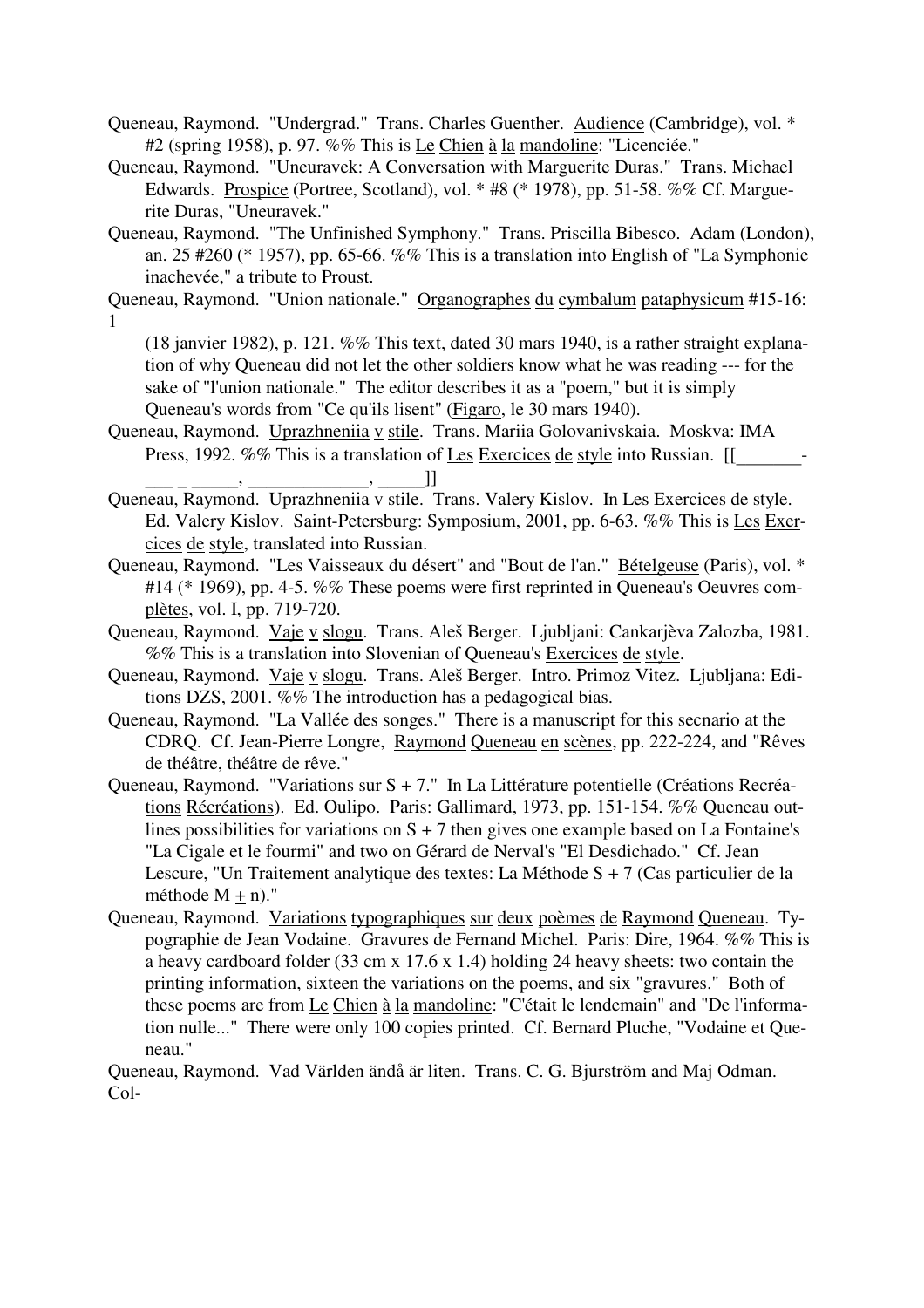lection "Panache." Stockholm: Albert Bonniers Förlag, 1949. %% This is a translation of Loin de Rueil into Swedish. Cf. Holger Ahlenius, "Jaget och världen"; André, "Negerblod och löss"; Bengt Holmqvist, "Modern Fransman"; Bengt Söderbergh, "Patologisk Stumfilm"; Sven Stolpe, "Oknen och den in re Lagen."

- Queneau, Raymond. "Le Vélo magique." Queneau wrote the song lyrics for this show. A complete set can be found in Queneau's Oeuvres complètes, vol. I, pp. 968-971; there is some sort of manuscript available at the CDRQ under "Vélo magique." Cf. Claude Baignières, "La 'Revue' de Roland Petit"; Jacques Bourgeois, "Roland Petit crée le super music hall"; Jean-Pierre Gredy, "Valentine ou Le Vélo magique"; François Guillot de Rode, "Quand Roland Petit fait la part trop belle au théâtre"; Jean-Pierre Longre, Raymond Queneau en scènes, p. 119; Olivier Merlin, "La Revue de Roland Petit au Théâtre de Paris"; Queneau, Journaux (1914-1965), pp. 930 and 959; "Laissez-moi rêver"; Marcel Schneider, "La Revue des Ballets de Paris"; Maurice Tassart, "Roland Petit, Lola Florès."
- Queneau, Raymond. "Venceslas Berent: Les Pierres vivantes." La Critique sociale (Paris), an. 1 #4 (décembre 1931), p. 180. %% Queneau does not believe that translating this collection of Polish poems was worth the effort.
- Queneau, Raymond. "Venceslas Berent: Les Pierres vivantes." In his Le Voyage en Grèce. Paris: Gallimard, 1973, p. 25.
- Queneau, Raymond. "Venceslas Berent: Les Pierres vivantes." In La Critique sociale. Ed. and

pref. Boris Souvarine. Paris: Editions la Différence, 1983, no pages.

- Queneau, Raymond. "Vers la réalité, mais quelle réalité?" Volontés (Paris), an. 3 #21 (avril 1940), pp. 31-35. %% Queneau disagrees with both F. B. Fondane and Thierry Maulnier on the nature/role of poetry. Cf. Queneau, Journaux (1914-1965), p. 454.
- Queneau, Raymond. "Vers la réalité, mais quelle réalité?" In his Le Voyage en Grèce. Paris: Gallimard, 1973, pp. 197-203.
- Queneau, Raymond. "Verses of Recent Years." Trans. Michael Kudinov. Novy Mir ( \_\_\_, "New World") (Moskva), an. 48 #3 (march 1972), pp. 132-134. %% This consists of five poems rather loosely translated into Russian (in this order): Fendre les flots: "Le Beau Voyage éducatif"; Battre la campagne: "Au clair de la lune" and "Solide comme un roc"; Courir les rues: "L'Eternel Bouledoseur"; and Battre la campagne: "Le Lion et l'es-
- cargot." [[\_\_\_\_\_ \_\_\_\_\_\_\_\_\_ \_\_\_, \_\_ \_\_\_\_\_\_\_\_\_\_\_ \_\_\_\_\_\_]] Queneau, Raymond. "La Vie circulatoire." L'Express (Paris), vol. \* #589 (27 septembre 1962), p. 30. %% This is an extract from "Conversations dans le département de la Seine" and is reproduced in Italian under Queneau, "Vita circolatoria."
- Queneau, Raymond. "Vie de M. K. Gandhi écrite par lui-même." La Critique sociale (Paris), an. 1 #4 (décembre 1931), pp. 167-168. %% Queneau's relatively positive comments are not without some reflections/reservations concerning the religious aspects of this work. Cf. Jacques Birnberg, "Battre la campagne: Est-ce le fait de Queneau ou de ses exégètes?"
- Queneau, Raymond. "Vie de M. K. Gandhi écrite par lui-même." In his Le Voyage en Grèce.

Paris: Gallimard, 1973, pp. 23-24.

- Queneau, Raymond. "Vie de M. K. Gandhi écrite par lui-même." In La Critique sociale. Ed. and pref. Boris Souvarine. Paris: Editions la Différence, 1983, no pages.
- Queneau, Raymond. "La Vie des livres." Front national (Paris). This was a short weekly col-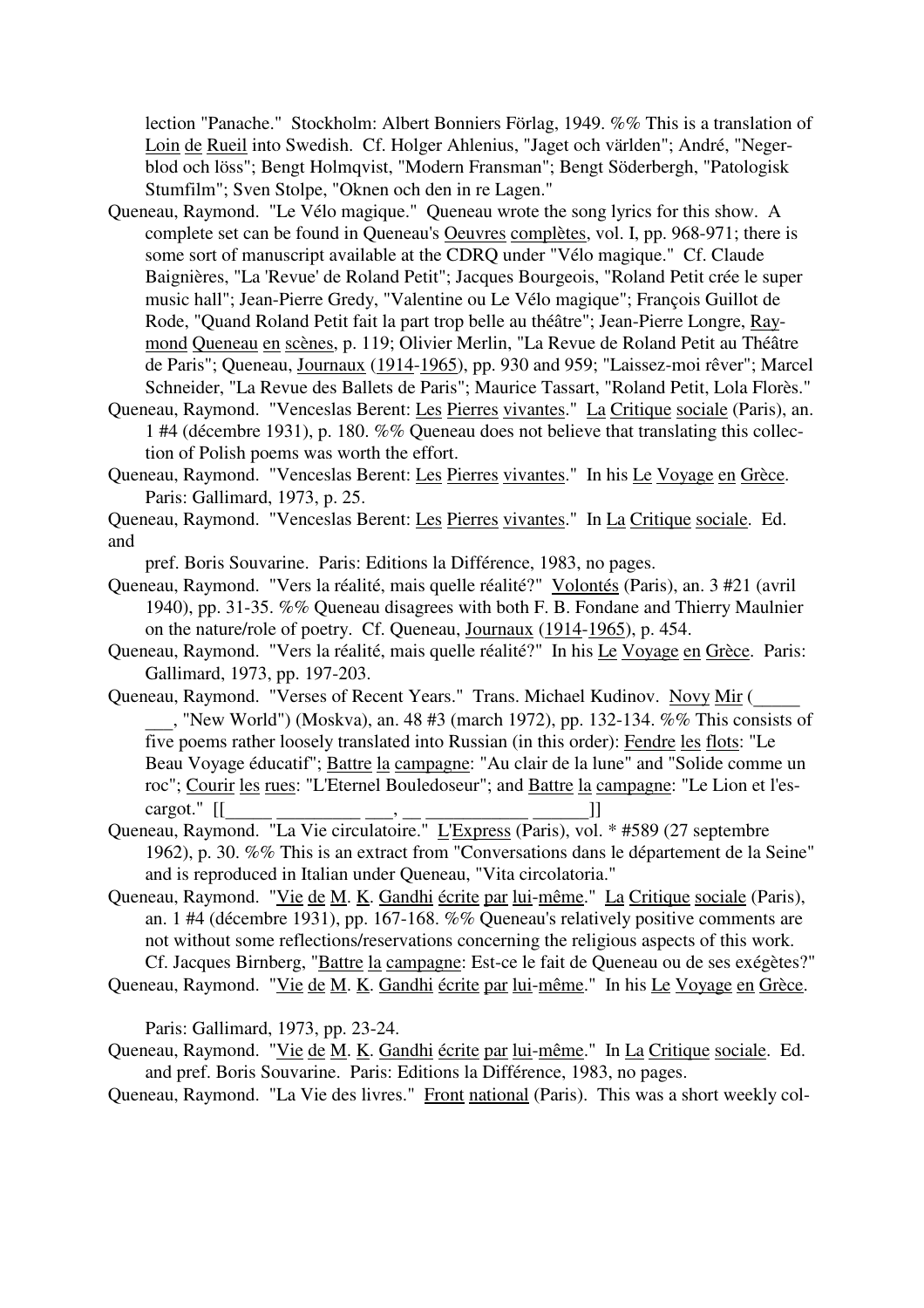umn Queneau wrote on new books (although not exclusively) from 29 septembre 1944 to 12 novembre 1945. %% The column bore the name "La Vie des lettres" from 17 novembre 1944 through 12 janvier 1945. As Rameil indicates ("Bibliographie," pp. 361-363), a number of these columns were reprinted in part in Bâtons, chiffres et lettres under "Lectures pour un Front." The rest reappeared in Cahiers Raymond Queneau #24-25 (mai 1993), pp. 7-43. A listing of the individual titles and dates can be found in Amis de Valen- tin Brû #23 (juin 1983), pp. 35-37. Part of "Jean Tardieu," the item for 16 février 1945, appeared in Italian in Giovanni Bogliolo, "Queneau, ironico bibliotecario di Babele." Front national was also known as L'Art français.

- Queneau, Raymond. "Vieillir." Le Point (Souillac), vol. \* #31 (mars 1945), "Imprimeries clandestines," pp. 5-6. %% This is from L'Instant fatal. Cf. Jacques Birnberg, "'Vieillir' by Raymond Queneau: A Self-Mocking Elegy."
- Queneau, Raymond. "Vieni vai." Trans. Pino Paioni. Il Caffè (Roma), an. 9 #6 (dicembre 1961), p. 9. %% This is Le Chien à la mandoline: "Le Retour au foyer."
- Queneau, Raymond. "Vient de paraître à Londres et à New York." Reflets de la semaine (Paris), vol. 4 #163 (15 décembre 1938), p. 5. %% These are brief reviews of H. G. Wells' About Dolores, Isak Dinesen's Out of Africa, and Irving Stone's Sailor on Horseback. There is some sort of manuscript available at the CDRQ under this title.
- Queneau, Raymond. "Le Visionnaire." Adam (London), an. 23 #250 (\* 1955), pp. 23-24. %% This is a tribute to the Belgian poet Emile Verhaeren. Cf. Queneau, "Allocution de M. Raymond Queneau," which is almost the same text.
- Queneau, Raymond. "Vita circolatoria." Trans. anonymous. Il Mondo (Roma), an. 14 #42 (16 ottobre 1962), p. 16. %% This is the same extract from "Conversations dans le département de la Seine" that appeared under the title "La Vie circulatoire."
- Queneau, Raymond. "Vive la rentrée!" Adam (Paris), an. 27 #205 (juillet 1951), p. 113. %% Queneau does not like planned vacations and prefers to mix work and recreation. There is some sort of manuscript available at the CDRQ under this title. This was reprinted in Cahiers Raymond Queneau #10 (décembre 1988), pp. 7-8. This particular Adam was a French "men's magazine" apparently trying to cash in on Queneau's recent election to the Académie Goncourt.
- Queneau, Raymond. "Vlaminck ou le vertige de la matière." In Vlaminck ou le vertige de la matière. Collection "Trésors de la peinture française." Paris: Skira, 1949, pp. 3-10. %% Queneau begins by describing an article he had once read by Maurice Sachs, "Contre les peintres d'aujourd'hui" (NRF, juillet 1934), and continues by disagreeing with this author's stand on the dependance of painting on matter. Along the way Queneau indicates Maurice Vlaminck's writings and acquaintances. This text is in a loose-leaf album of ten Vlaminck reproductions. There is some sort of manuscript available at the CDRQ under this title.
- Queneau, Raymond. "Voilà que j'assiste à un grand déjeuner officiel." Les Lettres françaises (Paris), vol. \* #517 (20 mai 1954), p. 1. %% This was reprinted in Sonnets.
- Queneau, Raymond. "Voilà que j'assiste à un grand déjeuner officiel." Cahiers du Collège de 'pataphysique #19 (4 clinamen 82 EP [vulg. 26 mars 1955]), p. 71.
- Queneau, Raymond. "Voilà que j'assiste à un grand déjeuner officiel." In Journal d'une poésie nationale. Ed. Louis Aragon. Lyon: Henneuse, 1955, p. 111.
- Queneau, Raymond. Le Vol d'Icare. Paris: Gallimard, 1968.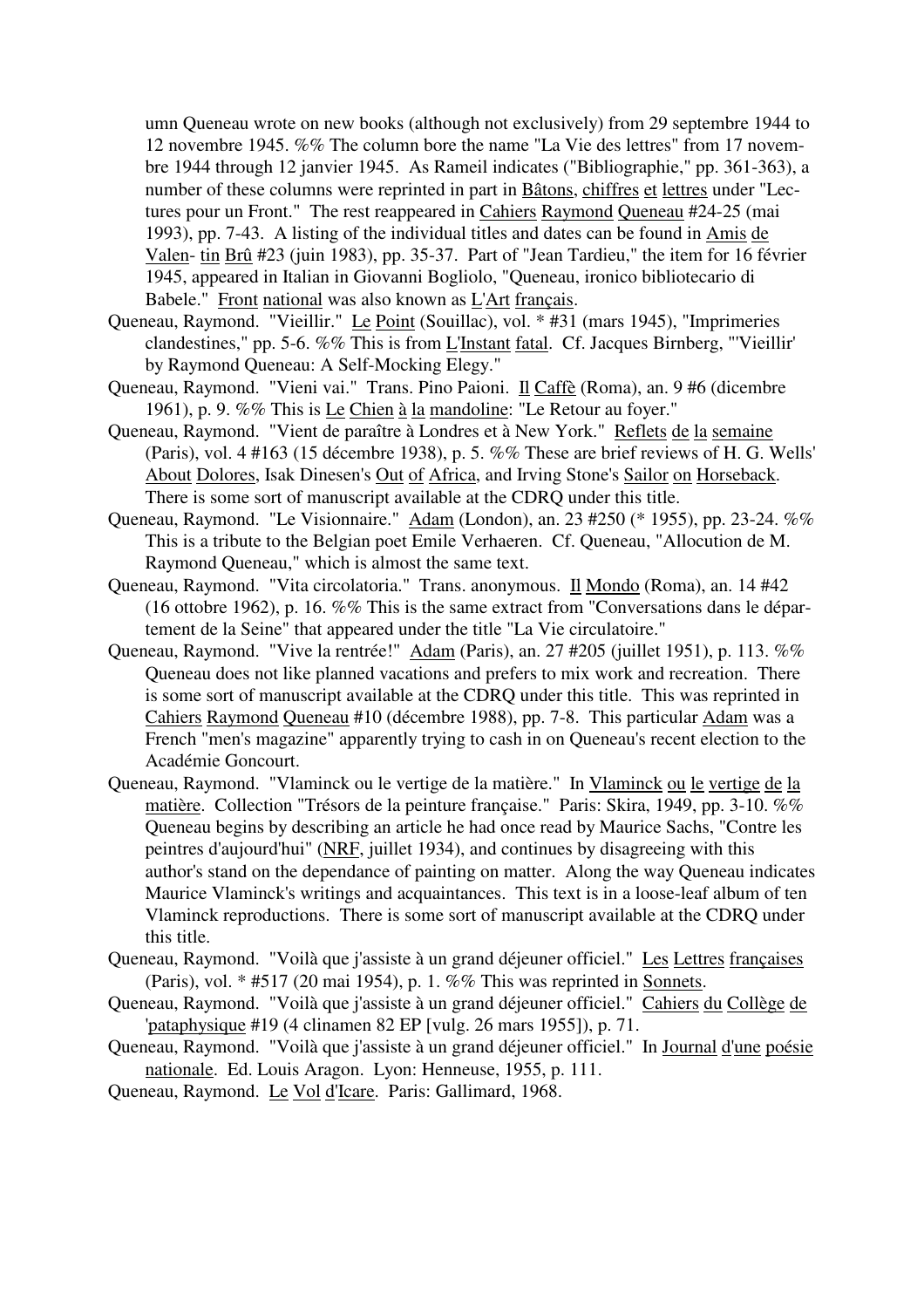Queneau, Raymond. Le Vol d'Icare. Collection "Soleil," #242. Paris: Gallimard, 1968.

- Queneau, Raymond. Le Vol d'Icare: Extraits. Cahiers littéraires de l'ORTF (Paris), an. 7 #6 (8 décembre 1968), pp. 8-11. %% This is chapter three from the novel, presented on France-Culture at 11:10 pm on the 18th of december.
- Queneau, Raymond. Le Vol d'Icare: Prière d'insérer. Dated "octobre 1968." %% This was reprinted in Cahiers Raymond Queneau #12-13 (juillet 1989), pp. 67-68.
- Queneau, Raymond. Le Vol d'Icare. Ill. Eric Provoost. Collection "Folio," #2629. Paris: Gallimard, 1994.
- Queneau, Raymond. Le Vol d'Icare. Ill. Eric Provoost. Collection "Folio," #2629. Paris: Gallimard, 1995.
- Queneau, Raymond. Le Vol d'Icare. In Queneau, Oeuvres complètes, vol. III. Paris: Gallimard, 2006, pp. 1165-1359. %% There is additional material available on pp. 1523-1543 and 1794-1820. Cf. also Henri Godard, "Notice."
- Queneau, Raymond. Le Vol d'Icare: Extraits. Cahiers littéraires de l'ORTF (Paris), vol. # (8 décembre 1968), pp. 8-11.
- Queneau, Raymond. "Voulez-vous jouer aux épigrammes?" Le Figaro littéraire (Paris), an. 6 #250 (3 février 1951), p. 3. %% The newspaper asked for contributions of "épigrammes" and published six or seven of the results in each of 7 columns appearing between 13 janvier and 3 mars. Queneau's entry: "Dans les temps anciens, l'épigramme / Ne se prisait guère qu'au gramme. / De nos jours, grâce au Figaro, / On ne l'absorbe qu'au kilo." Cf. Anonymous, "Raymond Queneau lauré."
- Queneau, Raymond. "Le Voyage de la Tour Eiffel." Temps mêlés #150 + 29/30 (avril 1986), pp. 3-6 and 9. %% This is a whimsical text apparently left unfinished. There is some sort of manuscript available at the CDRQ under this title.
- Queneau, Raymond. Le Voyage en Grèce. Paris: Gallimard, 1973. %% This includes articles from Queneau's early work, some of them hard to find in their original form nowadays: they come from La Critique sociale, Le Voyage en Grèce, La Bête noire, Sphinx, Volontés, Europe, Documents, and La Nouvelle Revue française. They are "L'Air et la chanson"; "Avant-hier par Kay Boyle"; "Carlo Suarès: La Comédie psychologique précédé de A présent"; "Cdt Lefebvre des Noëttes: L'Attelage. Le Cheval de selle à travers les âges. Contribution à l'histoire de l'esclavage"; "Charles Picard: La Vie privée dans la Grèce classique"; CR of Henry Miller's Tropic of Cancer and Black Spring; "Curieuse Evolution du français moderne"; "Cyril Tourneur, dramaturge noir"; "'De Jean Coste' et l'expérience poétique"; "D<sup>r</sup> René Allendy: *La Justice intérieure*"; "Drôles de goûts"; "D<sup>r</sup> René Allendy: La Psychanalyse, doctrines et applications"; "L'Ecrivain et le langage"; "Enquête sur l'influence grecque"; "Errata"; "Les Etats-Unis et la Révolution française"; "Gaston Baissette: Hippocrate"; "Des Génies méconnus"; "Guglielmo Ferrero: La Fin des aventures. Guerre et paix"; "Guide to Kulchur par Ezra Pound"; "Harmonies grecques"; "Les Horizons per-dus"; "L'Humour et ses victimes"; "I. V. Pavlov: Les Réflexes conditionnels. Etudes objectives de l'activité nerveuse supérieure des animaux"; "L'Inde sacrée"; "Jacques Baron: Peines perdues"; "James Joyce, auteur classique"; "Jean Grave: Le Mouvement libertaire sous la  $III^e$  République"; "Jean Hélion aux Cahiers d'art"; "Julien Benda: Discours à la nation européenne"; "Louis Hoyack: Les Aubes de l'humanité"; "Louis Hoyack: Spiritu- alisme historique. Etude critique sur l'idée de progrès"; "Lyrisme et poésie"; "Madeleine Israël: Jules Romains, sa vie, son oeuvre";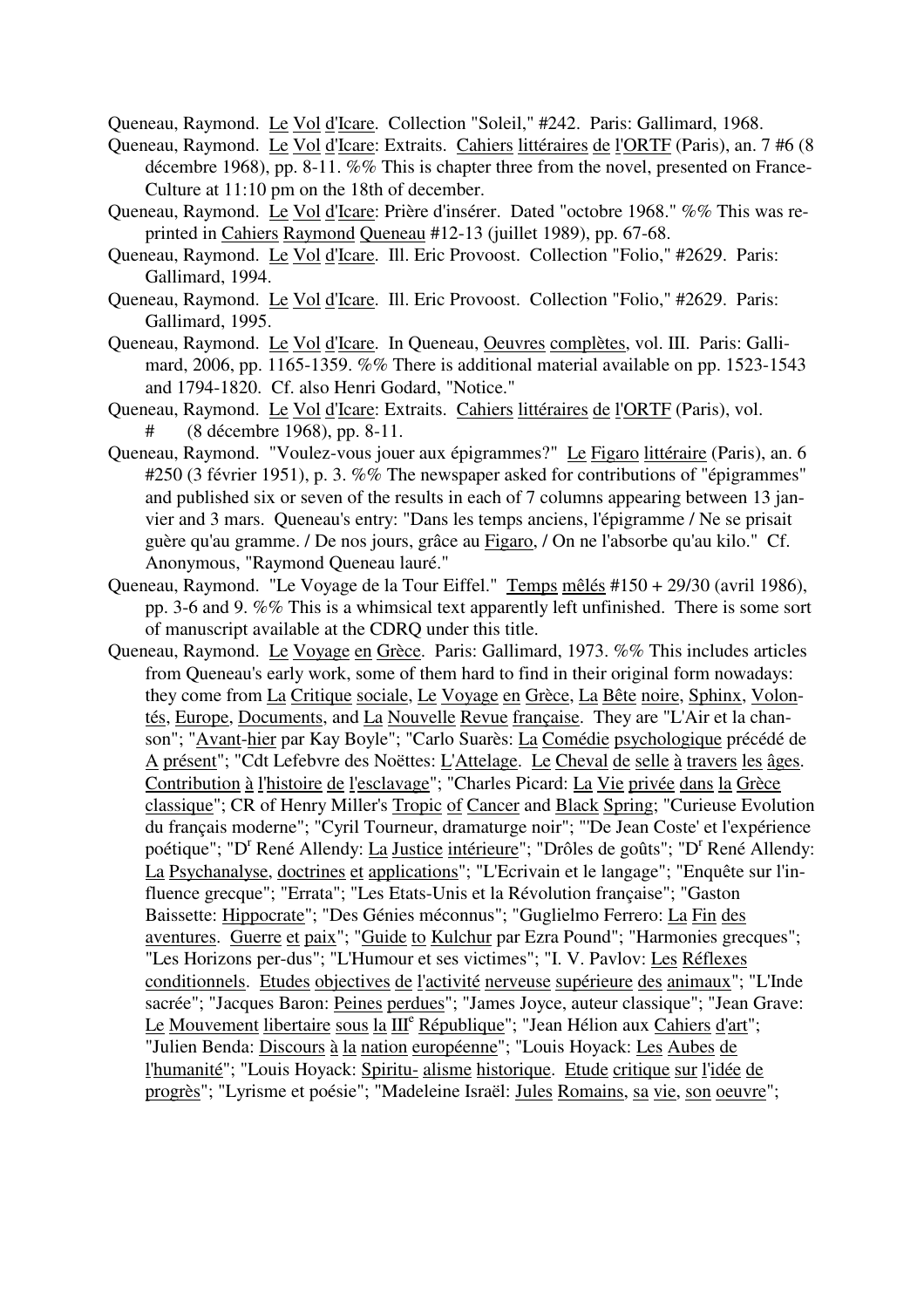"Marcel Berger et Paul Allard: Les Secrets de la censure pendant la guerre;" "Minotaurisme et monogamie"; "La Mode intellectuelle"; "Le Mythe et l'imposture"; "Naissance et avenir de la littérature"; "Paul Nizan: Aden Ara- bie"; "Paul Nizan: Les Chiens de garde"; "Le Plus et le moins"; "Psychologie anglo-sax-onne"; "Qu'est-ce que l'art?"; "Le Rat, la vigne et le larron"; "Raymond Roussel: Nouvelles Impressions d'Afrique, Impressions d'Afrique"; Réponse à l'enquête "Qu'attendiez-vous de la Grèce?"; "Richesse et limite"; "Sidney Hook: The Contemporary Significance of Hegel's Philosophy"; "Venceslas Berent: Les Pierres vivantes"; "Vers la réalité, mais quelle réalité?"; "Vie de M. K. Gandhi écrite par lui-même"; "W. Vernadsky: L'Etude de la vie et la nouvelle physique"; "Alexandre Koyré: 'Note sur la langue et la terminologie hégéliennes'" (written with Georges Bataille). The epigraph is from Janine Queneau's Adieu chansons.

- Queneau, Raymond. Le Voyage en Grèce: Prière d'insérer. %% This was reprinted in Cahiers Raymond Queneau #12-13 (juillet 1989), p. 70.
- Queneau, Raymond. "W. Vernadsky: L'Etude de la vie et la nouvelle physique." La Critique sociale (Paris), an. 1 #3 (octobre 1931), pp. 133-134. %% Queneau reflects on the nature and state of science. There is some sort of manuscript available at the CDRQ under the title "Vernadsky." Cf. Michel Lécureur, Raymond Queneau, p. 139; Marcel Moré, Accords et dissonances and "Machines."
- Queneau, Raymond. "W. Vernadsky: L'Etude de la vie et la nouvelle physique." In his Le Voyage en Grèce. Paris: Gallimard, 1973, pp. 19-22.
- Queneau, Raymond. "W. Vernadsky: L'Etude de la vie et la nouvelle physique." In La Critique sociale. Ed. and pref. Boris Souvarine. Paris: Editions la Différence, 1983, no pages.
- Queneau, Raymond. Waga tomo Piero. Trans. Shozo Sugaro. Tokyo: Shinchosha, 1965. %% This translation of Pierrot mon ami into Japanese is printed as the third work in a volume also containing translations of John Perkins by Henri Thomas, Une Mémoire démentielle by Louis-René des Forêts, and Fin de partie by Samuel Beckett. The Japanese title means the same as the French one.
- Queneau, Raymond. We Always Treat Women Too Well. Trans. and notes Barbara Wright. Foreword Valerie Caton. London: John Calder, 1981. %% This is a translation of On est toujours trop bon avec les femmes into English. Cf. Hilary Bailey, "Down in the Forest"; Robin Buss, "Literary Gamesmanship"; George Craig, "The Accosters' Last Stand"; Stuart Evans, CR of Barbara Wright's translation of We Always Treat Women Too Well; Alex Hamilton, "A Passport to the Backlist"; Michael Irwin, "Reconstructions"; Fergus Pyle, "Queneau's Wake"; Stanley Reynolds, "From Russia with Laughs"; Nicholas Shrimpton, "Castrations"; John Sturrock, "Queneau's Irish Caper."
- Queneau, Raymond. We Always Treat Women Too Well. Trans. and notes Barbara Wright. Foreword Valerie Caton. New York: New Directions, 1981. %% Cf. Anonymous, CR of Barbara Wright's translation of We Always Treat Women Too Well (Choice, Kirkus Reviews); Barbara A. Bannon, CR of Barbara Wright's translation of We Always Treat Women Too Well; J. D. O'Hara, "Reflections on Recent Prose"; Arthur J. Sabatini, CR of Barbara Wright's We Always Treat Women Too Well; David Teevan, "Reader's Choice"; John Updike, "Thirty-four Years Late, Twice," "Trente-quatre Années plus tard, deux fois," and "Two Late Arrivals"; Janet Wiehe, CR of Barbara Wright's translation of We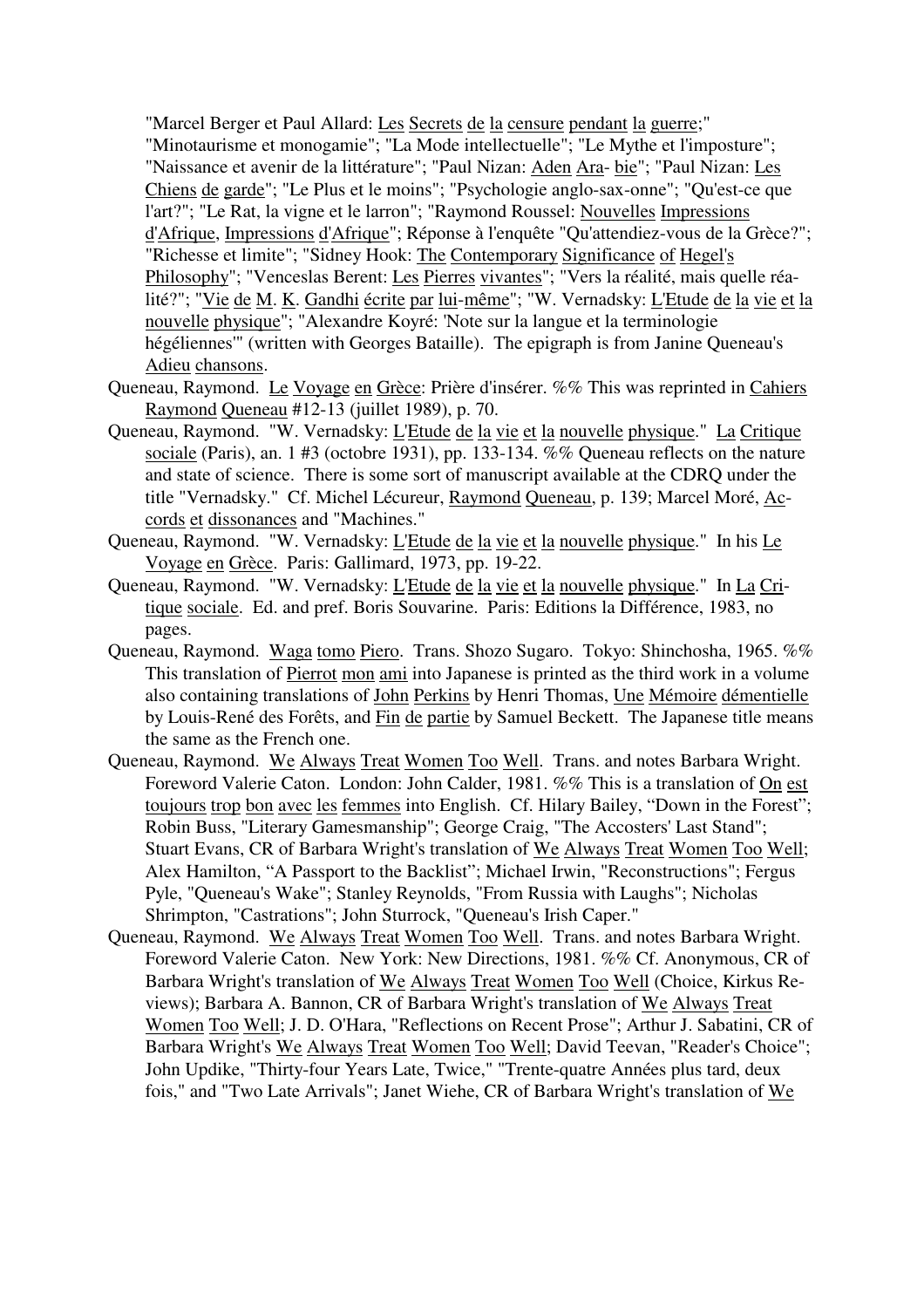Always Treat Women Too Well; Jean M. Williams, CR of Barbara Wright's translation of We Always Treat Women Too Well.

- Queneau, Raymond. We Always Treat Women Too Well. Trans. Barbara Wright. Intro. John Updike. Foreword Valerie Caton. New York: New York Review of Books, 2003. %% Cf. Thomas Broderick, CR of Barbara Wright's translation of We Always Treat Women Too Well; Jeff Bursey, CR of We Always Treat Women Too Well and Witch Grass; Jordan Stump, "Exercises in Wile: Raymond Queneau, the Novelist as Trickster."
- Queneau, Raymond. We zijn altijd teaardig voor vrouwer. Trans. Joyce ?. 1983. %% This is a translation of On est toujours trop bon avec les femmes into Dutch. Cf. Manet van Montfrans, "Raymond Queneau vertaald in het land van Joyce."
- Queneau, Raymond. "What a Life!" Documents (Paris), an. 2 #5 (\* 1930), pp. 282-285. %% Queneau describes, with a number of illustrations taken from the book, a short humorous novel named What a Life! created by mixing a text with the illustrations from a London store's catalogue. There is some sort of manuscript available at the CDRQ under this title. Cf. the note on p. 213 of Queneau's Voyage en Grèce; Sjef Houppermans, "D'un Ray-mond l'autre: Faits divers chez Roussel et Queneau"; Miles Kington, "What a life!"; Michel Lécureur, Raymond Queneau, pp. 129-130; E. V. Lucas and George Morrow, "When Did You See Your First Dada?"; Vivian Mercier, "James Joyce and the French New Novel," p. 217.
- Queneau, Raymond. "What a Life!" In his Bâtons, chiffres et lettres. Paris: Gallimard, 1950, pp. 197-207. %% This is not exactly the same as in the original text.
- Queneau, Raymond. "What a Life!" In his Bâtons, chiffres et lettres. Revised ed. Collection "Idées," #70. Paris: Gallimard, 1965, pp. 293-303.
- Queneau, Raymond. "When the Spirit..." Trans. Marc Lowenthal. Amherst, New York: Club of Odd Volumes, 1997. %% This is a translation of "Lorsque l'esprit..."
- Queneau, Raymond. Ein Winter in Le Havre. Trans. Eugen Helmlé. Stuttgart: Werner Gebühr-Verlag, 1975. %% This is a translation of Un Rude Hiver into German. Cf. Anonymous, "Wehmütige Liebe"; Ingeborg Drewitz, "Eine spröde Liebe"; Hanns Grössel, "Reichsprotektorat Frankreich. Raymond Queneaus Roman über den Kriegswinter 1916/1917"; Susanne Knecht, "Urlaub von der Truppe"; Helmut Scheffel, "Der Jongleur spielt mit der Traurigkeit. Raymond Queneaus Roman Ein Winter in Le Havre"; Sigrid Suss, "Liebe in dreierlei Gestalt"; Mario Szenessy, "Auf der Suche nach Zazie. Queneaus früher Roman Ein Winter in Le Havre" and "Kritik in Kürze"; Kurt Lothar Tank, "Des Gefühle des Monsieur Lehameau"; Brigitte Weidmann, CR of Un Rude Hiver.
- Queneau, Raymond. Witch Grass. Trans. and intro. Barbara Wright. New York: New York Review of Books, 2003. %% This is Wright's translation of Le Chiendent under a new title. Cf. Jeff Bursey, CR of We Always Treat Women Too Well and Witch Grass; Joshua Clover, "Queneau-it-all"; Jordan Stump, "Exercises in Wile: Raymond Queneau, the Novelist as Trickster."
- Queneau, Raymond. "Words from the Unconscious." Transition (New York), vol. \* #21 (march 1932), pp. 302-303. %% Queneau has simply collected extracts from one of the works of J. P. Brisset, one of his "fous littéraires." In spite of the title being in English, this is not simply a translation. Cf. Stéphane Audeguy, "Queneau et les fous littéraires: Le Fils, le père et la littérature"; Marc Decimo, Jean-Pierre Brisset, Prince des penseurs, in- venteur, grammairien et prophète; Jean-Pierre Le Bouler, "A propos d'une 'Phrase de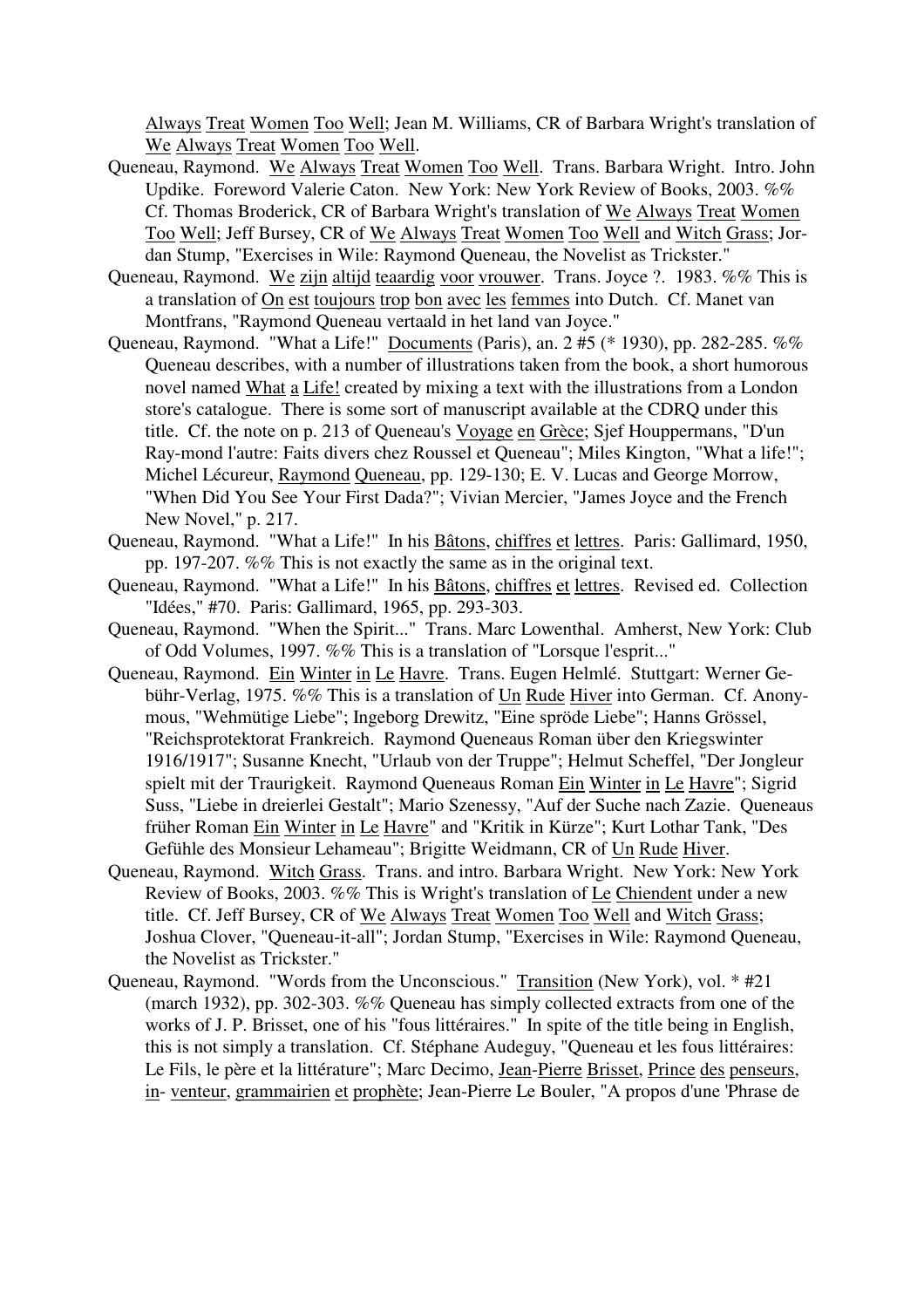Bris-set' (et de 'Words from the Unconscious')"; Queneau, "Le Souvenir du match Hemingway-Prévost" and "La Théologie génétique de J. P. Brisset."

Queneau, Raymond. "A World of Fantasy." Trans. David Pryce-Jones. Time and Tide (Bram-

hall, Cheshire, England), vol. 42 #27 (6 july 1961), p. 1119. %% Queneau reviews Iris Murdoch's A Severed Head. I know of no published French original.

- Queneau, Raymond. Wunming Moe Sa Lir Ta: Lie Duau Ba-Li Di Sha-Li. Trans. Chin-Lan He. Taipei: Yuan Cheng Literature Publishing Company, 1977. %% This is a translation of Zazie dans le métro into Chinese. Queneau's name is phonetically rendered as "Lei-Meng Genuo," and the title means "Civilization murdered her: Zazie (Sha-li) arrives in Paris (Ba-li)." The version held in Verviers is a second printing, two months after the first one. This text was later reprinted under the title Sa-i tsai ti-tieh shang.
- Queneau, Raymond. Ha-Yom ha-Shevi'i shel ha-hayim. Trans. Avital Inbar. Sifriyah la-'am #332. Tel Aviv: 'Am 'oved, 1987. %% This is a translation of Le Dimanche de la vie into Hebrew.

Queneau, Raymond. Yours for the Telling. Graphics by Sheila Bourne. Trans. John Crombie.

Paris: Kickshaws, 1982. %% This is a translation into English of Queneau, Un Conte à votre façon, and Kickshaws printed 485 numbered copies in this first run. There is a version in French which is exactly the same, beyond the change in languages, under Queneau, Un Conte à votre façon, and there is another English translation under Queneau, "A Story as You Like it." Cf. Peter Reading, "Anyone for Ludo?"

- Queneau, Raymond. Η Ζαζί στό µετρό. Trans. Γεωργία Καταπόδη. Αθήvα: Γράµµατα, 1981. %% This is a translation of Zazie dans le métro into Greek.
- Queneau, Raymond. Zazi v metro. Trans. Leonid Tsiviyana. In Les Exercices de style. Ed. Valery Kislov. Saint-Petersburg: Symposium, 2001, pp. 64-229. %% This is a translation of <u>Zazie dans le métro</u> into Russian. Cf. also <u>Zazie v metro.</u>  $[[\underline{\hspace{1cm}}\underline{\hspace{1cm}}\underline{\hspace{1cm}}\underline{\hspace{1cm}}\underline{\hspace{1cm}}\underline{\hspace{1cm}}\underline{\hspace{1cm}}\underline{\hspace{1cm}}\underline{\hspace{1cm}}\underline{\hspace{1cm}}\underline{\hspace{1cm}}\underline{\hspace{1cm}}\underline{\hspace{1cm}}\underline{\hspace{1cm}}\underline{\hspace{1cm}}\underline{\hspace{1cm}}\underline{\hspace{1cm}}\$  $\frac{1}{\text{year}}$
- Queneau, Raymond. <u>Zazi v metru</u>. Trans. Zden\_k P\_ibyl. Praha: Mladá Fronta, 1969. %%<br>This is a translation into Czech. Cf. Peter Zajac. CR of Zazie v metru. This is a translation into Czech. Cf. Peter Zajac, CR of Zazie v metru.
- Queneau, Raymond. Zazi v metru. Trans. Zdenek Pribyl. Ill. Michael Rittstein. Praha: Trigon, 1996.
- Queneau, Raymond. Zazi w metrze. Trans. Maryna Ochab. Warszawa: Panstwowy Instytut Wydawniczy, 2005. %% This is not exactly a translation of Zazie dans le métro but a "Po-lish adaptation" (according to the translator).
- Queneau, Raymond. Zazie. Trans. Barbara Wright. London: The Bodley Head, 1960. %% There are no notes or introduction to this translation, in spite of what Wright did for later editions. Note that this is not identical to the version published in the United States. There are some translation materials available in Wright's archives at the Lilly Library in Bloomington, Indiana; I do not know whether she used them or not. Cf. Anonymous, "A Dazzle of Foreigners" and "Out of the Underworld"; Malcolm Bradbury, CR of Barbara Wright's translation of Zazie; Ronald Bryden, "Wild Britain"; Connolly Cole, "Circus with Clowns"; Ladislas Gara, ed., Translation and Translators; Anne Guérin, "Zazie en Angle-terre: Difficultés de traduction"; Storm Jameson, "Ghost-Ridden Past"; V. S. Naipaul, CR of Barbara Wright's translation of Zazie; Carol O'Sullivan, "Picturing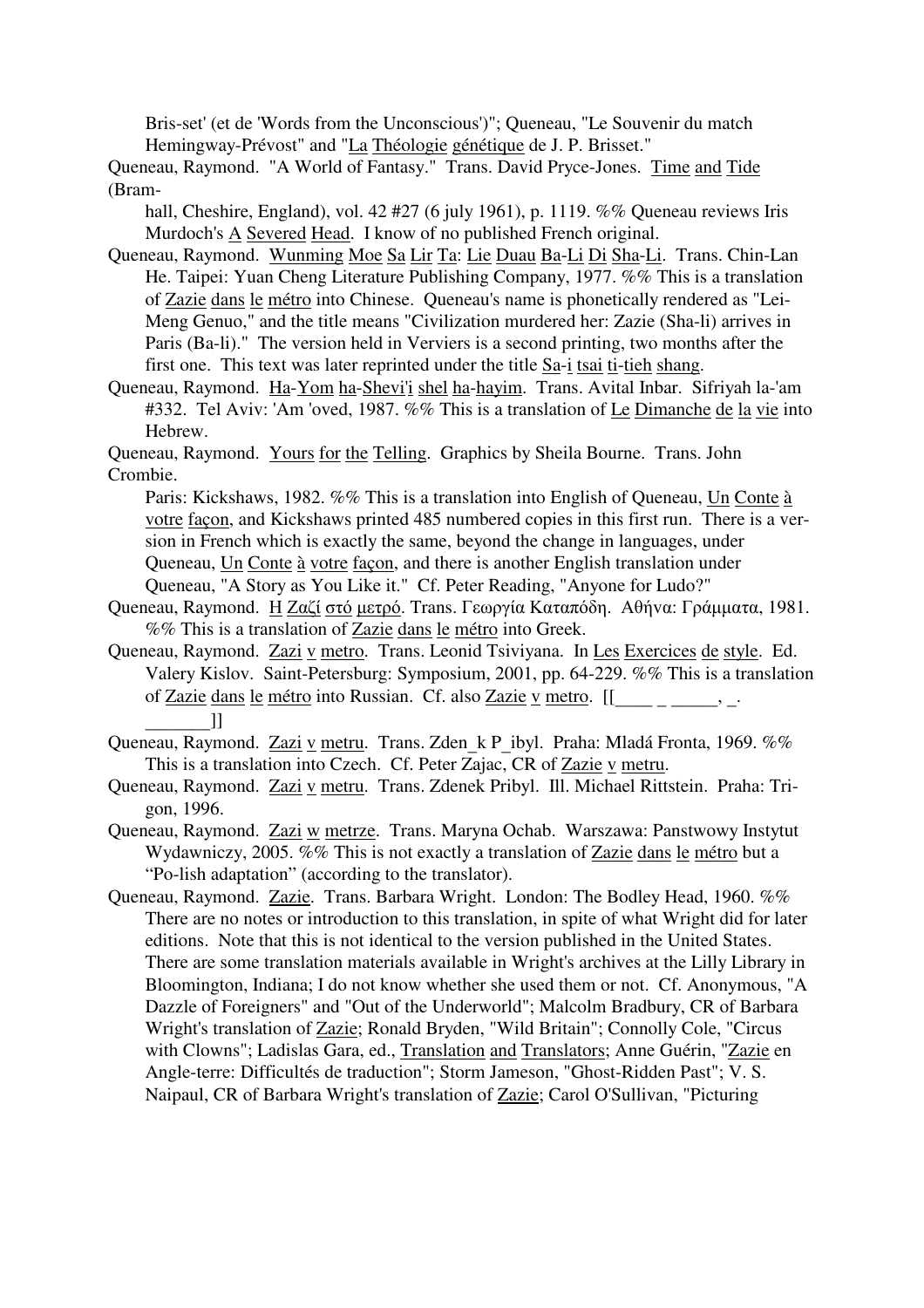Characters: Zazies 'à gogo'"; Sonia Pitt-Rivers, "Queneau Underground"; Henri Plard, "Sur les limites du tra-duisible: Zazie dans le métro en anglais et en allemand"; Le Promeneur de la Seine, "Rive gauche, rive droite"; Queneau, Journaux (1914-1965), pp. 1023-1024; John Raymond, "Post-Summit Paris"; Dominique Rolland-Nanoff, "Zazie dans le métro et la traduction de l'humour en littérature: Une Analyse comparée de deux traductions en langue anglaise"; Norman Shrapnel, "Documentary Fiction and Real Life"; John Weightman, "A Quainter Lolita."

- Queneau, Raymond. Zazie. Trans. Barbara Wright. New York: Harper and Brothers, 1960. %% The American translation is significantly different from the British one, only maybe 95% the same. Cf. Anonymous, CR of Barbara Wright's translation of Zazie (Kirkus Reviews, Virginia Quarterly Review); Joan Brace, "Meet Zazie, in a Zany Story That Set Paris on Its Ear"; Maurice Dolbier, "Zazie"; Ladislas Gara, ed., Translation and Translators; C. Geeslin, "French Import"; Vernon Hall, Jr., "Girl Who Knows All the Words"; Lynn Hopper, "Zazie Offers A Challenge to Readers"; Elizabeth Hoyt, "Bounce Through Paris"; Laurent LeSage, "A Mischievous Miss in Paris"; Charles Mann, CR of Barbara Wright's translation of Zazie; Richard McLaughlin, CR of Barbara Wright's translation of Zazie; Luther Nichols, "Zazie is a French Lolita Who Jeers at Conventions"; Justin O'Brien, The French Literary Horizon and "A Streak of Mischief"; Kenneth Rexroth, "Zazie Abroad."
- Queneau, Raymond. Zazie. Trans. Barbara Wright. Collection "Corgi." London: Transworld Publishers Ltd., 1961.
- Queneau, Raymond. Zazie. Trans. Barbara Wright. Collection "Corgi." London: Transworld Publishers Ltd., 1966.
- Queneau, Raymond. Zazie. Trans. Barbara Wright. New York: Bantam, 1968. %% This is apparently the same translation as in the 1960 Bodley Head edition.
- Queneau, Raymond. Zazie. Trans. Barbara Wright. New York: Riverrun Press, 1982. %% This is the same as the 1982 Calder edition. Cf. Mary Jo Wenckus, CR of Barbara Wright's translation of Zazie.
- Queneau, Raymond. Zazie. Trans. Evert Lundström. Intro. Artur Lundkvist. Stockholm: Tidens Förlag, 1961. %% This is a translation into Swedish.
- Queneau, Raymond. "Zazie." Biblio (Paris), an. 28 #10 (décembre 1960), p. 7. %% This consists of two fragments of a previous and unpublished version; it approximates the beginning of Trouscaillon's late-night visit to Marcel/ine (chapter 15). It has been translated into Italian, where it has some notes: cf. Queneau, "I Romanzi che non si raccontano."
- Queneau, Raymond. Zazie a Metrón. Trans. and intro. László Pödör. Budapest: Magvetö, 1973. %% This is a translation into Hungarian.
- Queneau, Raymond. "Zazie à Paris." Actualité littéraire (Paris), vol. \* #54 (février 1959), pp. 32-35. %% This is most of the first chapter of Zazie dans le métro, from "Heureusement vlà ltrain qui arrive" to "Un petit ange." It claims to be a prepublication, but I believe that the novel was already on the streets in the third week of january. Cf. Bernard Gheerbrant, "L'Affaire."
- Queneau, Raymond. Zazie al metro. Trans. and postface Jaume Fuster. Collection "Venècies," #2. Barcelona: Edicions de la Magrana, 1985. %% This is a translation into Catalan. Cf. Valenti Bru, "Sally/Zazie i les traduccions"; Elena Vilageliu i Albuixech, "Comen-tari entorn de la traducció de Zazie dans le métro."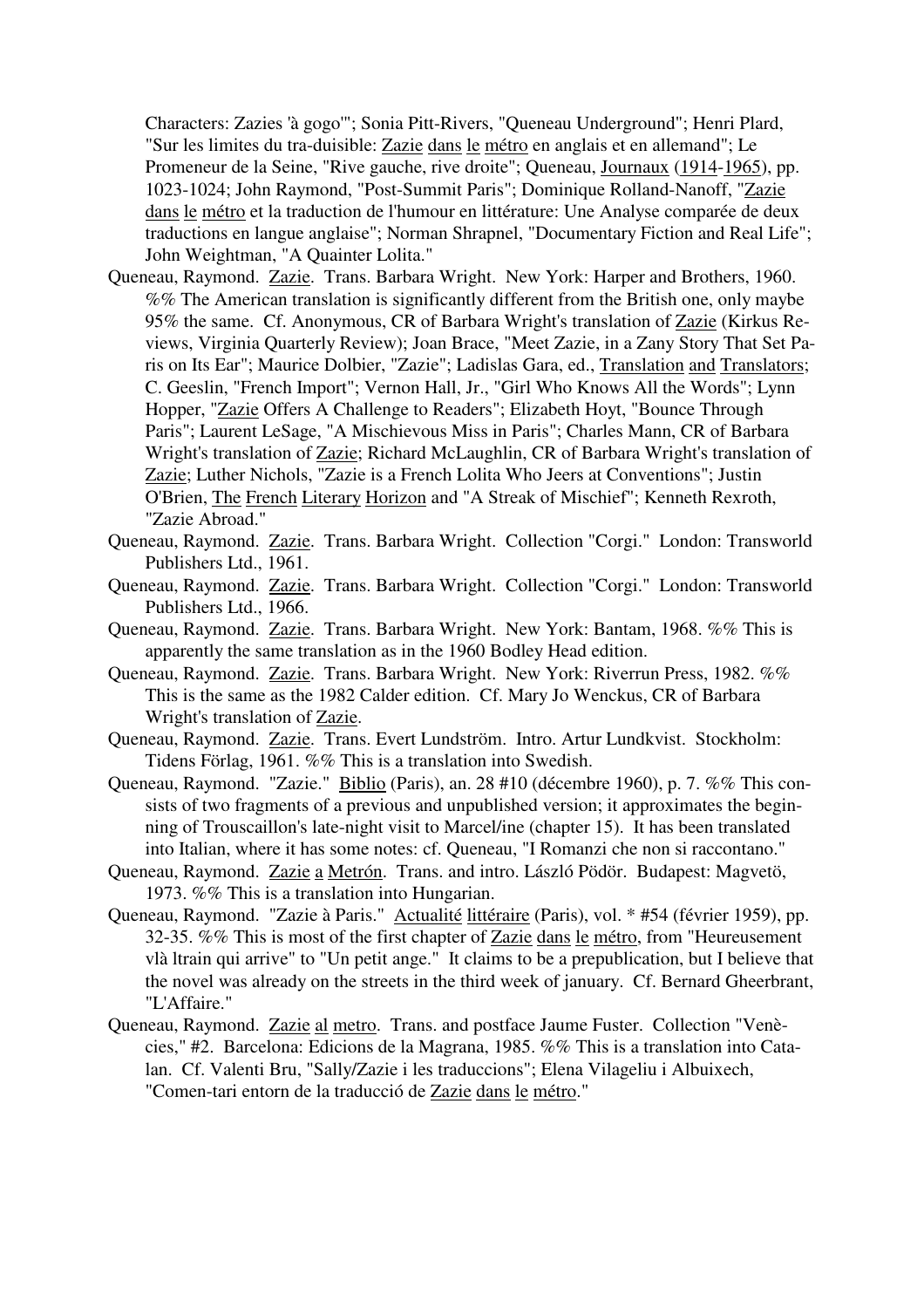- Queneau, Raymond. Zazie al metro. Trans. and postface Jaume Fuster. Collection "Els Llibres de Butxaca," #7. Barcelona: Edicions de la Magrana, 1989.
- Queneau, Raymond. Zazie be-metro. Trans. Ayelah Rahab. Tel-Aviv: Kineret, 1983. %% There is another translation into Hebrew indexed under Queneau, Zazie vmetro.
- Queneau, Raymond. Zazie dan le métro. City of Industry, California: Collectors Publications, 1969. %% This is a copy of the Olympia Press edition, with exactly the same translation and layout, but about the last ten per cent of this volume is made up of advertisements for the publisher's pornography books. There is no mention of Queneau, Gallimard, or the original French edition, nothing more than what is above, and the misspelling of the original title might be intentional because of an unlicensed character of the book. On the other hand, it is possible that Olympia Press sold the translation rights to this American firm, considering what sort of a publisher the French company was.

Queneau, Raymond. Zazie dans le métro. Paris: Gallimard, 1959.

Queneau, Raymond. Zazie dans le métro: Prière d'insérer. Dated "janvier 1959." %% This was

reprinted in Cahiers Raymond Queneau #12-13 (juillet 1989), p. 52.

- Queneau, Raymond. Zazie dans le métro. Collection "Soleil." Paris: Gallimard, 1959. %% Jacques Bens says (Queneau, p. 241) that this is an "édition reliée d'après la maquette de Massin." Cf. Queneau and André Blavier, Lettres croisées 1949-1976, pp. 137 and 358 (note 148).
- Queneau, Raymond. Zazie dans le métro. Paris: Gallimard, 1959. %% Jacques Bens (Queneau, p. 241) says that this is an "édition reliée d'après la maquette de Mario Prassinos"; there were only 648 copies printed.
- Queneau, Raymond. Zazie dans le métro. Ill. Siné. Collection "Livre de poche," #934. Paris: Union générale d'édition, 1963.
- Queneau, Raymond. Zazie dans le métro. Collection "Soleil," #22. Paris: Gallimard, 1967.
- Queneau, Raymond. Zazie dans le métro. Collection "Folio," #103. Paris: Gallimard, 1972.
- Queneau, Raymond. Zazie dans le métro. Collection "Folio," #103. Paris: Gallimard, 1975.
- Queneau, Raymond. Zazie dans le métro. Collection "Folio," #103. Paris: Gallimard, 1996.
- Queneau, Raymond. Zazie dans le métro. Ill. Henri Galeron. Collection "Folio," #103. Paris: Gallimard, 1975. %% There were simple reprints of this edition in 1975 and 1976.
- Queneau, Raymond. Zazie dans le métro. Ill. Roger Blachon. Collection "1000 Soleils." Presented by Pierre Marchand and Jean Olivier Héron. Paris: Gallimard, 1977. %% This presentation is in no sense a commentary on Zazie dans le métro but is rather on Queneau himself.
- Queneau, Raymond. Zazie dans le métro. Ill. Roger Blachon. Collection "Les Grands Textes illustrés." Paris: Gallimard, 1979.
- Queneau, Raymond. Zazie dans le métro. Ill. Gilbert Raffin. Collection "Folio," #103. Paris: Gallimard, 1990.
- Queneau, Raymond. Zazie dans le métro. Ill. Gilbert Raffin. Collection "Folio," #103. Paris: Gallimard, 1999.
- Queneau, Raymond. Zazie dans le métro. Collection "1000 Soleils." Paris: Gallimard, 1991. %% Except for the cover, this is virtually identical to the 1977 "1000 Soleils" editions.
- Queneau, Raymond. Zazie dans le métro. Ill. Roger Blachon. Collection "Lecture Junior," #47. Paris: Gallimard, 1994.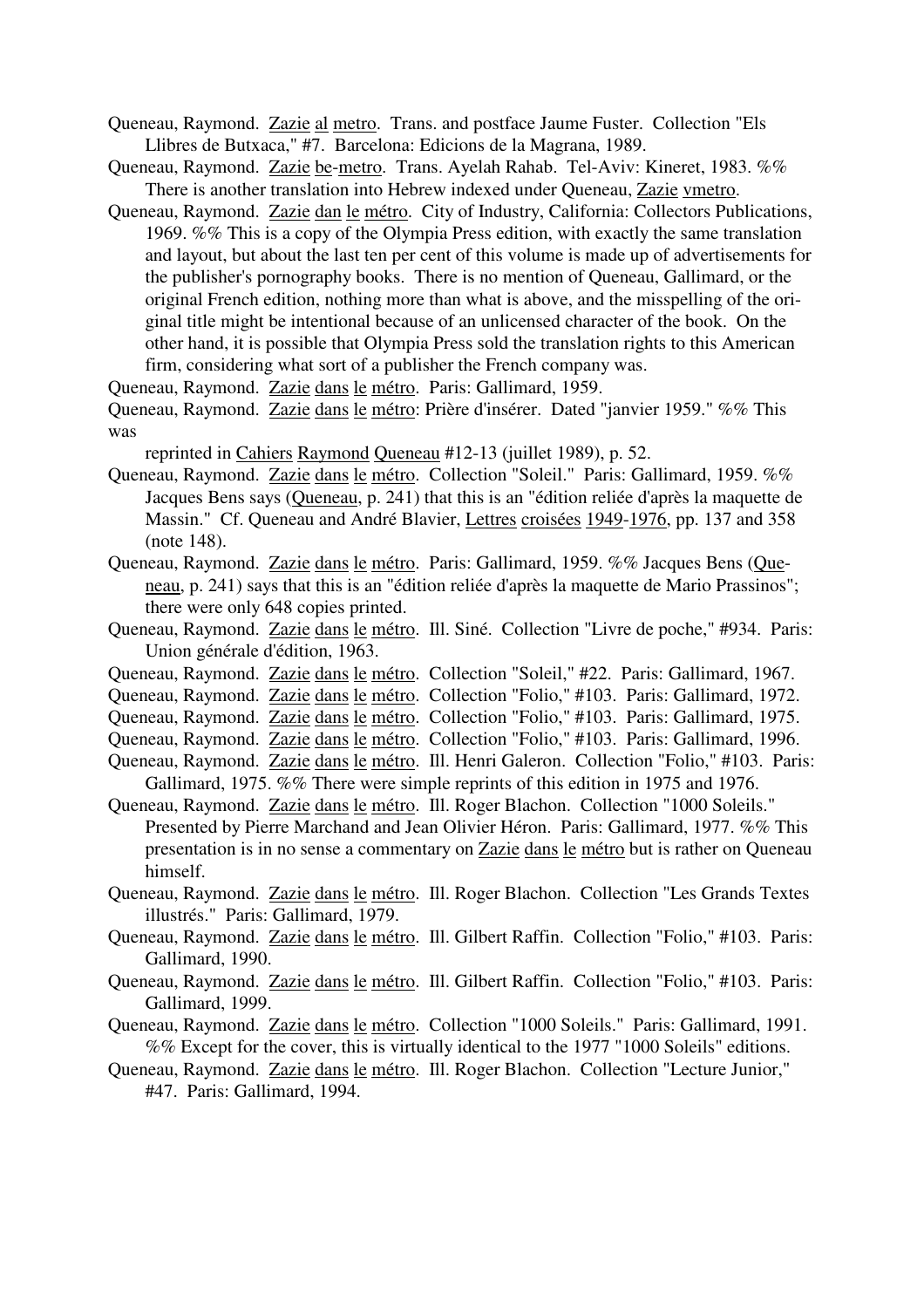- Queneau, Raymond. Zazie dans le métro. Ill. Roger Blachon. Collection "Folio Junior," #1000. Paris: Gallimard, 1999. %% Cf. Michèle Kahn, "Zazie met dans le mille."
- Queneau, Raymond. Zazie dans le métro. In Queneau, Oeuvres complètes, vol. III. Paris: Gallimard, 2006, pp. 557-689. %% There is additional material available on pp. 1459- 1502, 1692-1718, and 1823-1824. Cf. also Paul Gayot, "Notice."
- Queneau, Raymond. Zazie dans le métro. Raconté en images par Jacques Carelman. Paris: Gallimard, 1966. %% Cf. Hubert Juin, "Au pays de la bande dessinée"; Queneau, "Miroir double." There is some sort of manuscript available at the CDRQ under the title "Préface à Carelman pour Zazie," even though no preface appears in this work.
- Queneau, Raymond. Zazie dans le métro. Ill. Jacqueline Duhème. Trans. Akbar del Piombo and Eric Kahane. Paris: Olympia Press, 1959. %% This is #74 in the so-called "Travellers' Companion" series; the title is indeed in French, although the back of the title page indi-cates that an earlier version had been announced as "Zazie or the Sex of Angels." The information noted under P. J. Kearney makes it clear that the Olympia Press, while occa-sionally offering English translations of real literature, specialized in pornographic novels. Kearney speculates that "Akbar del Piombo" was actually Norman Burlington, which hap-pens to be correct; the publisher was Maurice Girodias. Cf. Anonymous, "L'Insupportable Zazie va conquérir l'Amérique grâce à une petite parisienne," "Lettres," and "Voici Zazie dans le tube"; John Appleton, "Olympia Press"; John De St. Jorre, The Good Ship Venus: The Erotic Voyage of the Olympia Press; Jean Fayard, "Gézétéchézazi"; Maurice Girodi-as, Les Jardins d'éros; Carol O'Sullivan, "Picturing Characters: Zazies 'à gogo'"; Henry Popkin, "The Famous and Infamous Wares of Monsieur Girodias"; Queneau, Cher Mon- sieur-Jean-Marie-mon fils: Lettres 1938- 1971, p. 241, and Zazie dan le métro; Queneau and André Blavier, Lettres croisées 1949- 1976, pp. 146 and 360 (note 160); John Raymond, "Post-Summit Paris"; Dominique Rolland-Nanoff, "Zazie dans le métro et la traduction de l'humour en littérature: Une Analyse comparée de deux traductions en langue anglaise"; Leonard Russell, "Mainly About Books."
- Queneau, Raymond. Zazie dans le métro. Collection "Jacques Canetti." Adaptation by Evelyne Levasseur. Read by Evelyne Levasseur and Claude Pieplu. Prod. Jacques Canetti. 60 minute cassette. "Le Livre qui parle" JC 015 (or LQP 1422). %% This portrays a meeting between Zazie and Queneau, who takes on the identities of Gabriel and Trouscaillon for the purpose.
- Queneau, Raymond. Zazie dans le métro. Videorecording, 92 minutes. ? : Nouvelles Editions

de films, 1991.

- Queneau, Raymond. Zazie dans le métro. Adaptation for the theater by Marie Bronsard and Pierre Bayare. %% This adaptation was staged on 4 décembre 1990 at the Rond Point Liberté, Saint-Maur (Val-de-Marne).
- Queneau, Raymond. Zazie dans le métro. Adaptation for the theater by Michel Tag. %% There is no other information available in the copy held at the CDRQ.
- Queneau, Raymond. Zazie dans le métro: Extract. France observateur (Paris), vol. 10 #455 (22 janvier 1959), pp. 17-18. %% This amounts to the opening pages of the novel.
- Queneau, Raymond. Zazie dans le métro: Extract. In Témoins de la prose française du Moyen Age à nos jours. Ed. Maurice Peperstraete and Robert Vasteels. Tournai: Casterman,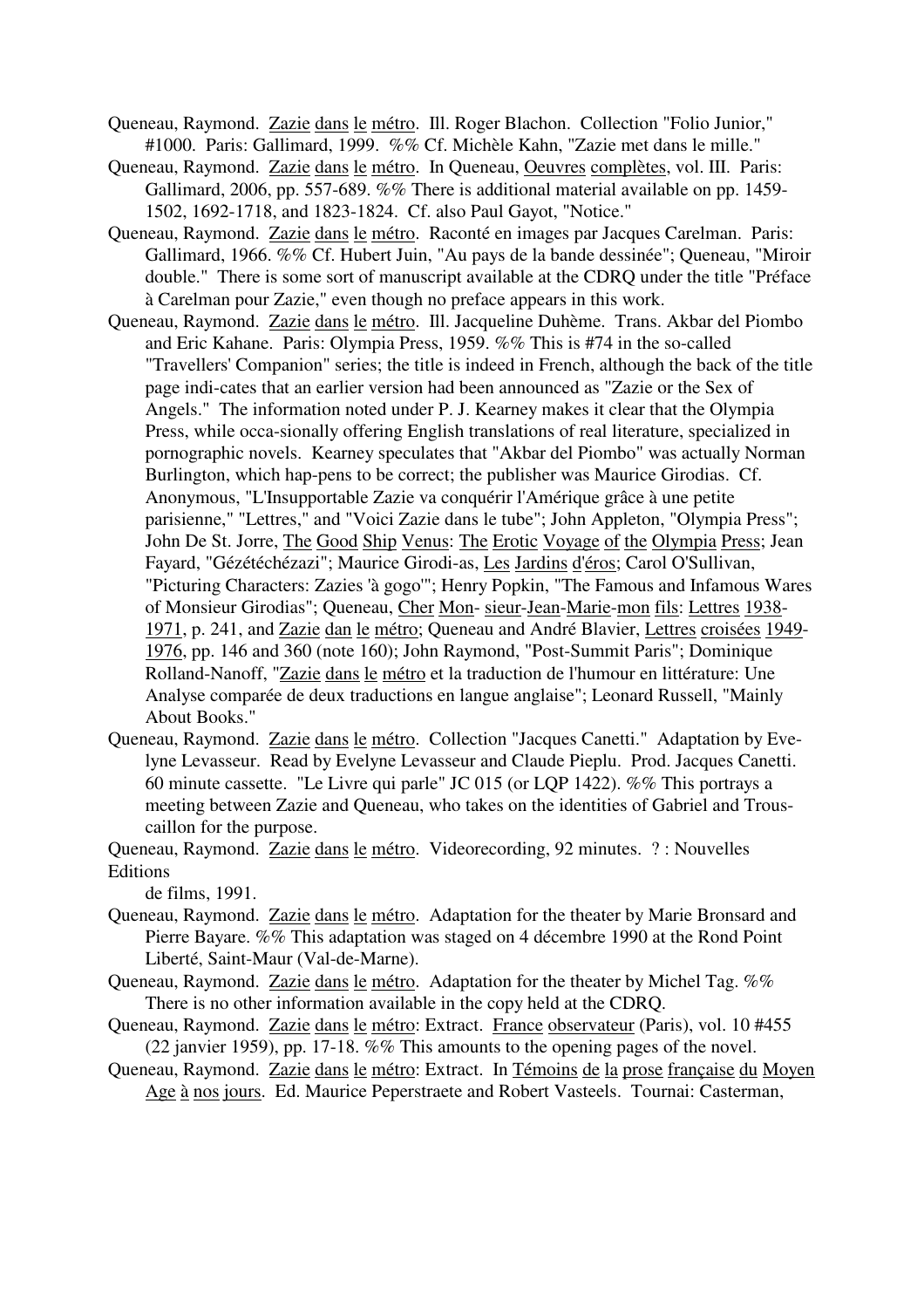1964, pp. 538-539. %% This passage recounts the fight at "Aux Nyctalopes" (chapter 17). Queneau, Raymond. "Zazie dans son plus jeune âge (Petite Mise au point écrite pour mon

- usage personel en juillet 1945)." Les Lettres nouvelles (Paris), an. 7 #2 (11 mars 1959), pp. 5-7. %% Queneau describes in some detail his earliest ideas about the "plot" of Zazie dans le métro, but this text was probably not actually written in 1945, no matter what the subtitle says. There's a translation of this article into Italian under Queneau, "Zazie nella sua piu giovane età."
- Queneau, Raymond. Zazie en el "metro." Trans. Domingo Pruna. Barcelona: Plaza & Janes, 1961.
- Queneau, Raymond. Zazie en el metro. Trans. Fernando Sánchez Dragó. Madrid: Alfaguara, 1978. %% Cf. Blanca Acinas, "Juegos de palabras y traducción. Zazie dans le métro de Queneau"; Eduardo Mendicutti, CR of Zazie en el metro; Domingo Perez-Minik, "La Novela extranjera en España: Zazie en el metro de Raymond Queneau"; Anita Rogero and A. Emma Sopeña Balordi, "Analyse des renforcements affectifs et des changements de niveau de langue dans la traduction en espagnol de Zazie dans le métro: L'Adaptation cinémato-graphique et son doublage en espagnol."
- Queneau, Raymond. Zazie en el metro. Trans. Fernando Sánchez Dragó. Madrid: Alfaguara, 1993. %% This is a paperback edition, but the same as the original.
- Queneau, Raymond. Zazie i Paris. Trans. Jens Kruuse. Kobnhaven: Schonberg, 1960. %% This is a translation into Danish. Cf. Queneau and André Blavier, Lettres croisées 1949- 1976, p. 159. Cf. Anonymous, "Zazie i Paris."
- Queneau, Raymond. Zazie in de metro. Trans. Jenny Tuin. Amsterdam: Van Ditmar, 1968.
- Queneau, Raymond. Zazie in de metro. Trans. Jenny Tuin. Amsterdam: De Bezige Bij, 1983. %% Cf. Frans Aerts, "Nu zijn we al meer gewend."
- Queneau, Raymond. Zazie in der Metro. Trans. Eugen Helmlé. Frankfurt: Suhrkamp Verlag, 1960. %% Cf. Anonymous, "Raymond Queneau: Zazie in der Metro"; Günter Blöcker, "Raymond Queneau: Zazie in der Metro and "Das Zaziesche Zeitalter"; Karl Epting, "Die allzu berühmte Zazie"; Cajetan Freund, "Leitbild Zazie. Ein 'furchtbares Kind' unserer Zeit"; Mathieu Galey, "Literaturbrief aus Frankreich: Erstaunliches Abenteueur Surrealismus"; Franz A. Hoyer, "Spiel mit der Sprache"; Wolfgang Koeppen, "Das neue französische Wörterbuch"; Rolf Michaelis, "Parodistische Purzelbäume"; Karl Markus Michel, "Napoléon mon cul"; Hedwig Rohde, "Zazie in der Metro"; Ulrich Schmidt, "La Traduction allemande du 'néo-français' dans Zazie dans le métro"; Olaf Uhlenhorst, "Eine Komö-die der Täuschungen"; Elisabeth Walther, "Raymond Queneaus Zazie"; Walter Widmer, "Muß es ausgerechnet Queneau sein? Möglichkeiten und Grenzen des Ubersetzens."
- Queneau, Raymond. Zazie in der Metro. Trans. Eugen Helmlé. Collection "Edition Suhrkamp," #29. Frankfurt: Suhrkamp Verlag, 1963.
- Queneau, Raymond. Zazie in der Metro. Trans. Eugen Helmlé. Collection "Bibliothek Suhrkamp," #431. Frankfurt: Suhrkamp Verlag, 1975.
- Queneau, Raymond. Zazie in der Metro. Trans. Eugen Helmlé. Collection "Volk und Welt Spektrum," #101. Berlin: Verlag Volk und Welt, 1977.
- Queneau, Raymond. Zazie in der Metro. Trans. Eugen Helmlé. Collection "Bibliothek Suhrkamp," #431. Frankfurt: Suhrkamp Verlag, 1984.
- Queneau, Raymond. Zazie in der Metro. Trans. Eugen Helmlé. Collection "Bibliothek Suhr-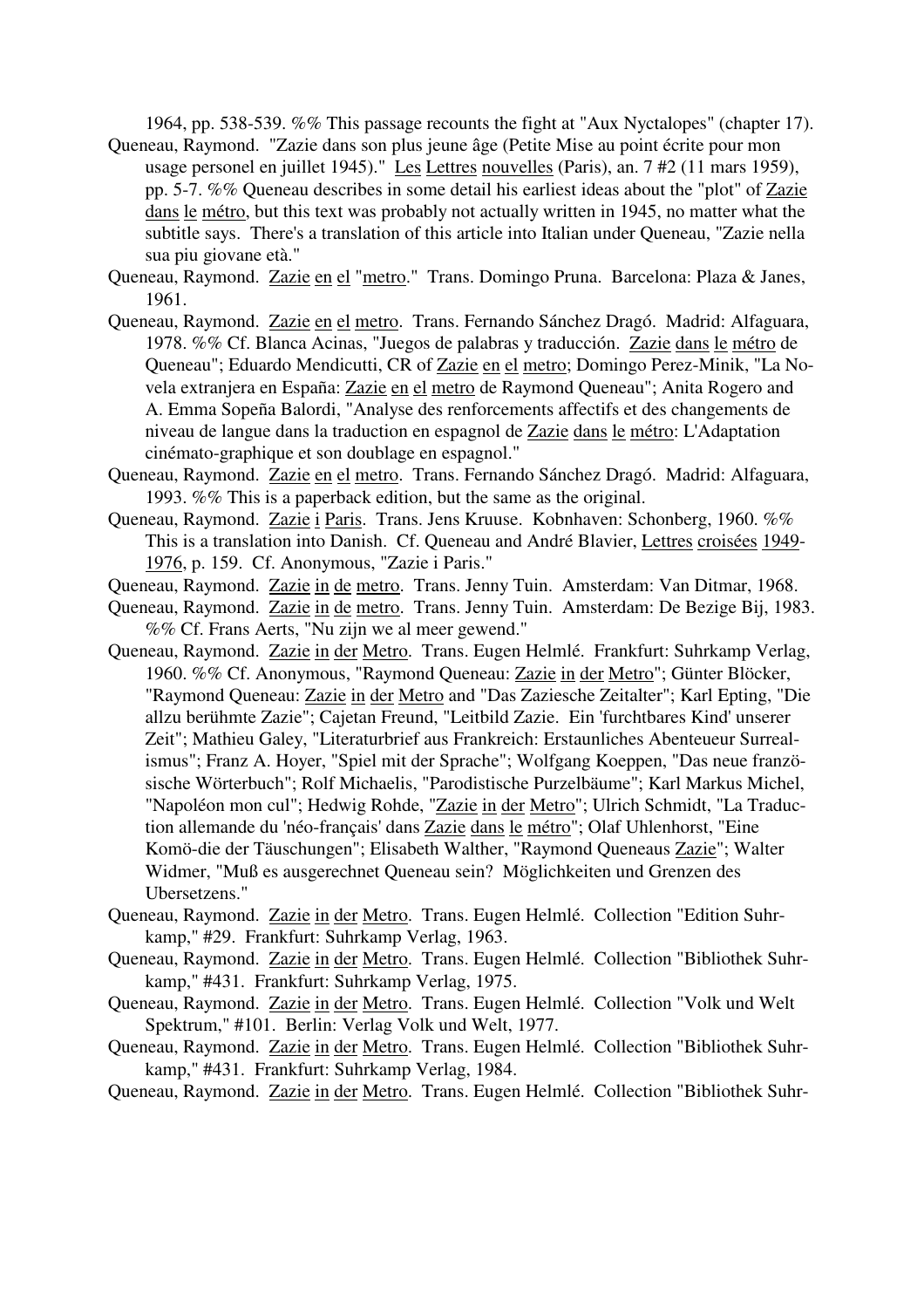kamp," #431. Frankfurt: Suhrkamp Verlag, 1986.

- Queneau, Raymond. Zazie in der Metro. Trans. Eugen Helmlé. Collection "Bibliothek Suhrkamp," #431. Frankfurt: Suhrkamp Verlag, 1988.
- Queneau, Raymond. Zazie in der Metro. Trans. Eugen Helmlé. Collection "Suhrkamp Taschenbuch," #1598. Frankfurt: Suhrkamp, 1989. %% Note that this translation is new and is not a mere reprinting.
- Queneau, Raymond. Zazie în metrou. Pref. Luca Pi\_u. Trans. Laszlo Alexandru. Collection "Proz\_ contemporan\_." Pite\_ti, Romania: Paralela 45, 2001. %% This is a translation into Romanian.
- Queneau, Raymond. Zazie in the Metro. Trans. Barbara Wright. London: John Calder, 1982. %% Cf. Robin Buss, "Literary Gamesmanship"; Susan Jeffreys, "Bon Voyage Tristesse."
- Queneau, Raymond. Zazie in the Metro. Trans. Barbara Wright. New York: Riverrun Press, 1982. %% Cf. Anonymous, CR of Barbara Wright's translation of Zazie in the Metro.
- Queneau, Raymond. Zazie in the Metro. Trans. Barbara Wright. Intro. Gilbert Adair. London: Penguin Books, 2000. Cf. Max Davidson, "Books: Paperbacks."
- Queneau, Raymond. Zazie metroan. Trans. and intro. Joxan Elosegi Arregi. Collection "Literatura unibertsala," #52. Euba, Viscaya: Ibaizabal Argitaletrea, c. 1996. %% This is a translation of Zazie dans le métro into Basque.
- Queneau, Raymond. Zazie metroda. Trans. Tahsin Yücel. Istanbul: Sel Yayincilik, 2003. %% This is a translation of Zazie dans le métro into Turkish. Cf. Gérard Meudal, "Bain turc"; Tahsin Yücel, "Zazie en Turquie."
- Queneau, Raymond. Zazie nel metró. Trans. and notes Franco Fortini. Torino: Einaudi, 1960.

%% Cf. Franco Fortini, "Nota del traduttore"; Domenico Porzio, "La Terribile Bambina Zazie"; Carlo Steiner, "Raymond Queneau -- Zazie nel metrò."

- Queneau, Raymond. Zazie nel metró. Trans. Franco Fortini. Collection "I Libri del Pavone," #362. Verona: Arnaldo Mondadori, 1964.
- Queneau, Raymond. Zazie nel metró. Trans. Franco Fortini. Collection "Gli Oscar," #104. Verona: Mondadori, 1967.

Queneau, Raymond. Zazie nel metró. Trans. Franco Fortini. In Queneau, Romanzi. Paris: Gallimard/Einaudi, 1992, pp. 1059-1204.

- Queneau, Raymond. Zazie nel metró. Trans. Franco Fortini. Collection "Einaudi Tascabili," #188. Torino: Einaudi, 1994. %% This is exactly the same as in the Gallimard/Einaudi Pléiade edition, right down to the "mise en page." This volume includes a translation into Italian of Roland Barthes's "Zazie et la littérature" (the Essais critiques version), translated by Lidia Lonzi. There is also "Il mio film su Zazie," an interview with Louis Malle drawn from Philip French's Malle on Malle, and a biography and a bibliography of Queneau by Giacomo Magrini.
- Queneau, Raymond. "Zazie nella sua più giovane età." Trans. Pino Paioni. Il Caffè (Roma), an. 9 #6 (dicembre 1961), pp. 4-5. %% This is a translation of Queneau, "Zazie dans son plus jeune âge." Cf. the note under the entry for Queneau's "I Romanzi che non si raccontano."
- Queneau, Raymond. Zazie no metro. Trans. Alexandre Rodriguès. Collection "Biblioteca dos

humoristas," #7. Lisboa: Portugália, 1965.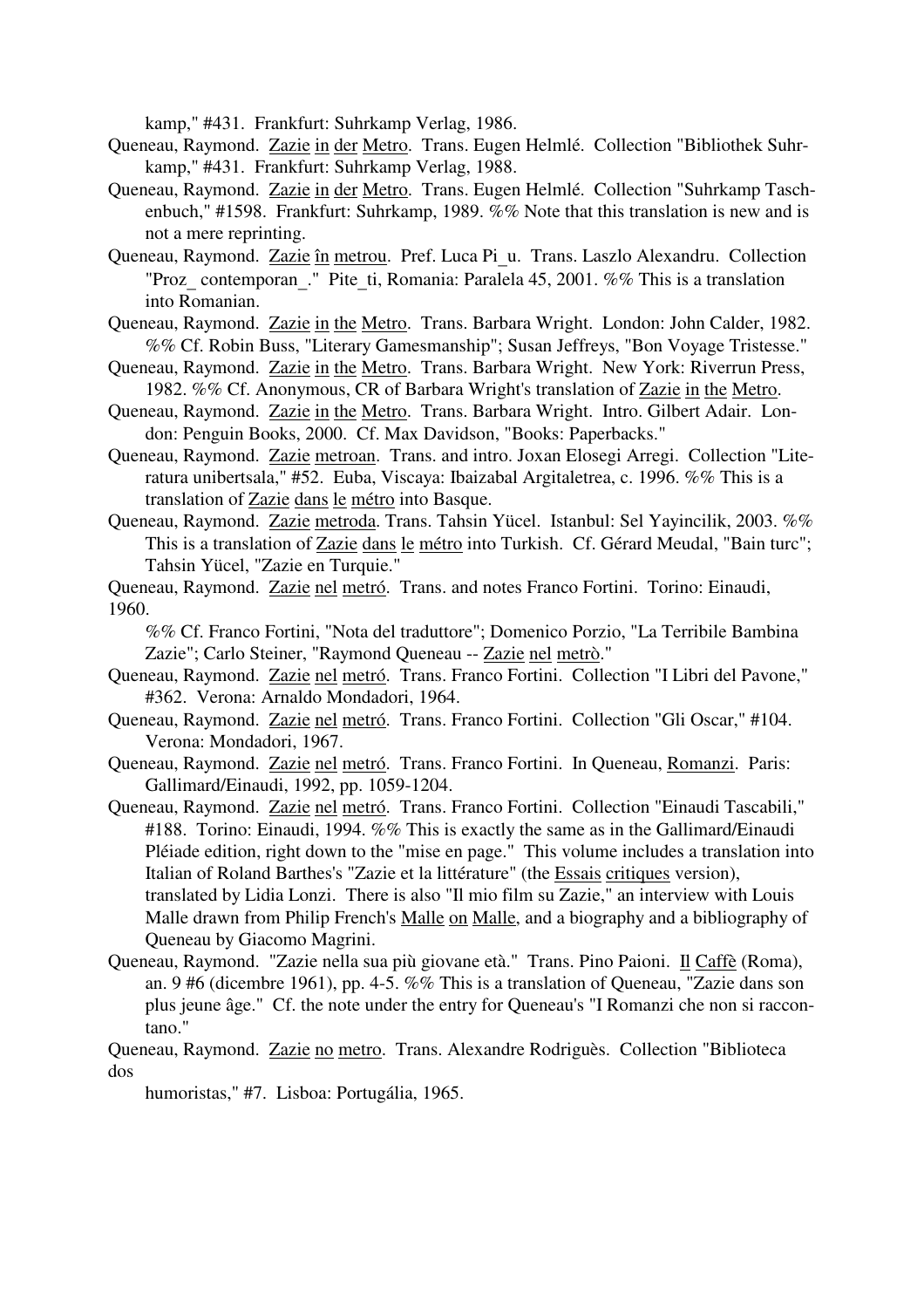- Queneau, Raymond. Zazie no metrô. Trans. Irène Monique Harlek Cubric. ?, Portugal: Circulo de leitores, 1974. %% This is a translation into Portugese.
- Queneau, Raymond. Zazie no metrô. Trans. Irène Monique Harlek Cubric. Rio de Janeiro: Rocco, 1985.
- Queneau, Raymond. Zazie på metroen. Trans. Thomas Lundbo. Oslo: Solum Verlag, 2004. %% This is a translation of Zazie dans le métro into Norwegian.
- Queneau, Raymond. Zazie --- Pariisin Päiviä. Trans. Jukka Mannerkorpi. Helsinki: Otava, 1995. %% This is a translation of Zazie dans le métro into Finnish; the title means "Zazie -- Parisian Days."
- Queneau, Raymond. Zaz\_ un metro. Trans. Uldris Krasti\_š. Intro. Gunta Makane. Riga, Latvia: Daugava, 2001. %% This is a translation into Latvian.
- Queneau, Raymond. Zazie v metre. Trans. Blahoslav He\_ko. Collection "Kni\_nica Slovenského Spisovatel'a," #10. Bratislava, Czechoslovakia: Slovensky spisovatel, 1972. %% This is a translation into Slovak. Cf. I. K., CR of Zazie v metre.
- Queneau, Raymond. Zazie v metre. Trans. Blahoslav He\_ko. Revised edition. Bratislava, Czechoslovakia: Artifex, 1996.
- Queneau, Raymond. Zazie v metro. Trans. Maria Golovanievskaia and E. Razlogova. Ed. N. Rzhevskaya. Moskva: Moskovskiy Rabochiy, 1992. %% This is a translation of Zazie <u>dans le métro</u> into Russian. Cf. also <u>Zazi v metro</u>.  $[[$  \_\_\_\_\_\_\_\_\_\_\_\_\_\_\_\_\_\_\_\_\_\_\_\_; \_..
- Queneau, Raymond. Zazie vmetro. Trans. Edna Kornfeld. Tel-Aviv: Desheh, 1960. %% There is another translation into Hebrew indexed under Queneau, Zazie be-metro.
- Queneau, Raymond. Na Zenskð je Clovek Krátkej. Trans. Patrik Ouredník. Praha: Volvox Globator, 2001. %% This is a translation into Slovak, but it is not clear which Queneau novel is the original.
- Queneau, Raymond. Zgodba pa vasi izbiri. Trans. Aleš Berger. Ljubljana, Yugoslavia: Mladinska Knjiga, 1983. %% This is a translation of "Un Conte à votre façon" into Slovenian.
- Queneau, Raymond. "Zhut' zelyonia." Trans. Valery Kislov. In Les Exercices de style. Ed. Valery Kislov. Saint-Petersburg: Symposium, 2001, pp. 481-483. %% This is a transla-
- tion of "Une Trouille verte" into Russian. [[\_\_\_\_\_\_\_\_\_\_\_\_\_\_\_\_]]<br>Queneau, Raymond. <u>Les Ziaux</u>. Paris: Gallimard, 1943. %% According to Jacques Bens (Queneau, p. 239) and Claude Rameil (Amis de Valentin Brû #23 [juin 1983], p. 9), there were 15 "special editions" with four "poèmes libres" on two "feuillets": cf. Queneau and André Blavier, Lettres croisées 1949-1976, pp. 143 and 359 (note 156).
- Queneau, Raymond. Les Ziaux. Collection "Métamorphoses," #17. Paris: Gallimard, 1943. %% According to Jacques Bens (Queneau, p. 239), this edition had a "réliure d'après la maquette de Paul Bonet"; Rameil says ("Bibliographie," p. 361) that there were 2220 copies printed, of which 20 were rather special.
- Queneau, Raymond. Les Ziaux. Collection "Métamorphoses," #17. Paris: Gallimard, 1948. %% This is a very different edition of this book. Rameil says ("Bibliographie," p. 361): "Cinq poèmes de la première édition ne sont pas repris ici; sept poèmes n'y figuraient pas." The note on p. 27 of Bibliothèque municipale du Havre, Raymond Queneau, says: "Les poèmes 'Campagne,' 'La Meule,' 'Lucifer parle,' de l'édition 1943 sont remplacés, en 1948, par: 'Robinson,' 'Le Naufrage,' 'On.' Le poème 'Muses et lézards,' de l'édition 1943,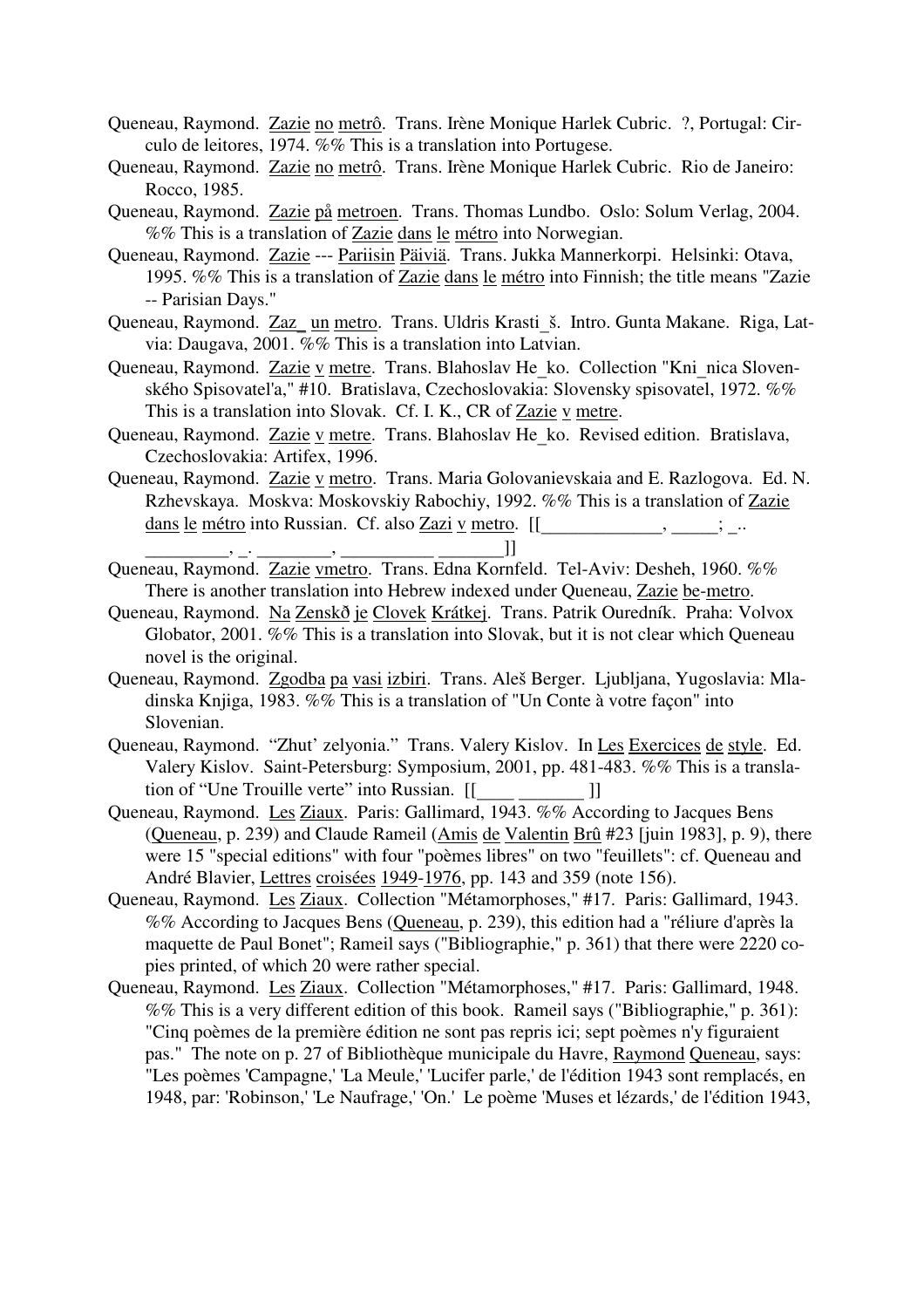est remplacé en 1948 par 'Materia garrulans,' 'Maigrir,' 'La Pendule.' 'Bois' est remplacé par 'Cygne'." There were 2050 copies printed.

- Queneau, Raymond. Les Ziaux. Ill. Gabriel Paris. Paris: Gallimard, 1961. %% This art edition, which measures 34 cm. in width by 7.5 cm in height, only contains the poem "Les Ziaux." Where Queneau is listed as author, the phrase "de l'Académie Goncourt" is added; the name of Gabriel Paris appears on the facing page as the illustrator, with "un quidam" below it. Paris signed this copy, as did the lithographers (?) René Guillard and Fequet-Boudier (sp?). There were only 75 copies printed.
- Queneau, Raymond. Les Ziaux. Ill. Gabriel Paris. Paris: Gallimard, 1966.
- Queneau, Raymond. "Zwei Gedichte." Trans. Joachim Klünner. Athena (Berlin), an. 2 #5 (\* 1948), pp. 46-47. %% This consists of Les Ziaux: "Idées" and "Explication des métaphores."
- Queneau, Raymond. De Zondag des levens. Trans. Jan Pieter van der Sterre. Utrecht: Uitgeverij Ijzer, 1999. %% This is a translation of Le Dimanche de la vie into Dutch.
- Queneau, Raymond. "100, 000, 000, 000, 000 Poems." Trans. Stanley Chapman. In Oulipo Compendium. Collection "Atlas Arkhive," #6. Ed. Harry Mathews and Alastair Brotchie. London: Atlas Press, 1998, pp. 12-33. %% This is fundamentally the same Chapman translation as the one appearing under Queneau, "A Hundred Thousand Billion Poems." The major difference is that this translation has "Yet from the city's pie pulled not one plum" as the last line of the sixth poem (p. 25) instead of "Childe Zazie to the Metro has not come" (p. 62 in the Prospice edition); the other changes are in capitalization and a typographical error.
- Queneau, Raymond. (No title). Amis de Valentin Brû #32-33 (décembre 1985), pp. 17-19. %% This is a reprint of Queneau, "Elie Lascaux," from Les Miauletous et leurs amis. Cf. the comments at the bottom of p. 19.
- Queneau, Raymond. (No title). Amis de Valentin Brû #32-33 (décembre 1985), pp. 20-24. %% This is on art in general and Elie Lascaux in particular. Cf. the comments at the bottom of p. 24.
- Queneau, Raymond. (No title). Temps mêlés #150 + 11 (février 1981), p. 35. %% This is an unpublished text from Queneau's surrealist years, which amounts to the alphabet printed vertically and then, on the horizontal, "ouille" added to each letter along with the meaning which Queneau found in each of these contrived words.
- Queneau, Raymond, ed. Les Ecrivains célèbres. Paris: Mazenod, 1951. %% The articles which Queneau himself wrote for this work are listed under the subject entry. Cf. Queneau, Journaux (1914-1965), p. 1000.
- Queneau, Raymond, ed. Les Ecrivains célèbres. Paris: Mazenod, 1958.
- Queneau, Raymond, ed. Les Ecrivains célèbres. Paris: Mazenod, 1966.
- Queneau, Raymond, ed. Encyclopédie de la Pléiade. Paris: Gallimard, 1955 current. The information here is too vast to summarize, but start with this heading in the subject index.
- Queneau, Raymond, ed. Los Escritores célebres. Trans. Juan-Eduardo Cirlot. 3 vol. Collection "La Galería de los Hombres Célebres. Barcelona: Gustavo Gili, 1967.
- Queneau, Raymond, ed. Histoire des littératures, vol. I: Littératures anciennes orientales et orales. Encyclopédie de la Pléiade, vol. I. Paris: Gallimard, 1956. %% Cf. Queneau, Preface to Histoire des littératures, vol. I: Littératures anciennes orientales et orales.
- Queneau, Raymond, ed. Histoire des littératures, vol. I: Littératures anciennes orientales et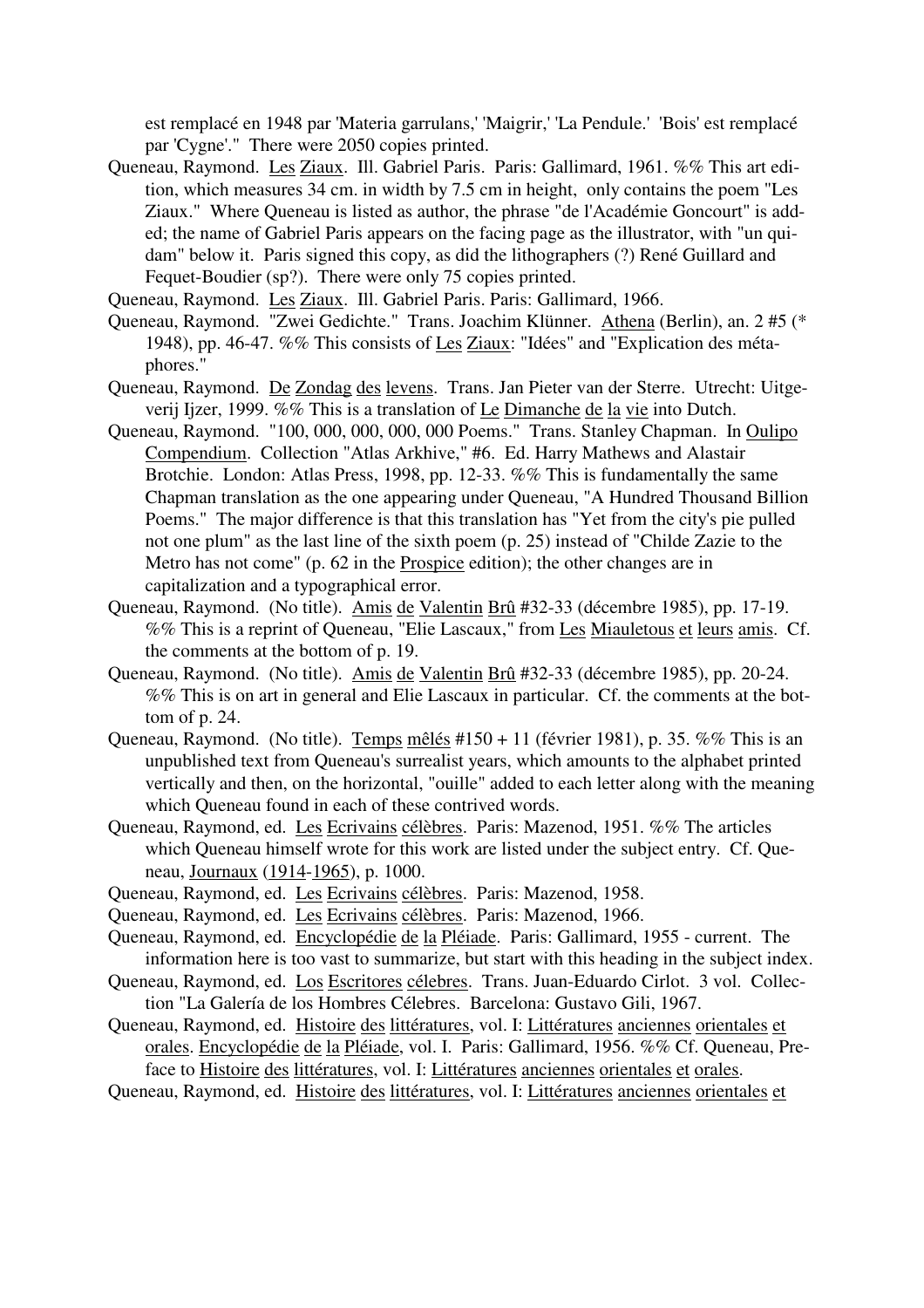orales. Encyclopédie de la Pléiade, vol. I. Paris: Gallimard, 1977.

- Queneau, Raymond, ed. Histoire des littératures, vol. II: Littératures occidentales. Encyclopédie de la Pléiade, vol. III. Paris: Gallimard, 1957. %% Cf. Queneau, Preface to Histoire des littératures, vol. II: Littératures occidentales.
- Queneau, Raymond, ed. Histoire des littératures, vol. II: Littératures occidentales. Encyclopédie de la Pléiade, vol. III. Paris: Gallimard, 1982.
- Queneau, Raymond, ed. Histoire des littératures, vol. III: Littératures françaises connexes et marginales. Encyclopédie de la Pléiade, vol. VII. Paris: Gallimard, 1958. %% Cf. Queneau, Preface to Histoire des littératures, vol. III: Littératures françaises connexes et marginales. Cf. also André Rousseaux, "Si tu t'imagines ... l'Encylopédie."
- Queneau, Raymond, ed. Histoire des littératures, vol. III: Littératures françaises connexes et marginales. Encyclopédie de la Pléiade, vol. VII. Paris: Gallimard, 1978.
- Queneau, Raymond, ed. Introduction à la lecture de Hegel. Cf. Alexandre Kojève, Introduction à la lecture de Hegel.
- Queneau, Raymond, ed. Pour une bibliothèque idéale. Pref. and conclusion Queneau. Paris: Gallimard, 1956. %% This is based on the responses of 60 "personalities." Queneau's own entry (pp. 271-274) is rather interesting, especially in the light of what it omits.
- Queneau, Raymond, Michel Arnaud, and Boris Vian. Zoneilles. Paris: Collège de 'Pataphysique, 89 EP (vulg. 1962). %% This is the scenario of a film which was never actually made. Claude Rameil says ("Bibliographie," p. 374) that this was written in mai-juin 1947; there were 777 copies printed. Cf. Marcel Duhamel, Raconte pas ta vie, pp. 278- 288; Michel Fauré, Les Vies Posthumes de Boris Vian; Paul Guth, "Raymond Queneau" (Gazette des lettres).
- Queneau, Raymond, Michel Arnaud, and Boris Vian. Zoneilles. In Rue des ravissantes by Boris Vian. Ed., pref., and notes by Noël Arnaud. Paris: Christian Bourgois, 1989, pp. 143-154.
- Queneau, Raymond, and Noël Arnaud. "Correspondance Noël Arnaud -- Raymond Queneau." In Arnaud's Avec Raymond Queneau. Ed. Claude Rameil. Cahiers Raymond Queneau #2. Saint-André-de-Najac (Aveyron): Patrick Fréchet, 2005, pp. 316-340. %% This consists of 20 letters which the two exchanged between octobre 1958 and septembre 1975. Claude Rameil has supplied some very worthwhile notes.
- Queneau, Raymond, and Enrico Baj. Meccano ou l'analyse matricielle du langage. Milano: Sergio Tosi and Paolo Bellasich, 1966. %% There were only 174 copies printed, all signed by Queneau and Baj, but of different form, contents, etc.
- Queneau, Raymond, and Georges Bataille. "Alexandre Koyré: 'Note sur la langue et la terminologie hégéliennes'." La Critique sociale (Paris), an. 1 #6 (septembre 1932), p. 273. %% Queneau (?) comments on Hegel's use of everyday language to express his thought and approves of Koyré's article on it. Cf. the note under Queneau and Bataille, CR of Revue philosophique (#11-12, novembre-décembre 1931).
- Queneau, Raymond, and Georges Bataille. "Alexandre Koyré: 'Note sur la langue et la terminologie hégéliennes'." In Queneau's Le Voyage en Grèce. Paris: Gallimard, 1973, p. 32.
- Queneau, Raymond, and Georges Bataille. "Alexandre Koyré: 'Note sur la langue et la terminologie hégéliennes'." In La Critique sociale. Ed. and pref. Boris Souvarine. Paris: Editions la Différence, 1983, no pages.

Queneau, Raymond, and Georges Bataille. CR of Revue philosophique (#11-12, novembre-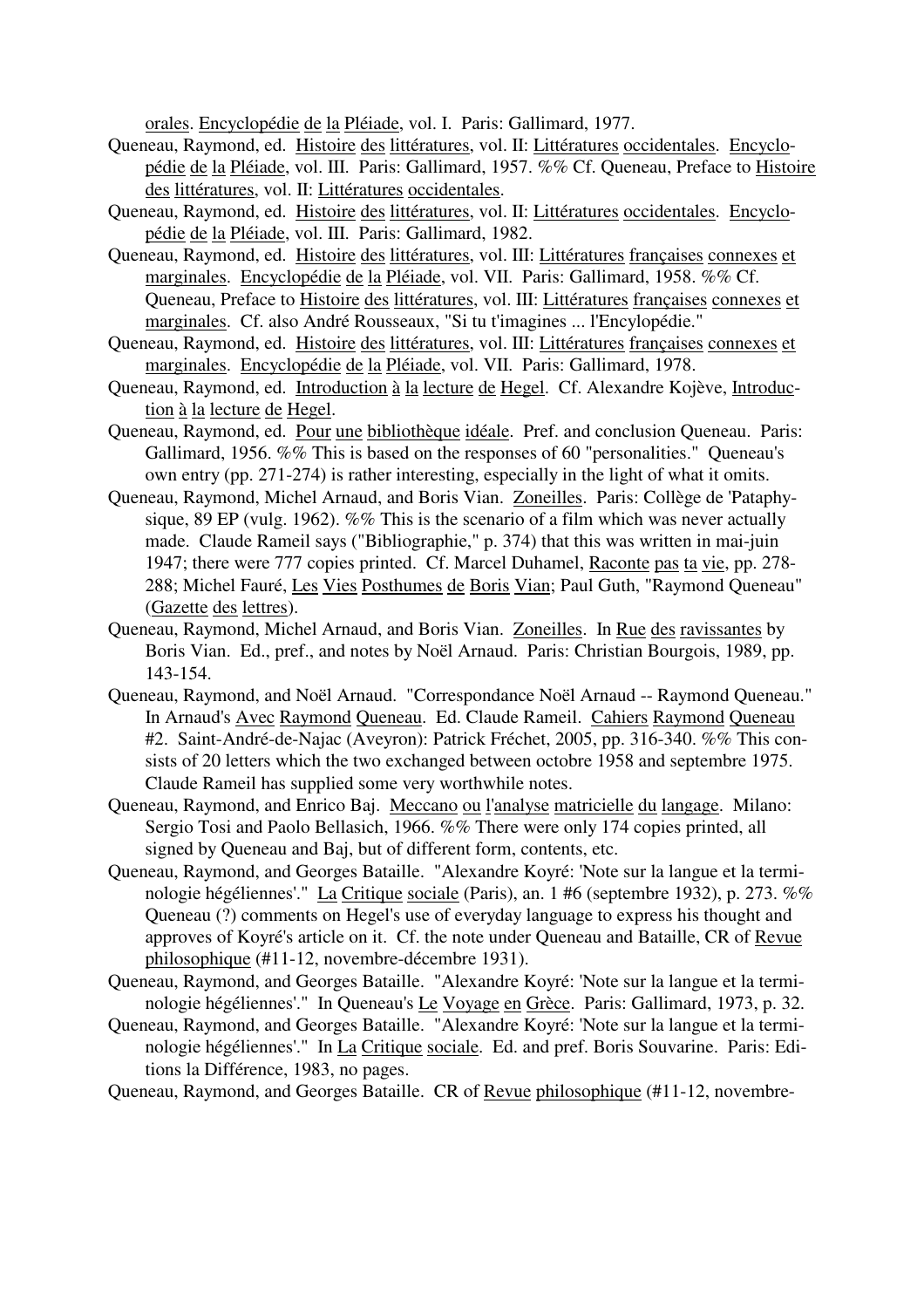décembre 1931). La Critique sociale (Paris), an. 1 #6 (septembre 1932), p. 273. %% This was not included in Voyage en Grèce as such: while Queneau and Bataille collaborated to review the three articles grouped under this title, Queneau only reprinted the review of Alexandre Koyré's book when he reprinted his contributions to La Critique sociale in his Voyage en Grèce. I infer, therefore, that it was Bataille who was responsible for the reviews of the works by Jean Wahl and Victor Basch.

- Queneau, Raymond, and Georges Bataille. CR of Revue philosophique (#11-12, novembredécembre 1931). In La Critique sociale. Ed. and pref. Boris Souvarine. Paris: Editions la Différence, 1983, no pages.
- Queneau, Raymond, and Georges Bataille. "La Critique des fondements de la dialectique hégélienne." La Critique sociale (Paris), an. 1 #5 (mars 1932), pp. 209-214. %% This article was reprinted in toto with good notes in Deucalion in 1955, as well as in a facsimile reprint of the entire Critique sociale series. Queneau's part of it, which runs from "Reste l'élément le plus étrange" on p. 211 of this text through "pour l'objet de l'activité scienti-fique" on p. 212, reappeared in a slightly rewritten version first in the 1950 edition of Bâtons, chiffres et lettres on pp. 231-235 under the title "La Dialectique des mathéma-tiques chez Engels" and then under this same title in Bords (1963) on pp. 131-134. It was not included in the 1965 edition of Bâtons, chiffres et lettres. Cf. Italo Calvino's commen-tary, "Préface," p. 10. Cf. also Lysa Hochroth, "The Scientific Imperative: Improductive Expenditure and Energeticism"; Denis Hollier, "About Some Books Which Bataille Did Not Write"; T. M. Knox, CR of Deucalion #5; Marie-Christine Lala, "Bataille-Queneau et la fin de l'histoire"; Elizabeth Legge, "Zeuxis's Grapes, Novalis's Fossils, Freud's Flowers: Max Ernst's History"; Michael Weingrad, "The College of Sociology and the Institute of Social Research."
- Queneau, Raymond, and Georges Bataille. "La Critique des fondements de la dialectique hégélienne." Deucalion (Neuchâtel), vol. 5 #\* (octobre 1955), pp. 45-59.
- Queneau, Raymond, and Georges Bataille. "La Critique des fondements de la dialectique hégélienne." In La Critique sociale. Ed. and pref. Boris Souvarine. Paris: Editions la Différence, 1983, no pages.
- Queneau, Raymond, and Georges Bataille. "Jean Wahl: Hegel et Kierkegaard." La Critique sociale (Paris), an. 1 #6 (septembre 1932), p. 273. %% Bataille (?) looks at how religion shaped the early Hegel and so the entirety of his work, which nonetheless did develop in a radically different way from this source, and how Kierkegaard was influenced primarily by these early writings and developed in a much different direction. This was not included in Voyage en Grèce, possibly because it was Bataille who had written it rather than Queneau. Cf. the note under Queneau and Bataille, CR of Revue philosophique (#11-12, novembre-décembre 1931).
- Queneau, Raymond, and Georges Bataille. "Jean Wahl: Hegel et Kierkegaard." In La Critique sociale. Ed. and pref. Boris Souvarine. Paris: Editions la Différence, 1983, no pages.
- Queneau, Raymond, and Georges Bataille. "Victor Basch: De la philosophie politique de Hegel." La Critique sociale (Paris), an. 1 #6 (septembre 1932), p. 273. %% Bataille (?) simply states that Basch's book is a response to reactionary German philosophers who had tried to claim Hegel for their own position. This was not included in Voyage en Grèce, possibly because it was Bataille who had written it rather than Queneau. Cf. the note under Queneau and Bataille, CR of Revue philosophique (#11-12, novembre-décembre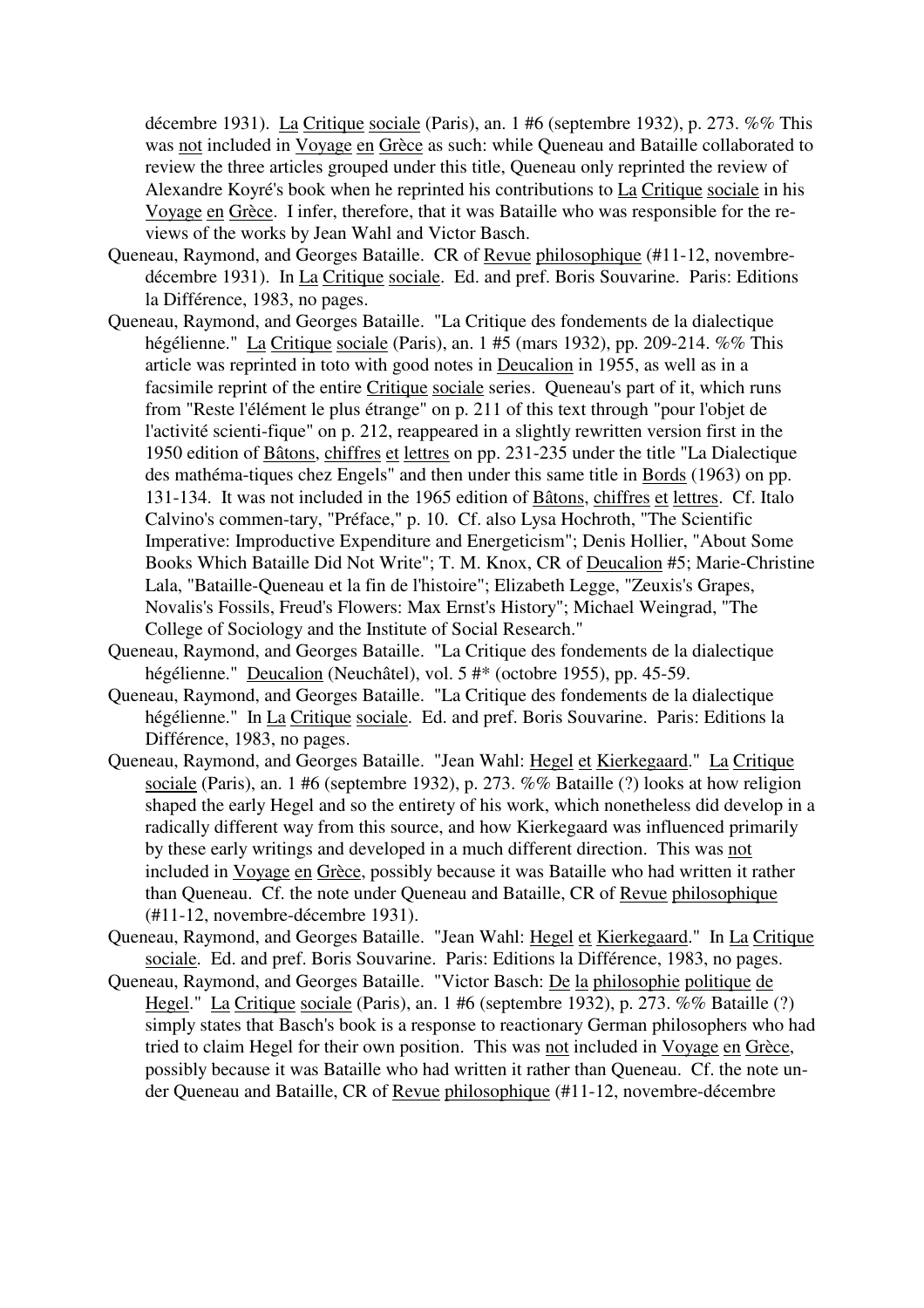1931).

- Queneau, Raymond, and Georges Bataille. "Victor Basch: De la philosophie politique de Hegel." In La Critique sociale. Ed. and pref. Boris Souvarine. Paris: Editions la Différence, 1983, no pages.
- Queneau, Raymond, and André Blavier. Lettres croisées 1949-1976. Ed. Jean-Marie Klinkenberg. Bruxelles: Editions Labor, 1988. %% Cf. André Blavier, "Lettres croisées: Eclaircissements complémentaires"; Michel Décaudin, "André Blavier, Raymond Queneau. Lettres croisées 1949-1976"; Pierre Garnier, "Raymond Queneau and André Blavier: Lettres croisées 1949-1976"; Claude de Grève, "Raymond Queneau, André Blavier, Lettres croisées 1949-1976"; Michel Grodent, "Queneau-Blavier: Pour tout savoir sur une amitié 'pataphysicienne"; Jacques-Gérard Linze, CR of Raymond Queneau and André Blavier's Lettres croisées; Raymond Mahieu, CR of Queneau and André Blavier's Lettres croisées 1949-1976; Francis Matthys, "Lettres croisées Queneau-Blavier"; Michal Mrozowicki, CR of Raymond Queneau and André Blavier's Lettres croisées; Dominique Poncelet, CR of Raymond Queneau and André Blavier's Lettres croisées; Pierre Puttemans, "Lettres croisées"; Christopher Shorley, CR of Raymond Queneau and André Blavier's Lettres croisées; Emmanuël Souchier, CR of Queneau and André Blavier's Lettres croisées; Philippe Van den Broeck, "En revue"; Pierre Ziegelmeyer, CR of Queneau and André Blavier's Lettres croisées 1949-1976.
- Queneau, Raymond, and Walter Carone. "Les Champs Elysées." La Nef (Paris), vol. 14 #6 (mai 1957), pp. 52-58. %% This includes 28 stills from the film. Rameil indicates ("Bibliographie," p. 371) that Théron was involved in the film, but he is not mentioned in this text. Cf. Queneau, "Les Champs Elysées."
- Queneau, Raymond, and Georges Charbonnier. "Queneau: 'C'est toujours une grande affaire de parler'." L'Express (Paris), vol. \* #527 (22 novembre 1962), pp. 30-31. %% This is a prepublication of three extracts from Queneau's Entretiens avec Georges Charbonnier, which came in turn from their radio interviews.
- Queneau, Raymond, Marcel Duhamel, and Jacques Prévert. Le Trésor. L'Arc (Aix-en-Provence), vol. \* #28 (\* 1966), pp. 75-77. %% This is the surrealist scenario, written in 1928, of a film which was never produced. Cf. Noël Arnaud, "L'Oecuménisme de Raymond Queneau," p. 44; Marcel Duhamel, Raconte pas ta vie, pp. 277-281; Arnaud Laster, "Comment partager Le Trésor?"; Alain Rustenholz, Prévert, inventaire.
- Queneau, Raymond, and Pierre Josserand. "Les Oeuvres célèbres." Dépliant publicitaire. Paris: Mazenod, 1957. %% This presents the collection on which they collaborated. There is some sort of manuscript available at the CDRQ under the title "Mazenod." Cf. Albert Wayens, CR of Les Oeuvres célèbres.
- Queneau, Raymond, and Jean Lescure. "Racontez-moi..." L'Arc (Aix-en-Provence), vol. \* #28 (\* 1966), pp. 78-80. %% This is the transcription of a radio interview from about 1950-1951, which wanders from the Petite Cosmogonie portative through surrealism, Saint-Glinglin, Queneau's birth in Bray (Cornwall? Belgium?), Le Havre, etc. R. M., quoted at the beginning of the article, is René Micha, one of the editors of this issue. Claude Rameil denies the "Bray" reference and terms the entire interview "fantaisiste."
- Queneau, Raymond, and Hugh Mills. "Monsieur Ripois." L'Avant-scène du cinéma (Paris), vol. \* #55 (janvier 1966), pp. 11-42. %% This is the scenario of the film. Queneau had suggested that René Clément turn the original book into a film, and he also did the dia-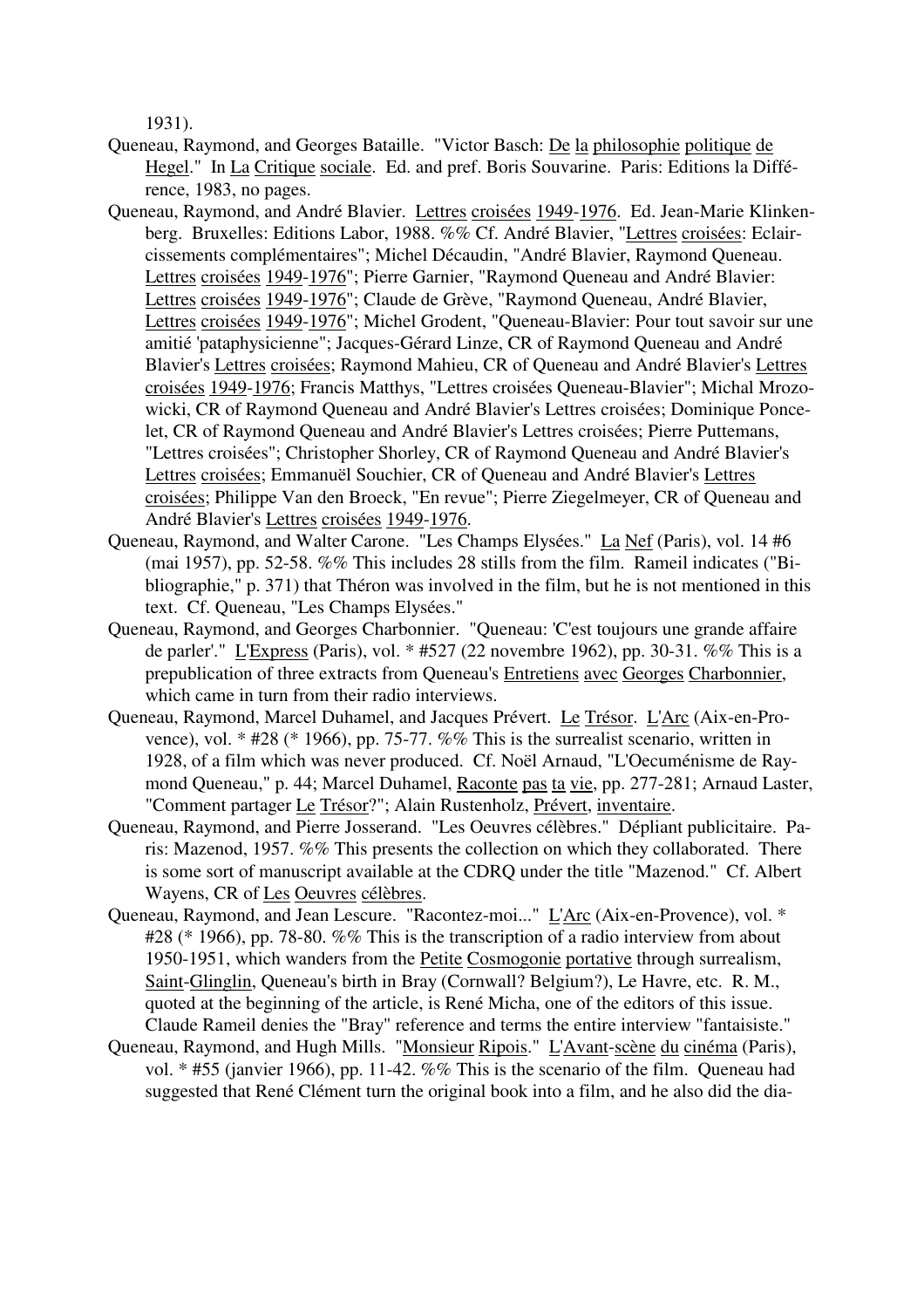logues with Hugh Mills.

- Queneau, Raymond, and Marcel Moré. "Correspondance inédite." Ed., pref., and notes Claude Rameil. Cahiers Raymond Queneau #4-5 (juin 1987), pp. 7-76. %% These letters are primarily concerned with everyday and personal matters, but there are some interesting lights on the literary life of the time.
- Queneau, Raymond, and Gabriel Paris. Il pleut. Edition d'art. Paris: Atelier de l'Olivette, 1978. %% This work is in a box (34.5 cm x 26.7 x 4.2) containing a double folder which holds eleven 4-sided folders; between the folders are single sheets. All of these contain diversely printed and illustrated versions of Les Ziaux: "Il pleut" (averse averse averse...). Only 60 copies were printed.
- Queneau, Raymond, Pascal Pia, and Christian Mégret. "Entretien sur l'Encyclopédie." This is the title in Bords, but cf. Pascal Pia, "Raymond Queneau de l'Académie Goncourt directeur de l'Encyclopédie de la Pléiade."
- Queneau, Raymond, et al. "Le Dialogue en 1928." La Révolution surréaliste (Paris), an. 4 #11 (15 mars 1928), pp. 7-8. %% This is a collection of brief surrealist questions and answers on anything that seemed to come into their minds, either for the questions or for the responses. The other participants were Aragon, André Breton, Max Morise, Marcel Noll, and Benjamin Péret. This was reprinted in Emmanuel Garrigues, ed., Les Jeux surréalistes: mars 1921 -- septembre 1962. Cf. Queneau et al., "Recherches sur la sexualité."
- Queneau, Raymond, et al. "Exercices d'homosyntaxisme." In La Littérature potentielle (Créa- (tion Re-créations Récréations). Ed. Oulipo. Paris: Gallimard, 1973, pp. 176-180. %% This is an oulipo exercise. Noël Arnaud describes a grammatical sequence of verbs, substantives, and adjectives which others attempt to follow in writing brief passages.
- Queneau, Raymond, et al. "Exercices de littérature potentielle." Dossiers du Collège de 'pa- 'pataphysique #17 (22 sable 89 EP [vulg. 22 décembre 1961), pp. 1-60. %% The articles included were Noël Arnaud, "Athalie galante?" and "Il n'y a que la lettre qui soit de la littérature"; Jacques Bens, "Inventaires"; Jacques Duchateau, "Projet de roman intersectif"; SPg de SM Latis, "Essais de la méthode du T. S. Queneau sur quelques-uns de ses sonnets"; François Le Lionnais, "Enchaînements et tentatives à la limite," "La Lipo," "Poèmes booléens," and "Problèmes d'échecs figuratifs"; Jean Lescure, "Complément à la redon-dance chez Phane Armé," "La Méthode S + 7," and "Les Permutations"; Ythier Marchant, "Application de la méthode des inventaires à un texte non-poétique"; César Ogliastro, "Du nouveau sur la Bible par la méthode S + 7"; Queneau, "Cent Mille Milliards de poèmes: Errata," "Contribution à la pratique de la méthode lescurienne S + 7," and "La Redon-dance chez Phane Armé"; Jean Queval, "Chez Victor Hugo"; Albert-Marie Schmidt, "Vir-tualités artificielles."
- Queneau, Raymond, et al. "Permettez!" In Documents surréalistes. Ed. Maurice Nadeau. Paris: Editions du Seuil, 1964, pp. 246-250. %% Queneau protests against the raising of a statue to Rimbaud in his home city of Charleville and cites a number of texts from Rimbaud to show how much he hated the city. Cf. Cecil Arthur Hackett, Anthology of Modern French Poetry, note on p. 315; Maurice Nadeau, Histoire du surréalisme (1945 edition, vol. I, p. 152); Stephen Schwartz, "Mugged by Surreality." Rameil says ("Bibliographie," pp. 356 and 365) that this was "redigé par Queneau et signé par tout le groupe." It was dated 23 octobre 1927.

Queneau, Raymond, et al. "Recherches sur la sexualité." La Révolution surréaliste (Paris), an.